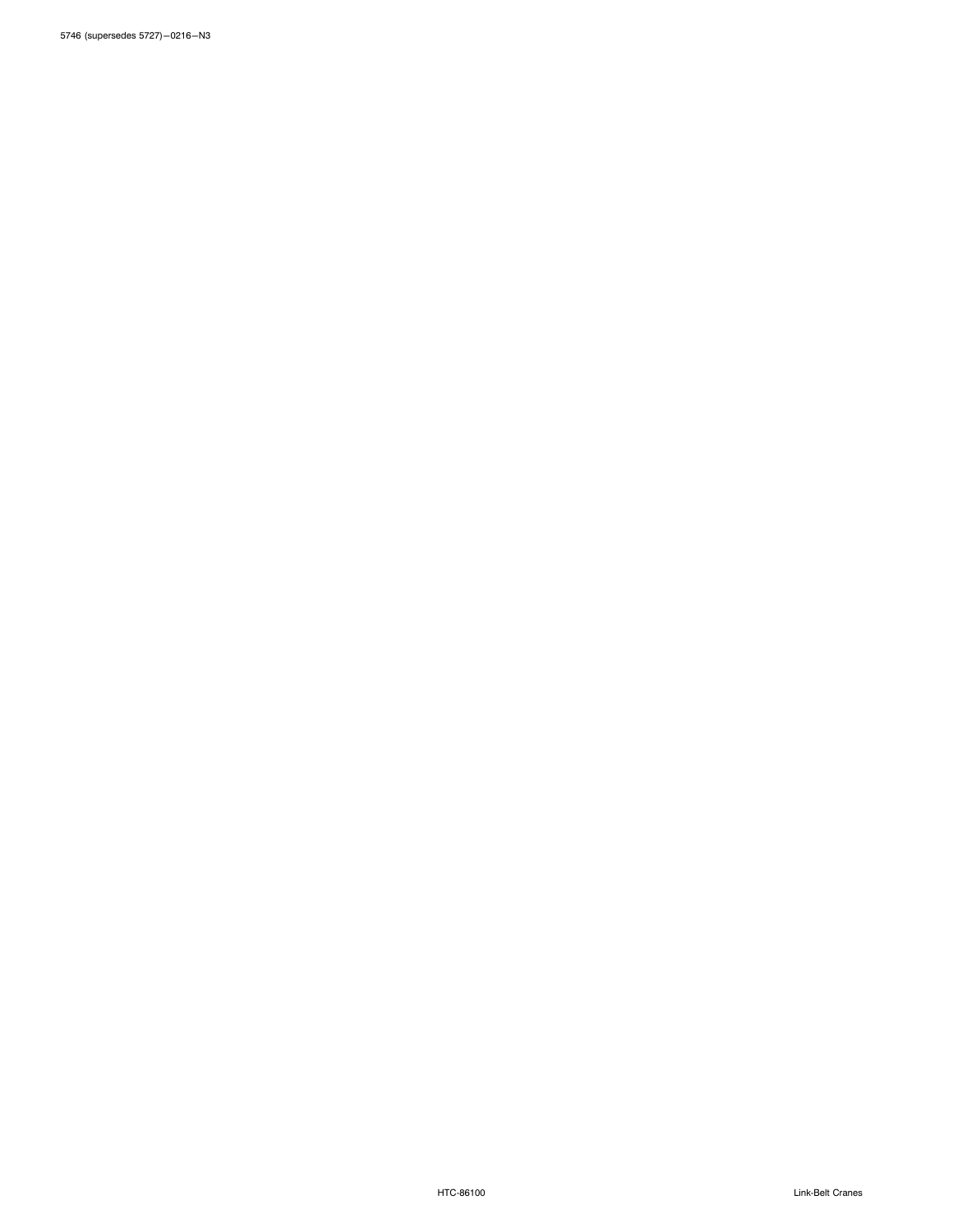# **Table Of Contents**

| 1              |
|----------------|
|                |
|                |
|                |
|                |
|                |
|                |
| 1              |
| 2              |
| 3              |
| 3              |
| 3              |
| 3              |
| 3              |
| 4              |
| 4              |
| 6              |
| 6              |
| 6              |
| 6              |
| 6              |
| 6              |
| 6              |
| 6              |
| 6              |
| 6              |
| 7              |
| $\overline{7}$ |
| $\overline{7}$ |
| $\overline{7}$ |
| 8              |
| 8              |
| 9              |
| 10             |
| 11             |
| 11             |
| 12             |
| 13             |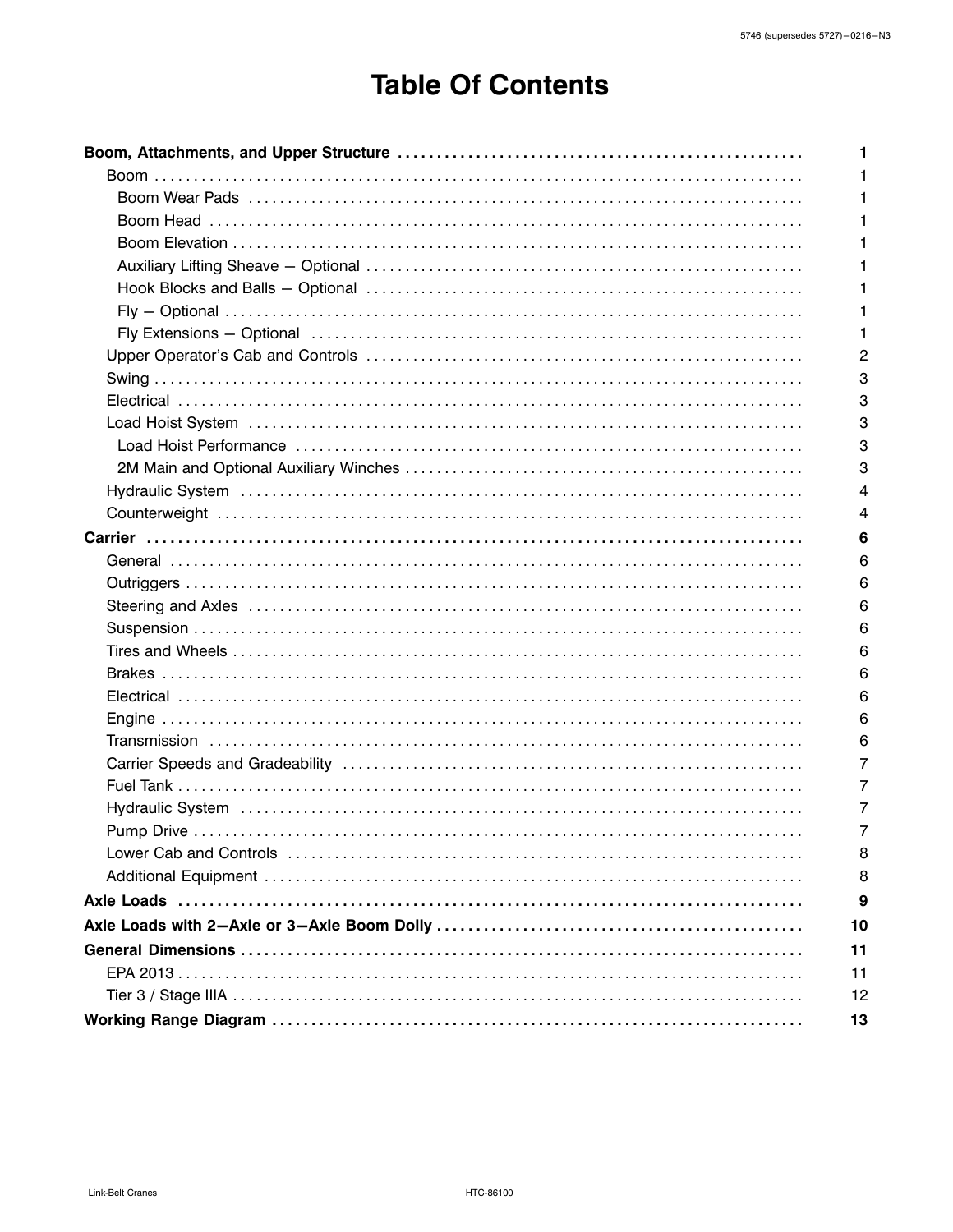|                                                                                     | 14 |
|-------------------------------------------------------------------------------------|----|
| Main Boom Lift Capacity Charts - Imperial B30.5 - Standard                          | 15 |
| 8,500 lb Counterweight - Fully Extended Outriggers - 360° Rotation                  | 15 |
| 8,500 lb Counterweight - On Tires - Stationary - Boom Centered Over Rear            | 16 |
| 8,500 lb Counterweight - On Tires - Pick & Carry (1 mph) - Boom Centered Over Rear  | 16 |
| 11,500 lb Counterweight - Fully Extended Outriggers - 360° Rotation                 | 17 |
| 11,500 lb Counterweight - On Tires - Stationary - Boom Centered Over Rear           | 18 |
| 11,500 lb Counterweight - On Tires - Pick & Carry (1 mph) - Boom Centered Over Rear | 18 |
| Main Boom Lift Capacity Charts - Imperial B30.5 - Optional                          | 19 |
| 32,500 lb Counterweight - Fully Extended Outriggers - 360° Rotation                 | 19 |
| 32,500 lb Counterweight - On Tires - Stationary - Boom Centered Over Rear           | 20 |
| 32,500 lb Counterweight - On Tires - Pick & Carry (1 mph) - Boom Centered Over Rear | 20 |
| 39,500 lb Counterweight - Fully Extended Outriggers - 360° Rotation                 | 21 |
| Fly Attachment Lift Capacity Charts - Imperial B30.5 - Optional                     | 22 |
| 8,500 lb Counterweight - Fully Extended Outriggers - 360° Rotation                  | 22 |
| 11,500 lb Counterweight - Fully Extended Outriggers - 360° Rotation                 | 24 |
| 32,500 lb Counterweight - Fully Extended Outriggers - 360° Rotation                 | 26 |
| 39,500 lb Counterweight - Fully Extended Outriggers - 360° Rotation                 | 28 |
|                                                                                     | 30 |
|                                                                                     | 30 |
| 3.8t Counterweight - On Tires - Stationary - Boom Centered Over Rear                | 31 |
| 3.8t Counterweight - On Tires - Pick & Carry (1.6 km/h) - Boom Centered Over Rear   | 31 |
|                                                                                     | 32 |
| 5.2t Counterweight - On Tires - Stationary - Boom Centered Over Rear                | 33 |
| 5.2t Counterweight - On Tires - Pick & Carry (1.6 km/h) - Boom Centered Over Rear   | 33 |
|                                                                                     | 34 |
| 14.7t Counterweight - Fully Extended Outriggers - 360° Rotation                     | 34 |
| 14.7t Counterweight - On Tires - Stationary - Boom Centered Over Rear               | 35 |
| 14.7t Counterweight - On Tires - Pick & Carry (1.6 km/h) - Boom Centered Over Rear  | 35 |
| 17.9t Counterweight - Fully Extended Outriggers - 360° Rotation                     | 36 |
| Fly Attachment Lift Capacity Charts - Metric 75% - Optional                         | 37 |
|                                                                                     | 37 |
|                                                                                     | 38 |
| 14.7t Counterweight - Fully Extended Outriggers - 360° Rotation                     | 39 |
| 17.9t Counterweight - Fully Extended Outriggers - 360° Rotation                     | 41 |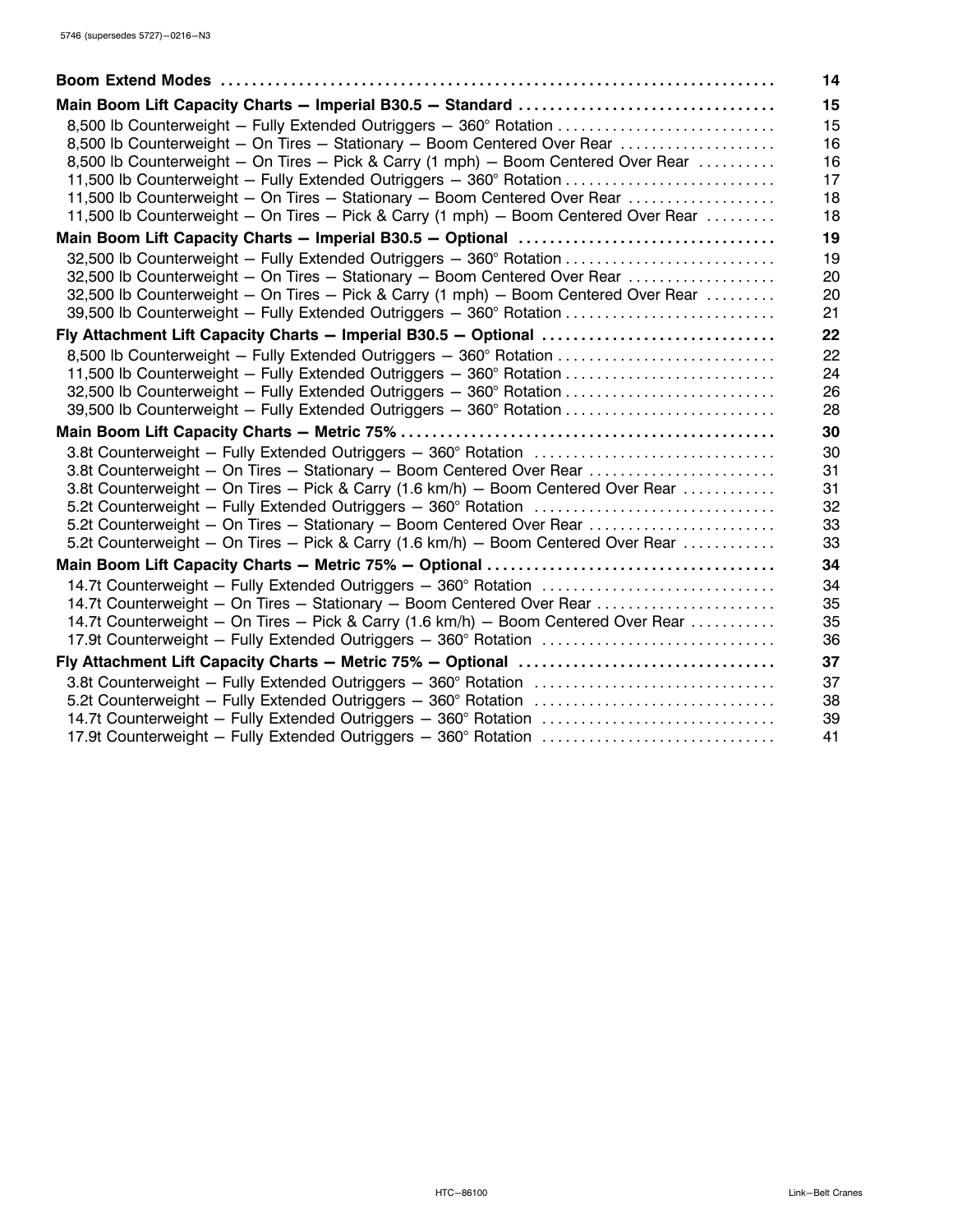# <span id="page-4-0"></span>**Boom, Attachments, and Upper Structure**

### - **Boom**

**Design** - Five section, formed construction of extra high tensile steel consisting of one base section and four telescoping sections. The two plate design of each section has multiple longitudinal bends for superior strength. Each telescoping section extends independently by means of one double-acting, single stage hydraulic cylinder with integrated holding valves.

### **Boom**

- 38–140 ft (*11.6–42.7m*) five section boom<br>• Integral boom dolly connection
- Integral boom dolly connection
- Five boom extend modes (EM1 through EM5), controlled from the operator's cab, provide superior capacities by varying the extension of the telescoping sections:
	- EM1 extends to 140.0 ft (*42.7m*)
	- EM2 extends to 127.3 ft (*38.8m*)
	- EM3 extends to 115.8 ft (*35.3m*)
	-
	- EM4 extends to 102.0 ft (*31.1m*)
- EM5 extends to 76.5 ft (*23.3m*) - Mechanical boom angle indicator
- Maximum tip height for each extend mode is:
	- EM1 is 148 ft (*45.1m*)
	- EM2 is 135 ft (*41.1m*)
	- EM3 is 124 ft (*37.8m*)
	-
	- EM4 is 110 ft (*33.5m*) - EM5 is 84 ft (*25.6m*)

#### **Boom Wear Pads**

- Wear pads with Teflon inserts that self-lubricate the boom sections
- Bottom wear pads are universal for all boom sections
- Top wear pads are universal for all boom sections

### **Boom Head**

- Five 16.5 in (*41.9cm*) root diameter nylon sheaves to handle up to ten parts of line
- Easily removable wire rope guards
- Rope dead end lugs on each side of the boom head
- Boom head is designed for quick-reeve of the hook block

### **Boom Elevation**

- One double acting hydraulic cylinder with integral holding valve
- $\bullet$  Boom elevation:  $-3^{\circ}$  to 80°

### **Auxiliary Lifting Sheave – Optional**

- Single 16.5 in (41.9*m*) root diameter nylon sheave<br>• Easily removable wire rone quards
- Easily removable wire rope guards
- Does not affect erection of the fly or use of the main head sheaves

#### **Hook Blocks and Balls - Optional**

- 40 ton (*36.3mt*) 4 sheave quick-reeve hook block with safety latch
- 60 ton (54.4mt) 3 sheave quick-reeve hook block with<br>safety latch safety latch
- 90 ton (*81.6mt*) 6 sheave quick-reeve hook block with safety latch
- 8.5 ton (*7.7mt*) swivel and non-swivel hook balls with safety latch
- 10 ton (9.1mt) swivel and non-swivel hook balls with<br>safety latch safety latch

### **Fly - Optional**

- $35$  ft ( $70.7m$ ) one piece lattice fly, stowable, offsettable to  $2^\circ$  15°  $30^\circ$  and  $45^\circ$  Maximum tip beight is 182 ft 2°, 15°, 30°, and 45°. Maximum tip height is 182 ft (*55.5m*).
- $35$  ft-58 ft (10.7-17.7m) two piece bi-fold lattice fly,<br>stowable, offsettable to 2° 15° 30° and 45°. Maxim stowable, offsettable to 2°, 15°, 30°, and 45°. Maximum tip height is 205 ft (*62.5m*).

#### **Fly Extensions - Optional**

- One 16 ft (*4.9m*) lattice extension, equipped with two 16.5<br>in (41.9c*m*) root diameter nylon sheaves to be mounted in (*41.9cm*) root diameter nylon sheaves, to be mounted between the boom head and fly options. Maximum tip height is 221 ft (*67.4m*).
- Two 16 ft (*4.9m*) lattice extensions, one equipped with two 16.5 in (*41.9cm*) root diameter nylon sheaves to b two 16.5 in (*41.9cm*) root diameter nylon sheaves, to be mounted between the boom head and fly options. Maximum tip height is 237 ft (*72.2m*). Minimum of 14,500 lb (*6.6t*) of counterweight required.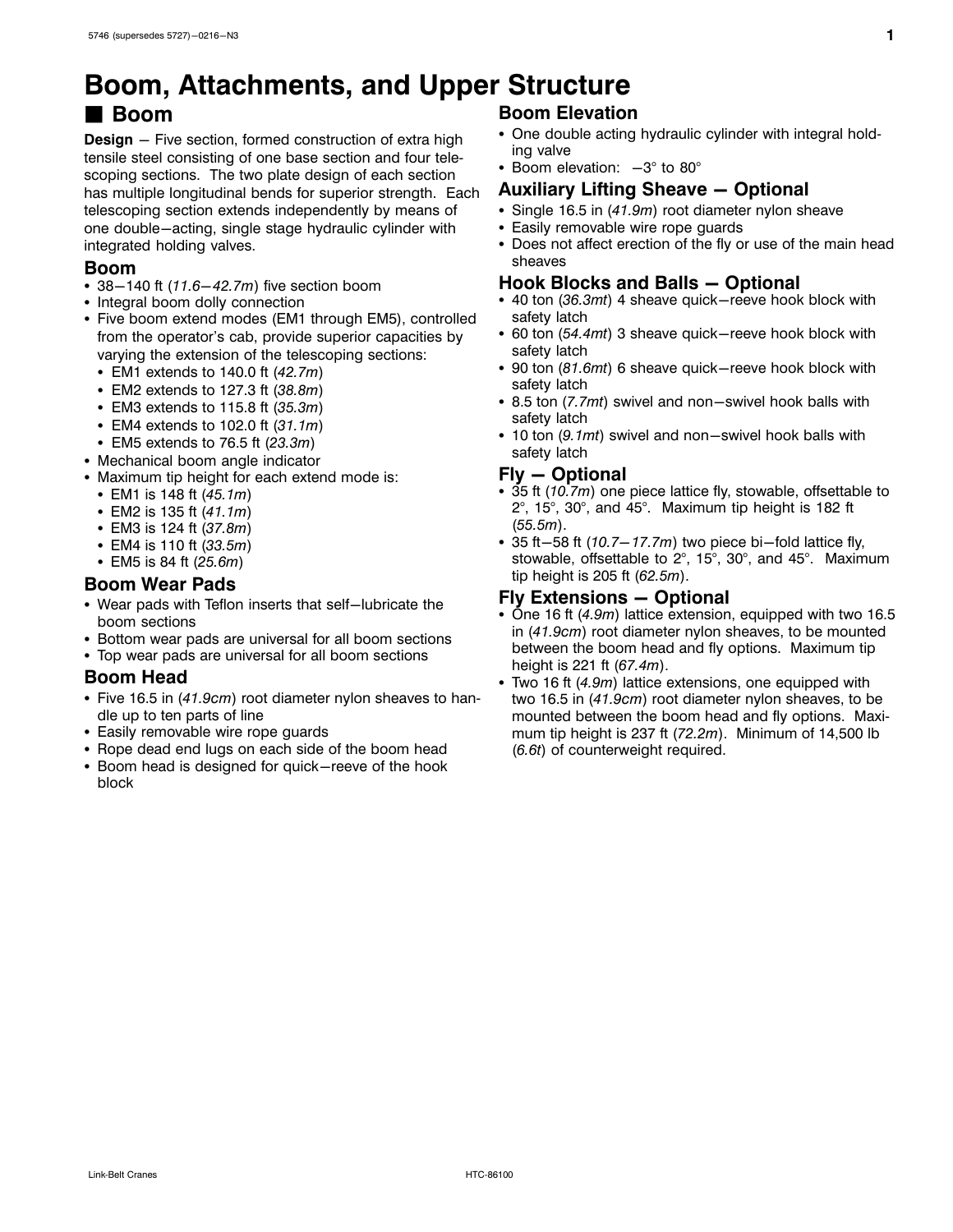### <span id="page-5-0"></span> $\blacksquare$  **Upper Operator's Cab and Controls**

**Environmental Cab** – Fully enclosed, one person cab of galvaneal steel structure with acoustical insulation. Equipped with:

- Tinted and tempered glass windows
- Extra-large fixed front window with windshield wiper and washer
- Swing up roof window with windshield wiper
- Sliding left side door with large fixed window
- Sliding rear and right side windows for ventilation
- Six way adjustable, cushioned seat with seat belt and storage compartment
- Diesel fired warm-water heater with air ducts for front windshield defroster and cab floor  $-$  optional
- Defroster fan for the front window
- Bubble level
- -Circulating fan
- Adjustable sun visor
- LED Dome light
- Cup holder
- Fire extinguisher
- Left side viewing mirror
- Pull-out cabwalk
- Two position travel swing lock
- AM/FM Radio

Air Conditioning - Optional - Integral with cab heating system utilizing the same ventilation outlets

**Armrest Controls** - Two dual axis hydraulic joystick controllers or optional single axis hydraulic controllers for:

- Cab heater and A/C controls
- Swing
- Boom hoist
- Main rear winch
- Auxiliary front winch optional
- Drum rotation indication
- Drum rotation indicator activation switch
- -Swing park brake switch
- Winch high/low speed and disable switch(es)
- Counterweight handling switch
- Warning horn button

**Outrigger Controls** – Hand held control box with umbilical cord gives the operator the freedom to view operation while setting the outriggers.

Emergency engine shutdown

 $\bullet$  Air conditioning  $-$  optional

 $\bullet$  Boom floodlight  $-$  optional

• Rotating beacon or strobe

• Third wrap selector switch  $-$ 

#### **Foot Controls**

- Boom telescope
- Swing brake
- Engine throttle

**Right Front Console - Controls and indicators for:** 

- Engine ignition • Bubble level • 12 volt power connection
- Engine throttle lock •
- Pump enable •
- Function disable •
- Front windshield wiper and washer
- Cab floodlights light optional
- Warning horn •
- Console dimmer switch optional
- **Camera Display Located on dash console**
- Displays right side of upper
- Displays main and auxiliary winches

**Cab Instrumentation** - Ergonomically positioned LCD display, CANBUS instrumentation for crane operation including:

- Tachometer •
- -• Engine water temperature • Swing park brake light
- Fuel level •
- Hydraulic oil temperature Fuel rate (gal/hr)
- --
- Stop engine -Check engine

-

 $\bullet$ 

• Engine load • Engine Diagnostics

• Battery voltage

Engine oil pressure

- Regeneration disabled light (EPA 2013 engine only)
- DPF regeneration light (EPA 2013 engine only)
- High exhaust temperature light (EPA 2013 engine only)
- Malfunction indicator lamp (EPA 2013 engine only)
- Engine air filter high restriction light

**Link-Belt Pulse** – The Link-Belt in-house designed, total crane operating system that utilizes the display as a readout and operator interface for the following systems:

- **Rated capacity limiter** LCD graphic audio visual warning system integrated into the dash with anti – two block and function limiter. Operating data includes:
	- Crane configuration
	- Boom length and angle
	- Boom head height
	- Allowed load and % of allowed load
	- RCL light bar
	- Boom angle
	- Radius of load
	- Actual load
	- Wind speed
	- Highlighted unit of measurement on working screen
	- Active pin/latch status
	- Telescope operation displayed in real time
	- Counterweight installation/removal
	- Third wrap indicator
	- Diagnostics
	- Operator settable alarms (include):
		- Maximum and minimum boom angles
		- $\bullet$ Maximum tip height
		- $\bullet$ Maximum boom length
		- $\bullet$ Swing left/right positions
		- Operator defined area (imaginary plane)
- **Telematics** Cellular-based data logging and
- monitoring system that provides:
- Location and operational settings
- Routine maintenance
- Crane and engine monitoring
- Diagnostic and fault codes
- **Extend control module (ECM)**
	- Controls the extend modes
	- Diagnostics

**Integrated Third Wrap Indicator - Optional** - Link-Belt Pulse color display visually and audibly warns the operator when the wire rope is on the first/bottom layer and when the wire rope is down to the last three wraps.

**Integrated Third Wrap Function Kickout – Optional –** 

Link-Belt Pulse color display visually and audibly warns the operator when the wire rope is on the first/bottom layer and provides a function kickout when the wire rope is down to the last three wraps.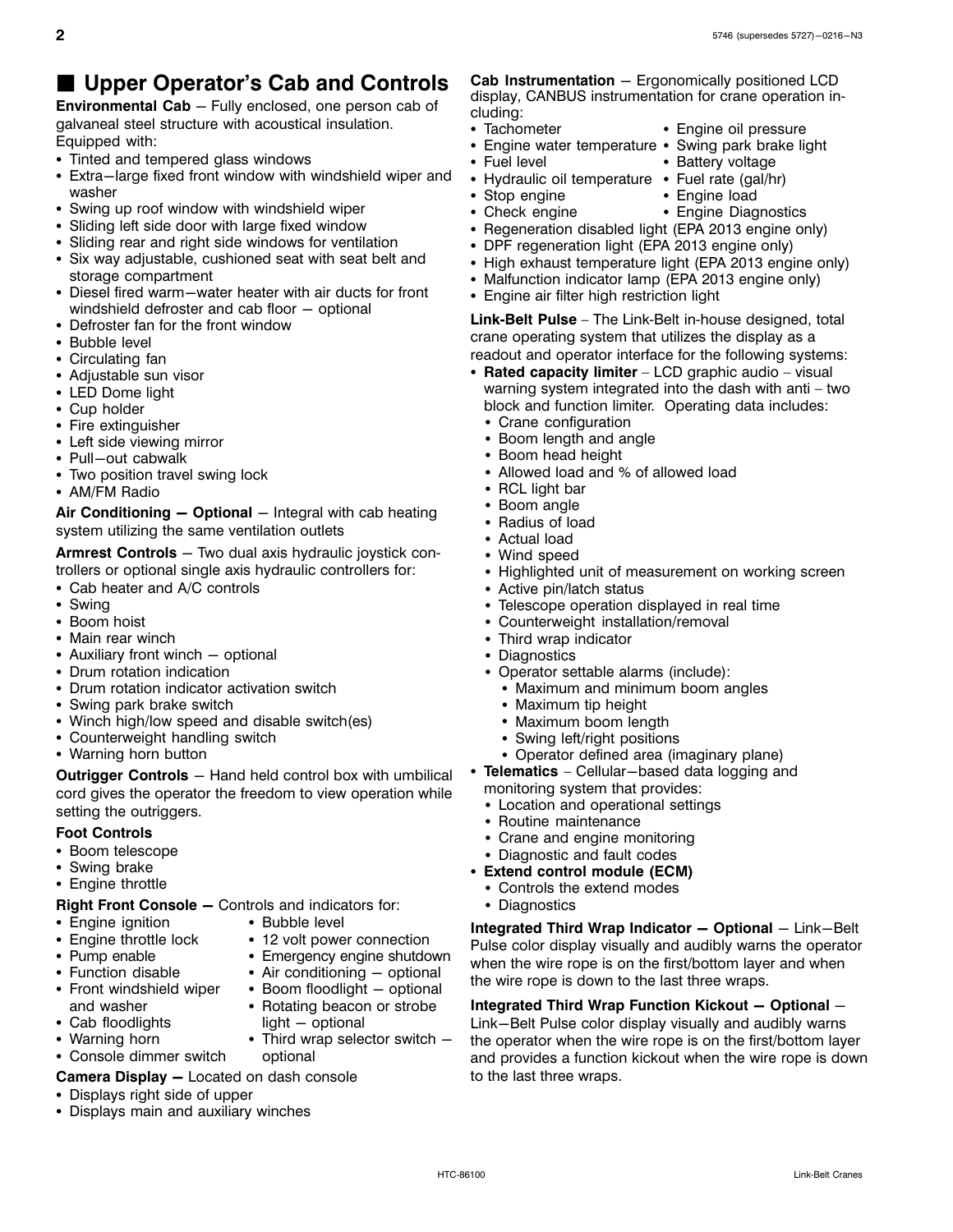<span id="page-6-0"></span>**Internal RCL Light Bar -** Visually informs the operator when crane is approaching maximum load capacity with a series of green, yellow, and red lights.

**External RCL Light Bar - Optional** - Visually informs the ground crew when crane is approaching maximum load capacity with a series of green, yellow, and red lights.

### ■ Swing

**Motor/Planetary** - Bi-directional hydraulic swing motor mounted to a planetary reducer for 360° continuous smooth swing at 1.7 rpm.

**Swing Park Brake** – 360°, electric over hydraulic, (spring applied/hydraulic released) multi-disc brake mounted on the speed reducer. Operated by a switch from the operator's cab.

**Swing Brake** – 360°, foot operated, hydraulic applied disc brake mounted to the speed reducer.

**Swing Lock** – Two-position swing lock (boom over front or rear) operated from the operator's cab.

**360° Positive Swing Lock - Optional** - Meets New York City requirement.

### - **Electrical**

**Swing Alarm** - Audio warning device signals when the upper is swinging.

#### **Lights**

- Two LED working lights on front of the cab
- One LED working light on the top of the cab optional
- One amber strobe beacon on top of the cab optional
- Boom floodlight Dual optional Two high intensity floodlights mounted at the front portion of the boom base section. Two adjustable to individual fixed positions.
- Boom floodlight package optional Three high intensity floodlights mounted at the front portion of the boom base section. Two adjustable to individual fixed positions and one remote controlled.
- Work lighting package optional Four high intensity work lights mounted on top of the operator's cab, the right side of the superstructure facing forward, on the upper work platform, and on the left side of the superstructure facing down.

| <b>Load Hoist System</b><br><b>State</b> |  |
|------------------------------------------|--|
| <b>Load Hoist Performance</b>            |  |

| Main (Rear) and Auxiliary (Front) Winches $-3/4$ in (19mm) Rope |        |                          |    |                          |             |        |                        |     |       |                                           |       |  |
|-----------------------------------------------------------------|--------|--------------------------|----|--------------------------|-------------|--------|------------------------|-----|-------|-------------------------------------------|-------|--|
|                                                                 |        | <b>Maximum Line Pull</b> |    | <b>Normal Line Speed</b> |             |        | <b>High Line Speed</b> |     | Layer |                                           | Total |  |
| Layer                                                           | lb     | kΝ                       |    | ft/min                   | m/min       | ft/min | m/min                  | Ħ.  | m     | ft                                        | m     |  |
|                                                                 | 16.880 | 75.09                    |    | 179                      | 54.6        | 356    | 108.5                  | 114 | 34.7  | 114                                       | 34.7  |  |
| $\mathcal{P}$                                                   | 15.519 | 69.03                    |    | 195                      | 59.4        | 387    | 118.0                  | 124 | 37.8  | 238                                       | 72.5  |  |
| з                                                               | 14.362 | 63.89                    |    | 211                      | 64.3        | 418    | 127.4                  | 134 | 40.8  | 372                                       | 113.4 |  |
| 4                                                               | 13,365 | 59.45                    |    | 226                      | 68.9        | 449    | 136.9                  | 144 | 43.9  | 516                                       | 157.3 |  |
| 5                                                               | 12.497 | 55.59                    |    | 242                      | 73.8        | 480    | 146.3                  | 154 | 46.9  | 670                                       | 204.2 |  |
| 6                                                               |        |                          |    |                          |             |        |                        | 164 | 50.0  | 834                                       | 254.2 |  |
| <b>Diameter</b><br><b>Wire Rope Application</b>                 |        |                          |    |                          | <b>Type</b> |        |                        |     |       | <b>Maximum</b><br><b>Permissible Load</b> |       |  |
|                                                                 |        |                          | in | mm                       |             |        |                        |     |       | lb                                        | kΝ    |  |

|                   |          | .in | mm |                                                            | lb     | kN    |
|-------------------|----------|-----|----|------------------------------------------------------------|--------|-------|
| Main (Rear) Winch | Standard | 3/4 | 19 | 18x19 rotation resistant - right regular lay (Type RB)     | 12.920 | 57.47 |
|                   | Optional | 3/4 | 19 | 36x7 rotation resistant – right regular lay (Type ZB)      | 15.600 | 69.39 |
| Auxiliary (Front) | Standard | 3/4 | 19 | $18x19$ rotation resistant $-$ right regular lay (Type RB) | 12.920 | 57.47 |
| Winch             | Optional | 3/4 | 19 | 36x7 rotation resistant - right regular lay (Type ZB)      | 15.600 | 69.39 |
|                   |          |     |    |                                                            |        |       |

### **2M Main and Optional Auxiliary Winches**

- Axial piston, full and half displacement (2-speed) motors driven through planetary reduction unit for positive control under all load conditions.
- Grooved lagging
- Power up/down mode of operation
- Hoist drum cable follower optional
- Drum rotation indicator
- Drum diameter: 16 in (*40.6cm*)
- Rope length:
- Main: 730 ft (*222.5m*)
- Auxiliary: 600 ft (*182.9m*) or 730 ft (*222.5m*)
- Maximum rope storage: 834 ft (*254.2m*)
- Terminator style socket and wedge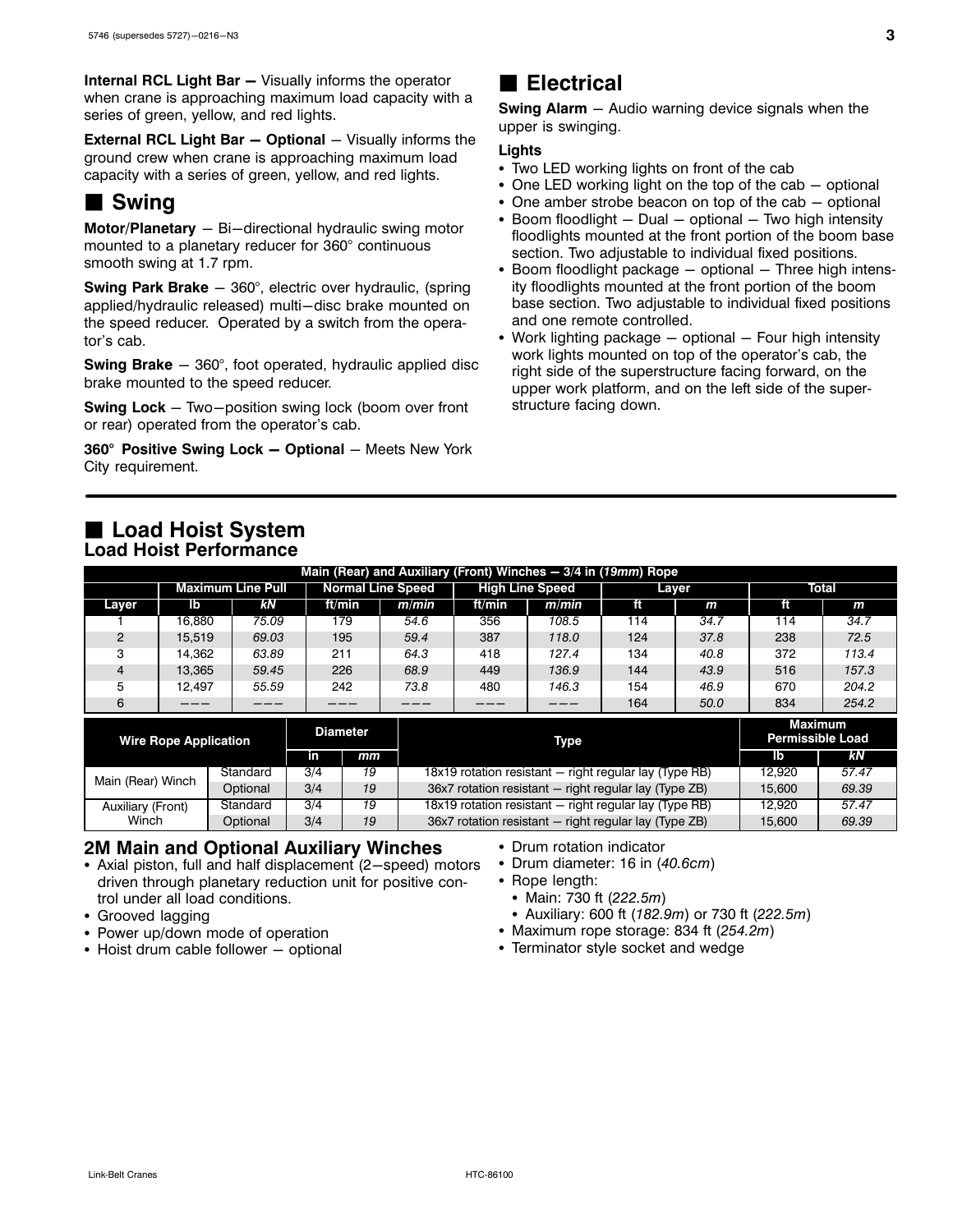### <span id="page-7-0"></span> $\blacksquare$  **Hydraulic System**

All circuits of the hydraulic system are pressure compensated.

**Counterbalance Valves** - All hoist motors, boom extend cylinders, and boom hoist cylinders are equipped with counterbalance valves to provide load lowering and to prevent accidental load drop if hydraulic power is suddenly reduced.

Hydraulic Oil Cooler - One carrier mounted cooler removes heat from the hydraulic oil. The cooler is mounted in left side access ladder.

**Boom Hoist Float Valves (Optional)** - For transporting the boom over the rear of the crane with a boom dolly. Allows hydraulic oil within the boom hoist cylinder to flow between piston side and case side, allowing the boom to float while on the boom dolly.

**Swing Brake Release** - For transporting the boom over the rear of the crane with a boom dolly. Holds the 360º swing park brake in the released position allowing free rotation of the upper structure.

### $\blacksquare$  Counterweight

**Standard** - Total of 11,500 lb (5.2t) of total counterweight consisting of three, hydraulically removable counterweights. Assembled and disassembled by hydraulic cylinders controlled from the operator's cab with capacities for:

- **•** 0 lb (0t) counterweight<br>• 2 500 lb (1 1t) countery
- 2,500 lb (*1.1t*) counterweight
- 5,500 lb (*2.5t*) counterweight
- 8,500 lb (*3.8t*) counterweight

- 11,500 lb (*5.2t*) counterweight **Optional** - 15,000 lb (6.8t) in addition to standard counterweight for a total of 26,500 lb (*12t*) with additional capacities for:

- .<br>▪ 14,500 lb (*6.6t*) counterweight<br>▪ 20,500 lb (9.3t) counterweight
- 20,500 lb (*9.3t*) counterweight
- 23,500 lb (*10.6t*) counterweight
- 26,500 lb (*12t*) counterweight

**Optional** - 21,000 lb (9.5t) in addition to standard counterweight for a total of 32,500 lb (*14.7t*) with additional capacities for:

- 14,500 lb (*6.6t*) counterweight
- 17,500 lb (*7.9t*) counterweight
- 20,500 lb (*9.3t*) counterweight
- 23,500 lb (*10.6t*) counterweight
- 26,500 lb (*12t*) counterweight
- 29.500 lb (13.3t) counterweight
- 29,500 lb (*13.3t*) counterweight 32,500 lb (*14.7t*) counterweight

**Optional** - 28,000 lb (*12.7t*) in addition to standard counterweight for a total of 39,500 lb (*17.9t*) with additional capacities for:

- 14,500 lb (*6.6t*) counterweight
- 17,500 lb (*7.9t*) counterweight
- 20,500 lb (*9.3t*) counterweight
- 23,500 lb (*10.6t*) counterweight
- 26,500 lb (*12t*) counterweight
- 29,500 lb (*13.3t*) counterweight
- 32,500 lb (*14.7t*) counterweight
- 39,500 lb (*17.9t*) counterweight\*

Low speed jobsite travel is offered for these optional counterweight configurations and a boom dolly or boom trailer may be required for on-highway travel.

\* Overall width of the crane increases to 11 ft (*3.4m*) for this counterweight configuration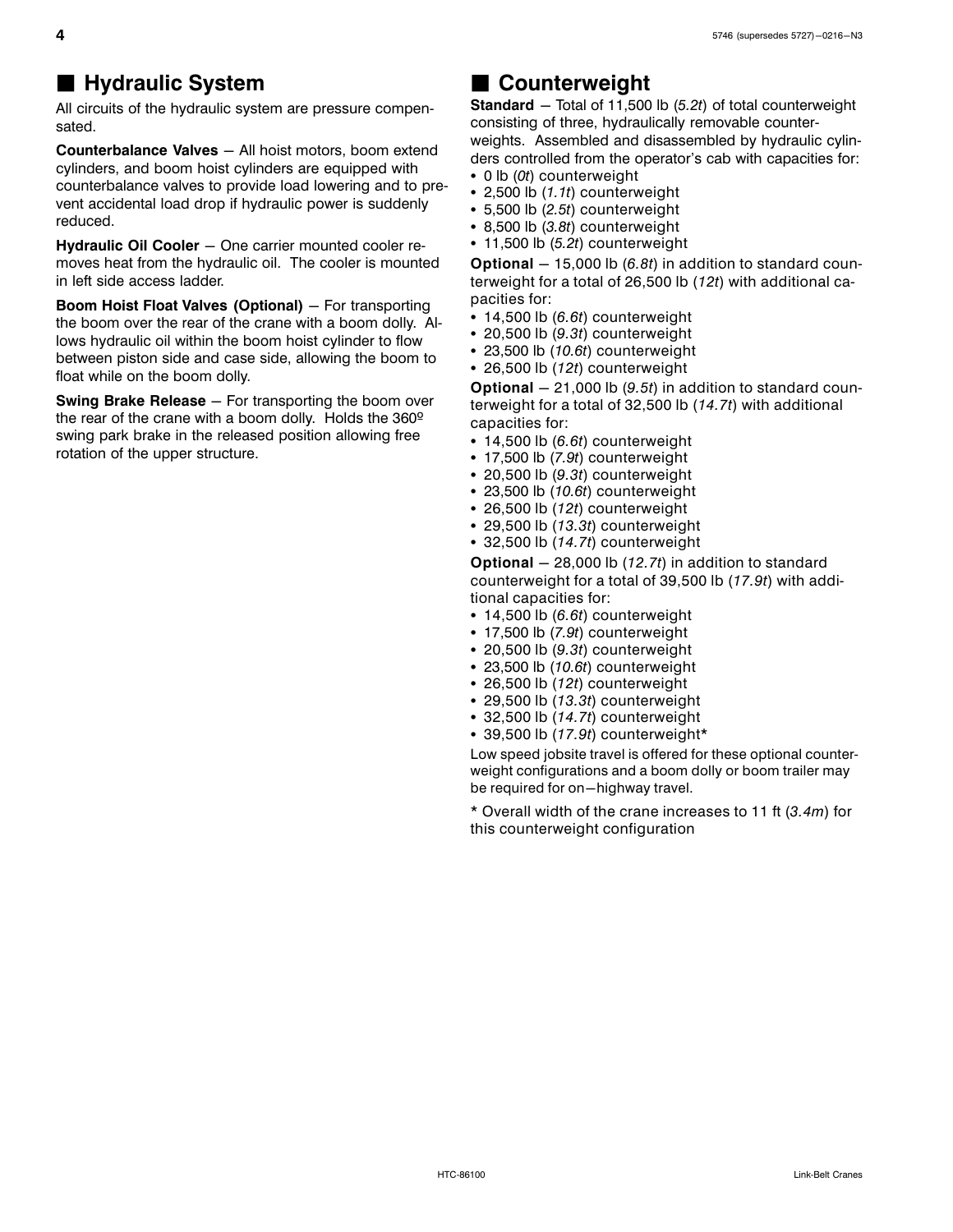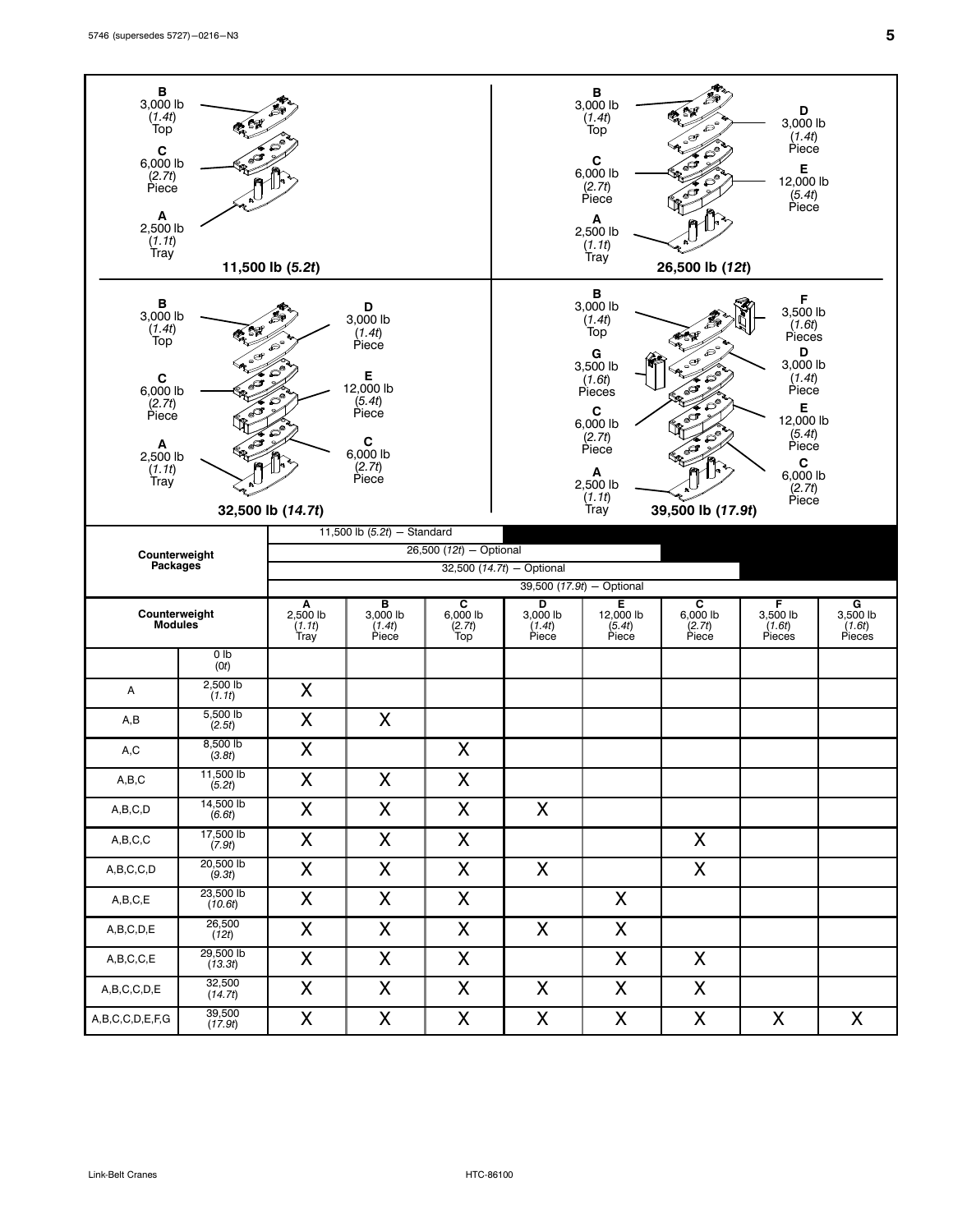# <span id="page-9-0"></span>**Carrier**

#### **I** General General<br>• 8 ft 6 in (2.6m)

- 8 ft 6 in (*2.6m*) wide
- 23 ft 10 in (7.26*m*) wheelbase (centerline of first axle to centerline of fourth axle) centerline of fourth axle)
- Frame Box-type, torsion resistant, welded construction made of high tensile steel. Equipped with front and rear towing and tie-down lugs, tow connections, and access ladders.

### $\blacksquare$  Outriggers

**Boxes** – Two double box, front and rear welded to the carrier frame

**Beams and Jacks** - Four dual stage beams with Confined Area Lifting Capacities (CALC) provide selectable outrigger extensions of full, intermediate, and retracted positions. Jacks with integral check valves, hydraulically controlled from the operator's cab and on both sides of carrier. A fifth front bumper outrigger 16 in (*40.64cm*) diameter, self storing with integral check valves is hydraulically controlled from the operator's cab and at the front bumper of carrier.

#### **Pontoons**

- **Main** Four lightweight, stow'n go, 23.5" x 27.25" (59.7 x 69.7 x 27.25") *69.2cm*) hexagonal steel pontoons with a contact area of 485 in2 (*3 129cm2*) can be stored for road travel in either the storage racks on the carrier or under the outrigger boxes
- Front Bumper One, lightweight, self-storing, 16" (*40.6cm*) diameter steel pontoon with a contact area of 201 in2 (*1 296cm2*)

#### **Jack Reaction**

- **Main**  $-$  106,000 lb (471.5kM) force and 218 psi<br>(1.503kPa) ground bearing pressure (*1 503kPa*) ground bearing pressure
- **Front Bumper**  $51,000$  lb ( $226.9kN$ ) force and 254 psi (1.751kPa) ground bearing pressure (*1 751kPa*) ground bearing pressure

# **Steering and Axles**<br>• Sheppard full integral master of

- Sheppard full integral master gear/slave gear steering system provides hydraulic assisted steering with mechanical link between steering wheel and wheels
- **Drive** 8 x 4 for on/off-highway travel
- Axle 1 & 2 Tandem steered, non-driven
- -Axle 3 & 4 - Tandem non-steered, driven with reduction: 5.38 to 1
- Inter-Axle Differential Lock Traction adding device that locks axle 3 with axle 4. Operated by a switch from the carrier cab.

### - **Suspension**

**Front** – Raydan Air Link walking beam air suspension

**Rear** - Raydan Air Link walking beam air suspension

• Axle Lift System - Optional - Improves rear tire ground clearance when the crane is up on outriggers. The rear tandem axles are raised and lowered with a switch in the carrier cab. The axle lift system can be controlled with a switch on both sides of the carrier.

### $\blacksquare$  **Tires and Wheels**

**Front** – Four (single) 445/65R22.5 tires on aluminum disc wheels

- **Rear** Eight (dual) 12R22.5 tires on aluminum disc wheels
- Spare tires and wheels optional
- Tire inflation kit optional

### - **Brakes**

**Service** - Full air anti-lock (ABS) brakes on all wheel ends. Dual circuit compressed air system with air dryer.

**Parking/Emergency** – Spring loaded type, acting on 3rd and 4th axles automatically apply when air pressure drops below 40 psi (*275.8kPa*) in both circuits.

### - **Electrical**

**Battery** - Three batteries provide 12 volt starting and operation

#### **Lights**

- Front lighting includes two main daytime running/ headlights, two high beam lights, two parking/directional indicators, and three cab marker lights.
- Side lighting includes three parking/directional indicators per side.
- Rear lighting includes two parking/directional indicators, two parking/brake lights, two reverse lights, three marker lights, and a license plate light.
- Other equipment includes hazard/warning system, cab light, instrument panel light, and signal horn.
- One amber strobe beacon behind the cab.

### **Engine**

| <b>Specification</b>                               | <b>Cummins ISX12</b>                                 | <b>Cummins QSX15</b>                                     |
|----------------------------------------------------|------------------------------------------------------|----------------------------------------------------------|
| <b>Emissions Compliance</b><br>Level:              | EPA 2013 (1)                                         | Tier 3/<br>Stage IIIA (2)                                |
| Maximum Allowable Sulfur<br>Content of Fuel (PPM): | 15                                                   | 5000                                                     |
| Numbers of cylinders:                              | 6                                                    | 6                                                        |
| Cycle:                                             | 4                                                    | 4                                                        |
| Bore and Stroke: inch (mm)                         | $5.11 \times 5.91$<br>(130x150)                      | $5.39 \times 6.65$<br>(137x169)                          |
| Piston Displacement: $in^3(L)$                     | 729 (11.9)                                           | 915 (15.0)                                               |
| Max. Brake Horsepower:<br>hp $(kW)$                | 450 (336) @<br>1,800 rpm<br>414 (309) @<br>2,100 rpm | 480 (358.8) @<br>1,800 rpm<br>450 $(336)$ @<br>2,100 rpm |
| Peak Torque: ft lb (Nm)                            | 1,550 (2 102) @<br>1,200 rpm                         | 1,550 (2 102) @<br>1,400 rpm                             |
| Alternator: volts - amps                           | $12 - 145$                                           | $12 - 135$                                               |
| Crankcase Capacity: qt (L)                         | 48 (45.4)                                            | 48.0 (45.4)                                              |
|                                                    |                                                      |                                                          |

Cruise control

 $\bullet$ 

- -Cummins ISX12 Three stage engine compression brake
- -Thermostatically controlled, hydraulically driven radiator fan
- -120 volt engine block heater  $-$  ISX
- -Ether injection system  $-$  optional on ISX
- -Grid heater starting aid standard on QSX
- -220 volt engine block heater  $-$  QSX15
- -Engine equipped with on-board diagnostics  $-$  ISX
- -• Cummins QSX15 Two stage compression brake<br>(1) Can only be sold and/or operated where EPA20
- Can only be sold and/or operated where EPA2013 on-highway emission standards are accepted.
- <sup>(2)</sup> Can only be sold and/or operated where Tier 3/Stage IIIA off-<br>highway emission standards are accepted.

### - **Transmission**

Automated - ZF AS-TRONIC (no clutch pedal) manual transmission with 12 forward gears and 2 reverse gears.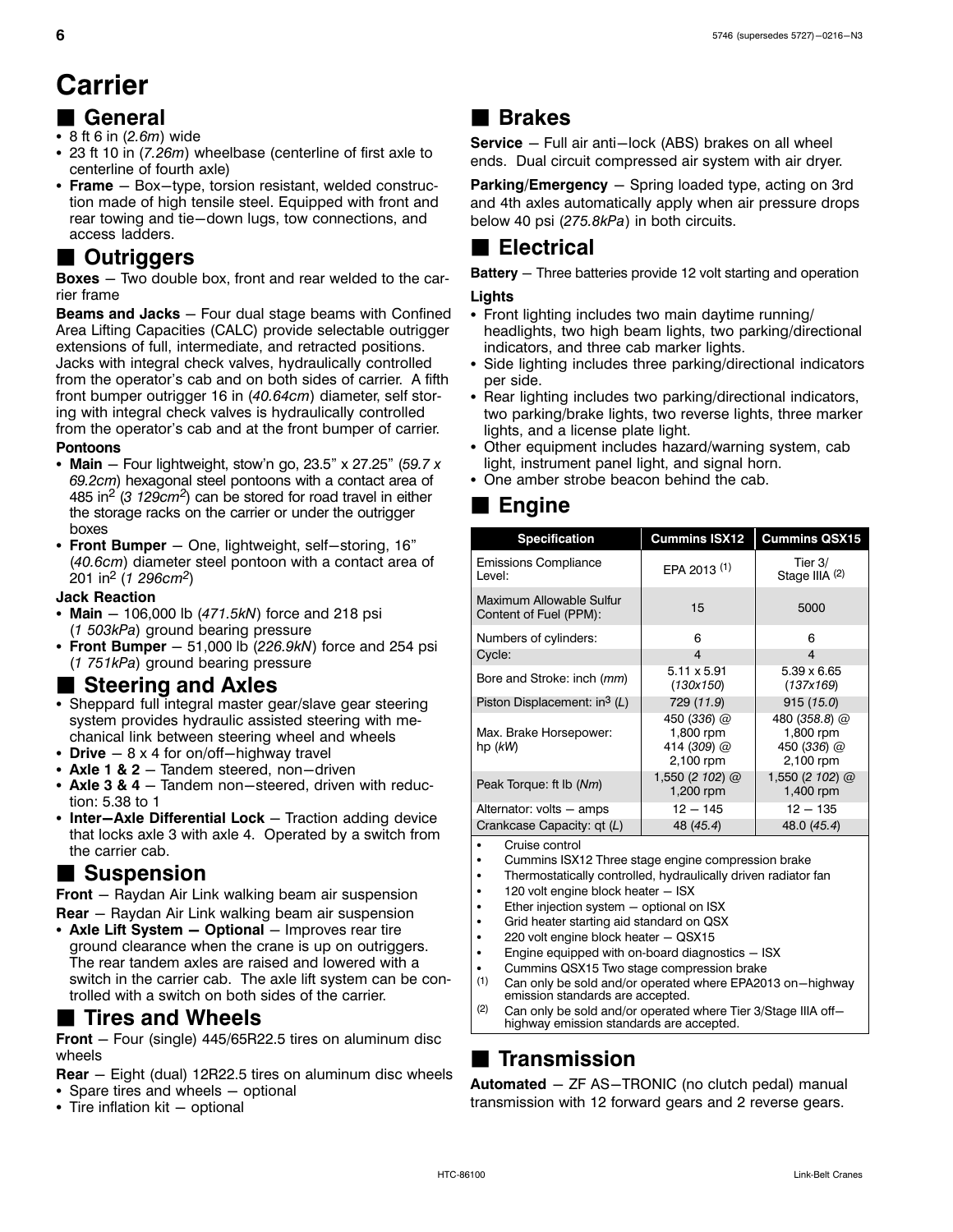### <span id="page-10-0"></span>■ Carrier Speeds and Gradeability

|                                                           |                  |       |      | <b>Governed Speed</b> | <b>Gradeability</b><br>(@ Peak Torque |       |                      |                                |
|-----------------------------------------------------------|------------------|-------|------|-----------------------|---------------------------------------|-------|----------------------|--------------------------------|
| <b>ZF Astronic</b>                                        |                  |       |      | <b>EPA 2013</b>       | Tier 3/Stage IIIA                     |       | Except Creep @ Idle) |                                |
|                                                           |                  |       |      |                       |                                       |       | % Grade              |                                |
| Gear                                                      |                  | Ratio | mph  | km/h                  | mph                                   | km/h  | <b>EPA 2013</b>      | Tier $3/$<br><b>Stage IIIA</b> |
| 12 <sub>th</sub>                                          |                  | 0.78  | 62.9 | 101.2                 | 62.8                                  | 101.1 | 3.1                  | 2.1                            |
| 11 <sub>th</sub>                                          |                  | 1.00  | 48.9 | 78.7                  | 48.9                                  | 78.7  | 3.9                  | 3.3                            |
| 10th                                                      |                  | 1.27  | 38.6 | 62.1                  | 38.6                                  | 62.1  | 5.0                  | 4.6                            |
| 9th                                                       |                  | 1.63  | 30.0 | 48.3                  | 30.0                                  | 48.3  | 6.4                  | 6.2                            |
| 8th                                                       |                  | 2.10  | 23.3 | 37.5                  | 23.3                                  | 37.4  | 8.3                  | 8.3                            |
| 7th                                                       |                  | 2.70  | 18.1 | 29.1                  | 18.1                                  | 29.1  | 10.6                 | 10.9                           |
| 6th                                                       |                  | 3.55  | 13.8 | 22.2                  | 13.8                                  | 22.1  | 14.0                 | 14.6                           |
| 5th                                                       |                  | 4.57  | 10.7 | 17.2                  | 10.7                                  | 17.2  | 17.9                 | 19.0                           |
| 4th                                                       |                  | 5.78  | 8.5  | 13.7                  | 8.5                                   | 13.6  | 22.7                 | 24.3                           |
| 3rd                                                       |                  | 7.44  | 6.6  | 10.6                  | 6.6                                   | 10.6  | 29.2                 | 31.4                           |
| 2nd                                                       |                  | 9.59  | 5.1  | 8.2                   | 5.1                                   | 8.2   | 37.7                 | 40.7                           |
| 1st                                                       |                  | 12.33 | 4.0  | 6.4                   | 4.0                                   | 6.4   | 48.4                 | 52.4                           |
| <b>Reverse 1</b>                                          |                  | 11.41 | 4.3  | 6.9                   | 4.3                                   | 6.9   | 44.9                 | 48.5                           |
| <b>Reverse 2</b>                                          |                  | 8.88  | 5.5  | 8.9                   | 5.5                                   | 8.9   | 34.9                 | 37.6                           |
|                                                           | 2nd              | 9.59  | 1.7  | 2.7                   | 1.7                                   | 2.7   | 19.5                 | 28.8                           |
| Creep @ idle                                              | 1st              | 12.33 | 1.3  | 2.1                   | 1.3                                   | 2.1   | 25.0                 | 37.2                           |
|                                                           | <b>Reverse 1</b> | 11.41 | 1.4  | 2.3                   | 1.4                                   | 2.3   | 23.2                 | 34.4                           |
|                                                           | <b>Reverse 2</b> | 8.88  | 1.8  | 3.0                   | 1.8                                   | 3.0   | 18.0                 | 26.6                           |
| Based on a gross vehicle weight of 95,000 lb (43 091.3kg) |                  |       |      |                       |                                       |       |                      |                                |

# **Fuel Tank**<br>• One 95 gal (359)

- One 95 gal (*359.6L*) capacity tank
- One 10 gal (*37.8L*) capacity diesel exhaust fluid (DEF) plastic tank

# $\blacksquare$  **Hydraulic System**

All functions are hydraulically powered allowing positive, precise control with independent or simultaneous operation of all functions.

### **Main Pumps**

- Three fixed displacement gear pumps with automatic disconnect for the main and auxiliary winches, swing, boom hoist, control circuit, and telescope for use when pick & carry switch is in travel mode.
- One fixed displacement gear pump for steering and the front bumper outrigger
- Two fixed displacement gear pumps for engine cooling fan and main outriggers. These pumps also provide flow to the winches and boom hoist for "pick & carry" mode. Operated by a switch in the carrier cab.
- Combined pump capacity of 188 gpm (*711.7Lpm*)

**Hydraulic Reservoir** - 144 gal (545.1L) capacity equipped with sight level gauge. Diffusers built in for deaeration.

**Filtration** - One 10 micron, full flow, return line filter. All oil is filtered prior to return to reservoir. Accessible for easy filter replacement.

### **Pump Drive**

All pumps are mechanically driven by the diesel engine. Main and auxiliary winches, swing, boom hoist, control circuit, and telescope pumps are mounted to an automatic pump disconnect on the rear of the transmission to aid in cold weather starting as well as to reduce pump wear while traveling.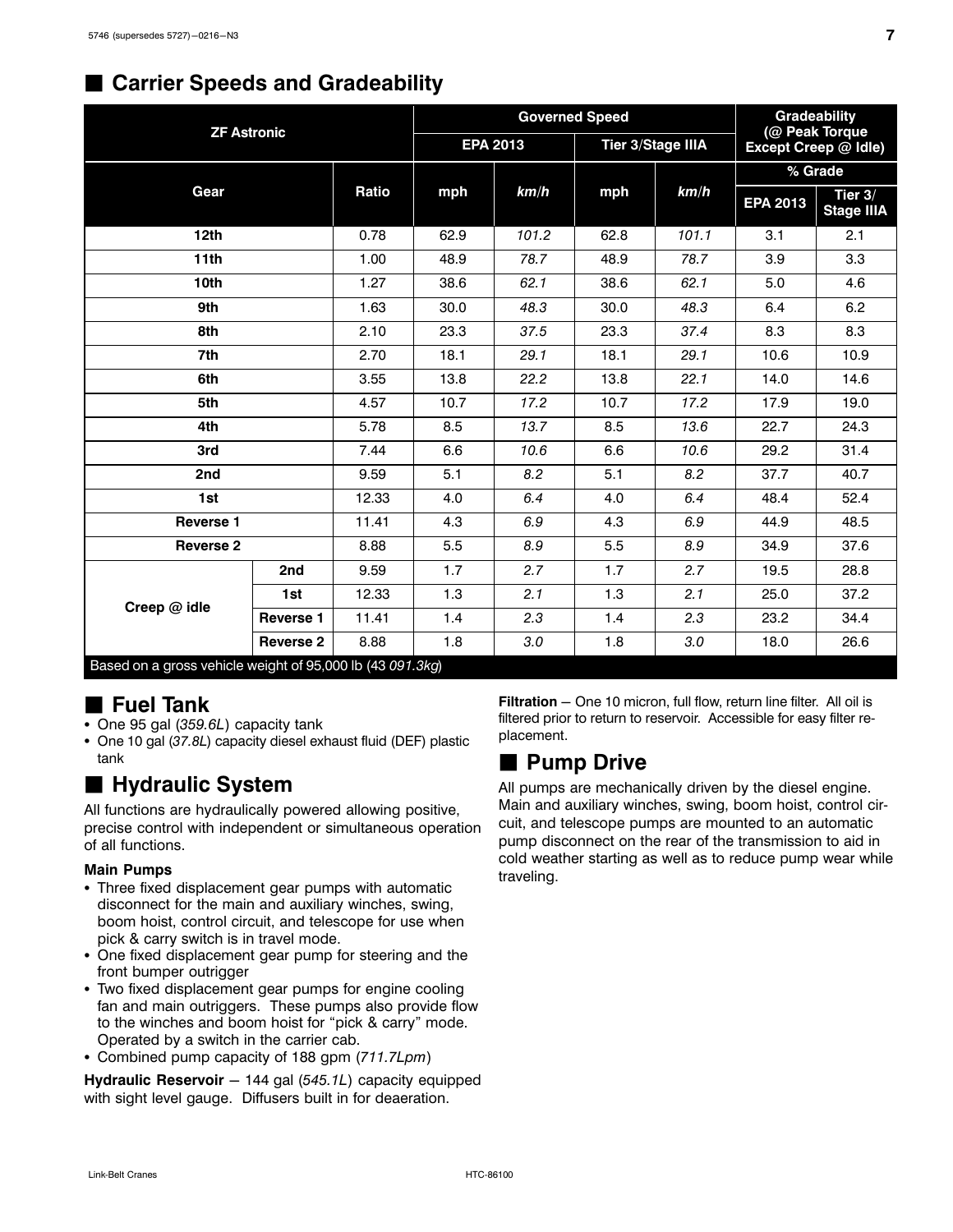### <span id="page-11-0"></span>■ Lower Cab and Controls

**Environmental Cab** - Fully enclosed, one person cab of composite structure with acoustical insulation. Equipped with:

- Tinted and tempered glass windows
- Roll down left side window for ventilation
- Right side window
- Windshield wiper and washer
- Six way adjustable and air suspended driver's seat with seat belt
- Two adjustable rear view mirrors
- Engine dependent warm-water heater with air ducts for windshield defroster and cab floor
- Adjustable sun visor
- LED Dome light
- 12 volt connection
- Fire extinguisher

Air Conditioning - Integral with cab heating system utilizing the same ventilation outlets

#### **Overhead Console** - Located above the sun visor

- Document storage unit
- AM/FM Radio
- 12 volt accessory jack (switched)
- 12 volt accessory jack (unswitched)
- Strobe beacon switch

#### **Camera Display** - Located on dash console

- Displays right side of machine
- Displays rear view

**Cab Instrumentation** – Ergonomically positioned analog instrumentation for driving including:

- Speedometer with odometer, hourmeter, trip odometer, and clock
- Front and rear air pressure with warning indicator
- Engine coolant temperature with warning indicator
- Engine oil pressure with warning indicator
- Voltage indicator with warning indicator
- Fuel level
- Tachometer
- Diesel emission fluid with warning indicator (EPA 2013 engine only)

#### **Right Side Console** - Controls and indicators for:

- Transmission gear shifting
- Transmission digital readout
- Cruise controls
- Engine compression brake controls

#### **Dash Mounted Controls For:**

- Carrier lights
- Carrier/upper throttle control
- Engine cooling fan override
- Cab heater/air conditioning
- Console dimmer switch
- Anti-lock brake diagnostic switch
- Diesel particulate filter switch (EPA 2013 engine only)
- Park brake
- Pick & carry switch
- Inter-axle differential lock switch
- Engine ignition (EPA 2013 engine only)
- Rear axle lift system switch optional

#### **Dash Mounted Indicator For:**

- Check, stop, and service engine
- Turn signal indication
- Park brake
	- Cruise activation
- High beam headlights
- Check anti-lock brake system
- Check anti-lock trailer brake system
- Diesel particulate filter indication (EPA 2013 engine only)
- High exhaust temperature indication (EPA 2013 engine only)
- Regeneration inhibit (EPA 2013 engine only)
- Malfunction indicator lamp (EPA 2013 engine only)

#### **Steering Column Controls For:**

- Warning horn
- Turn indicators
- High beam headlights
- Steering wheel adjustments
- Intermittent windshield wiper and washer
- Hazard lights

#### **Foot Controls For:**

- Carrier service brakes
- Engine throttle

### **E** Additional Equipment

#### **Standard:**

- Aluminum full deck fenders with mud flaps
- Left and right bubble levels
- Air hose connection ports

### - Clearance flags

#### **Optional:**

- Pneumatic and electrical quick disconnect connectors mounted on the rear for trailer or boom dolly brakes and lights
- Left side aluminum storage box
- Rear mounted pintle hook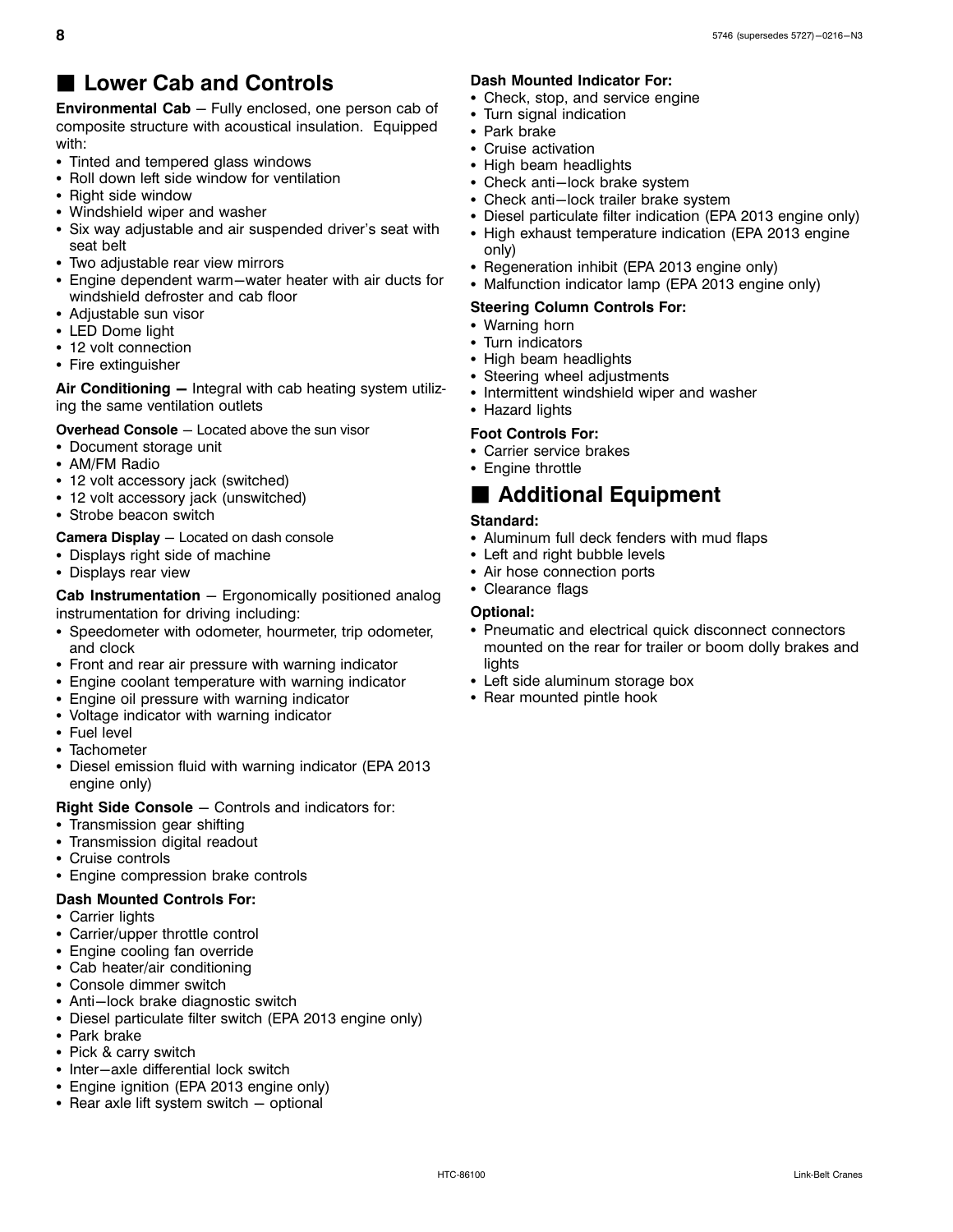# <span id="page-12-0"></span>**Axle Loads**

|                                                                               |        |                                 | Weight $(1)$   | <b>Gross Vehicle</b> | <b>Front Axles</b> |                | <b>Rear Axles</b> |                |
|-------------------------------------------------------------------------------|--------|---------------------------------|----------------|----------------------|--------------------|----------------|-------------------|----------------|
| Base crane with full tank of fuel                                             |        |                                 | lb             | kg                   | Ib                 | kg             | lb                | kg             |
| and no counterweight                                                          |        | EPA 2013                        | 79,424         | 36 026               | 35,425             | 16 068         | 43,999            | 19 958         |
|                                                                               |        | Tier 3/Stage IIIA               | 79,270         | 35 956               | 35,379             | 16 047         | 43,890            | 19 908         |
| Driver in carrier cab                                                         |        |                                 | 250            | 113                  | 315                | 143            | $-65$             | $-29$          |
| Rear pintle hook                                                              |        |                                 | 13             | 6                    | $-6$               | $-3$           | 19                | 8              |
| Pneumatic and electrical connectors for trailer or boom dolly                 |        |                                 | 11             | 5                    | $-4$               | $-2$           | 15                | $\overline{7}$ |
| Carrier aluminum storage box                                                  |        |                                 | 59             | 27                   | 28                 | 13             | 31                | 14             |
| Air ride lift system - rear axles                                             |        |                                 | 58             | 26                   | 0                  | 0              | 58                | 26             |
| Ether injection                                                               |        |                                 | 5              | 3                    | 4                  | $\overline{c}$ | $\mathbf{1}$      | $\mathbf{1}$   |
| Hoist drum follower - main                                                    |        |                                 | 69             | 31                   | $-35$              | $-16$          | 104               | 47             |
| Auxiliary winch with 600 ft (182.9m) of 3/4" (19mm) type "RB" rope            |        |                                 | 735            | 333                  | $-240$             | $-109$         | 975               | 442            |
| Hoist drum follower - auxiliary                                               |        |                                 | 69             | 31                   | $-21$              | $-10$          | 90                | 41             |
| Substitute 600 ft (182.9m) of rope with 730 ft (222.5m) of rope $-$ auxiliary |        |                                 | 163            | 74                   | $-54$              | $-24$          | 217               | 98             |
| Remove 730 ft (222.5m) of rope from rear (main) winch                         |        |                                 | -931           | $-422$               | 373                | 169            | $-1,304$          | $-591$         |
| Remove 600 ft (182.9m) of rope from front (auxiliary) winch                   |        |                                 | $-768$         | $-348$               | 252                | 114            | $-1,020$          | $-463$         |
| 360° mechanical swing lock                                                    |        |                                 | 140            | 64                   | 21                 | 9              | 119               | 54             |
| 2,500 lb (1.1t) counterweight tray on upper                                   |        |                                 | 2,544          | 1 1 5 4              | $-1,255$           | $-569$         | 3,799             | 1723           |
| 3,000 lb (1.4t) counterweight on upper                                        |        |                                 | 2,981          | 1 3 5 2              | $-1,471$           | $-667$         | 4,452             | 2019           |
| 6,000 lb (2.7t) counterweight on upper                                        |        |                                 | 6,000          | 2722                 | $-2,961$           | $-1343$        | 8,961             | 4 0 6 5        |
| 6,000 lb (2.7t) counterweight on upper                                        |        |                                 |                |                      |                    | $-1343$        | 8,961             | 4065           |
| 12,000 lb (5.4t) counterweight on upper                                       |        |                                 | 12,050         | 5466                 | $-5,947$           | $-2697$        | 17,997            | 8 1 6 3        |
| 3,000 lb (1.4t) top counterweight on upper                                    |        |                                 | 3,009          | 1 3 6 5              | $-1,485$           | $-674$         | 4,494             | 2038           |
| Floodlight to the front of boom base section                                  |        |                                 | $\overline{7}$ | 3                    | 6                  | 3              | $\mathbf{1}$      | $\mathbf{1}$   |
| Fly mounting brackets to boom base section for fly options                    |        |                                 | 176            | 80                   | 136                | 62             | 40                | 18             |
| 35 ft (10.7m) offsettable, one-piece lattice fly $-$ stowed                   |        |                                 | 1,591          | 722                  | 1,539              | 698            | 52                | 24             |
| 35-58 ft (10.7-17.7m) offsettable, two-piece (bi-fold) lattice fly - stowed   |        |                                 | 2,263          | 1026                 | 1,886              | 855            | 377               | 171            |
| Auxiliary lifting sheave                                                      |        |                                 | 110            | 50                   | 200                | 91             | $-90$             | $-41$          |
| 40 ton (36.3mt) 4-sheave hook block at front bumper                           |        |                                 | 900            | 408                  | 1,570              | 712            | $-670$            | $-304$         |
| 60 ton (54.4mt) 3-sheave hook block (2 cheek weights) at front bumper         |        |                                 | 992            | 450                  | 1,730              | 785            | $-738$            | $-335$         |
| 60 ton (54.4mt) 3-sheave hook block (4 cheek weights) at front bumper         |        |                                 | 1,172          | 532                  | 2,044              | 927            | $-872$            | $-396$         |
| 60 ton (54.4mt) 3-sheave hook block (6 cheek weights) at front bumper         |        |                                 | 1,352          | 613                  | 2,358              | 1069           | $-1,006$          | $-456$         |
| 100 ton (90.7mt) 6-sheave hook block at front bumper                          |        |                                 | 1,554          | 705                  | 2,711              | 1 2 3 0        | $-1,157$          | $-525$         |
| 8.5 ton (7.7mt) hook ball at front bumper                                     |        |                                 | 360            | 163                  | 628                | 285            | $-268$            | $-122$         |
| 10 ton (9.1mt) hook ball at front bumper                                      |        |                                 | 580            | 263                  | 1,012              | 459            | $-432$            | $-196$         |
|                                                                               |        |                                 |                | <b>Front Axles</b>   |                    |                | <b>Rear Axles</b> |                |
| <b>Counterweight Load Transfer</b>                                            |        |                                 | lb             | kg                   |                    | lb             |                   | kg             |
| Transfer 2,500 lb (1.1t) counterweight tray to carrier deck                   |        |                                 | 3,194          | 1449                 |                    | $-3,194$       |                   | -1 449         |
| Transfer 3,000 lb (1.4t) counterweight to carrier deck                        | 3,742  | 1697                            |                | $-3,742$             |                    | $-1697$        |                   |                |
| Transfer 6,000 lb (2.7t) counterweight to carrier deck                        | 7,532  | 3416                            |                | $-7,532$             |                    | -3416          |                   |                |
| Transfer 6,000 lb (2.7t) counterweight to carrier deck                        | 7,532  | 3416                            |                | $-7,532$             |                    | $-3416$        |                   |                |
| Transfer 12,000 lb (5.4t) counterweight to carrier deck                       | 15,128 | 6862                            |                | $-15,128$            |                    | $-6862$        |                   |                |
| Transfer 3,000 lb (1.4t) top counterweight to carrier deck                    | 3,778  | 1714                            |                | $-3,778$             |                    | $-1714$        |                   |                |
| Axle                                                                          |        | Maximum Load @ 65 mph (105km/h) |                |                      |                    |                |                   |                |
| 47,250 lb $(21 432kg)$ - aluminum disc wheels with 445/65R22.5 tires<br>Front |        |                                 |                |                      |                    |                |                   |                |
|                                                                               |        |                                 |                |                      |                    |                |                   |                |

Rear 52,000 lb (23 587kg) - aluminum disc wheels with 12R22.5 tires

 $(1)$  Adjust gross vehicle weight and axle loading according to component weight. All weights are  $\pm 3$ %.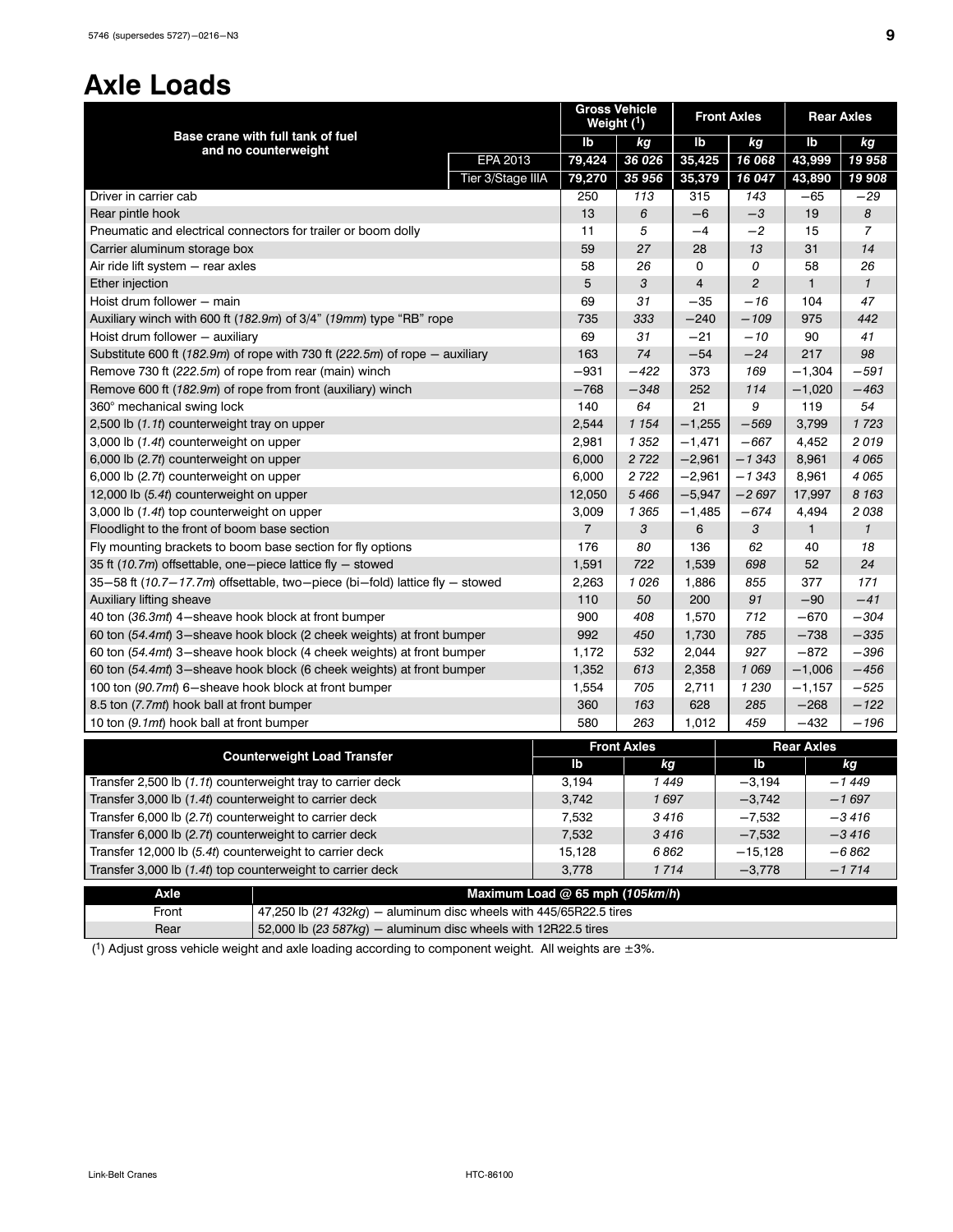# <span id="page-13-0"></span>**Axle Loads with 2-Axle or 3-Axle Boom Dolly**

|                                                                                  |                                                                             | <b>Gross Vehicle</b><br>Weight $(1)$ |                                 | <b>Front Axles</b> |                | <b>Rear Axles</b> |                | <b>Dolly Axles</b> |                |
|----------------------------------------------------------------------------------|-----------------------------------------------------------------------------|--------------------------------------|---------------------------------|--------------------|----------------|-------------------|----------------|--------------------|----------------|
| Base crane with full tank of fuel                                                |                                                                             | lb                                   | kg                              | lb                 | kg             | Ib                | kg             | lb                 | kg             |
| and no counterweight                                                             | <b>EPA 2013</b>                                                             | 79,424                               | 36 026                          | 30,249             | 15 977         | 35,223            | 15 977         | 13,951             | 6 3 28         |
|                                                                                  | Tier 3/Stage IIIA                                                           | 79,270                               | 35 956                          | 30,207             | 13701          | 35,112            | 15 927         | 13,951             | 6328           |
| Nelson 2-axle boom dolly                                                         |                                                                             | 6,000                                | 2722                            | 0                  | 0              | 0                 | 0              | 6,000              | 2722           |
| Nelson 3-axle boom dolly                                                         |                                                                             | 9,000                                | 4 0 8 2                         | 0                  | 0              | 0                 | 0              | 9,000              | 4082           |
| Driver in carrier cab                                                            | 250                                                                         | 113                                  | 315                             | 143                | $-65$          | $-29$             | 0              | 0                  |                |
| Rear pintle hook                                                                 |                                                                             | 13                                   | 6                               | $-6$               | $-3$           | 19                | 8              | $\mathbf 0$        | 0              |
| Pneumatic and electrical connectors for trailer or boom dolly                    |                                                                             | 11                                   | 5                               | $-4$               | $-2$           | 15                | $\overline{7}$ | 0                  | 0              |
| Carrier aluminum storage box                                                     |                                                                             | 59                                   | 27                              | 28                 | 13             | 31                | 14             | 0                  | 0              |
| Air ride lift system - rear axles                                                |                                                                             | 58                                   | 26                              | 0                  | 0              | 58                | 26             | 0                  | 0              |
| Ether injection                                                                  |                                                                             | 5                                    | $\overline{c}$                  | 5                  | $\overline{c}$ | 1                 | $\mathbf{1}$   | $\mathbf 0$        | 0              |
| Hoist drum follower - main                                                       |                                                                             | 69                                   | 31                              | 53                 | 24             | 16                | $\overline{7}$ | 0                  | 0              |
| Auxiliary winch with 600 ft (182.9m) of 3/4" (19mm) type "RB"                    |                                                                             | 735                                  | 333                             | 437                | 198            | 298               | 135            | 0                  | 0              |
| rope                                                                             |                                                                             |                                      |                                 |                    |                |                   |                |                    |                |
| Hoist drum follower - auxiliary                                                  |                                                                             | 69                                   | 31                              | 40                 | 18             | 29                | 13             | 0                  | 0              |
| Substitute 600 ft (182.9m) of rope with 730 ft (222.5m) of rope -<br>auxiliary   |                                                                             | 163                                  | 74                              | 97                 | 44             | 66                | 30             | $\mathbf{0}$       | 0              |
| Remove 730 ft (222.5m) of rope from rear (main) winch                            |                                                                             | $-931$                               | $-422$                          | $-623$             | $-282$         | $-308$            | $-140$         | 0                  | 0              |
| Remove 600 ft (182.9m) of rope from front (auxiliary) winch                      |                                                                             | $-768$                               | $-348$                          | $-458$             | $-208$         | $-310$            | $-140$         | $\mathbf{0}$       | 0              |
| 360° mechanical swing lock                                                       |                                                                             | 140                                  | 64                              | 17                 | 8              | 123               | 56             | 0                  | 0              |
| 2,500 lb (1.1t) counterweight tray on carrier deck                               |                                                                             |                                      | 1 1 5 4                         | 1,938              | 879            | 606               | 275            | 0                  | 0              |
| 3,000 lb (1.4t) counterweight on carrier deck                                    |                                                                             |                                      | 1 3 5 2                         | 2,271              | 1 030          | 710               | 322            | 0                  | 0              |
| 6,000 lb (2.7t) counterweight on carrier deck                                    |                                                                             |                                      | 2722                            | 4,571              | 2074           | 1,429             | 648            | $\mathbf{0}$       | 0              |
| 6,000 lb (2.7t) counterweight on carrier deck                                    |                                                                             |                                      | 2 7 2 2                         | 4,571              | 2074           | 1,429             | 648            | 0                  | 0              |
| 12,000 lb (5.4t) counterweight on carrier deck                                   |                                                                             |                                      | 5466                            | 9,181              | 4 1 6 4        | 2,869             | 1 301          | 0                  | 0              |
| 3,000 lb (1.4t) top counterweight on upper                                       |                                                                             |                                      | 1365                            | 2,293              | 1040           | 716               | 325            | 0                  | 0              |
| Flood light to the front of boom base section                                    |                                                                             | $\overline{7}$                       | 3                               | 1                  | $\mathbf{1}$   | $\mathbf{1}$      | $\mathbf{1}$   | 5                  | $\overline{c}$ |
| Fly mounting brackets to boom base section for fly options                       |                                                                             | 176                                  | 80                              | 30                 | 14             | 30                | 14             | 116                | 53             |
| 35 ft (10.7m) offsettable, one-piece lattice fly - stowed                        |                                                                             | 1,591                                | 722                             | 168                | 76             | 170               | 77             | 1,253              | 568            |
| 35-58 ft (10.7-17.7m) offsettable, two-piece (bi-fold) lattice<br>$fly - stowed$ |                                                                             | 2,263                                | 1026                            | 339                | 154            | 342               | 155            | 1,583              | 718            |
| Two 16 ft $(4.9m)$ lattice inserts (stowed on 3-axle boom dolly)                 |                                                                             | 1,584                                | 718                             | 0                  | 0              | 0                 | 0              | 1,584              | 718            |
| Auxiliary lifting sheave                                                         |                                                                             | 110                                  | 50                              | $-9$<br>$-19$      |                | $-19$             | $-9$           | 149                | 67             |
| 40 ton (36.3mt) 4-sheave hook block at boom head                                 |                                                                             | 900                                  | 408                             | $-134$             | $-61$          | $-135$            | $-61$          | 1,169              | 530            |
| 60 ton (54.4mt) 3-sheave hook block (2 cheek weights) at                         |                                                                             |                                      |                                 |                    |                |                   |                |                    |                |
| boom head                                                                        |                                                                             | 992                                  | 450                             | $-250$             | —113           | $-252$            | $-114$         | 1,492              | 677            |
| 60 ton (54.4mt) 3-sheave hook block (4 cheek weights) at<br>boom head            |                                                                             | 1,172                                | 532                             | $-294$             | $-133$         | $-296$            | $-134$         | 1,763              | 800            |
| boom head                                                                        | 60 ton (54.4mt) 3-sheave hook block (6 cheek weights) at                    |                                      |                                 | $-340$             | - 154          | $-342$            | $-155$         | 2,034              | 923            |
| 100 ton (90.7mt) 6-sheave hook block at boom head                                | 1,554                                                                       | 705                                  | $-231$                          | $-105$             | $-233$         | $-106$            | 2,019          | 916                |                |
| 8.5 ton (7.7mt) hook ball at boom head                                           | 360                                                                         | 163                                  | $-54$                           | $-24$              | $-54$          | $-25$             | 468            | 212                |                |
| 10 ton (9.1mt) hook ball at boom head                                            | 580                                                                         | 263                                  | $-87$                           | $-39$              | $-87$          | $-39$             | 754            | 342                |                |
|                                                                                  |                                                                             |                                      |                                 | <b>Front Axles</b> |                | <b>Rear Axles</b> |                | <b>Dolly Axles</b> |                |
| <b>Counterweight Load Transfer</b>                                               |                                                                             |                                      |                                 | lb                 | kg             | lb                | kg             | lb                 | kg             |
| Transfer 3,000 lb (1.4t) counterweight to the boom dolly                         |                                                                             |                                      |                                 | $-2,271$           | $-1030$        | $-710$            | $-322$         | 2,981              | 1 352          |
| Transfer 6,000 lb (2.7t) counterweight to the boom dolly                         |                                                                             |                                      | $-4,571$                        | $-2074$            | $-1,429$       | $-648$            | 6,000          | 2 7 2 2            |                |
| Transfer 6,000 lb (2.7t) counterweight to the boom dolly                         |                                                                             |                                      | $-4,571$                        | $-2074$            | $-1,429$       | -648              | 6,000          | 2 7 2 2            |                |
| Transfer 12,000 lb (5.4t) counterweight to the boom dolly                        |                                                                             |                                      | $-9,181$                        | $-4164$            | $-2,869$       | $-1301$           | 12,050         | 5 4 6 6            |                |
| Transfer 3,000 lb (1.4t) top counterweight to the boom dolly                     |                                                                             |                                      |                                 | $-2,293$           | $-1040$        | $-716$            | $-325$         | 3,009              | 1 3 6 5        |
| Axle                                                                             |                                                                             |                                      | Maximum Load @ 65 mph (105km/h) |                    |                |                   |                |                    |                |
| Front                                                                            | 47,250 lb $(21.432\text{kg})$ - aluminum disc wheels with 445/65R22.5 tires |                                      |                                 |                    |                |                   |                |                    |                |
| $(0.000 \text{ Hz} / 0.00 \text{ rad/s})$                                        |                                                                             |                                      |                                 |                    |                |                   |                |                    |                |

Rear 152,000 lb (23 587kg) - aluminum disc wheels with 12R22.5 tires

(1) Adjust gross vehicle weight and axle loading according to component weight. All weights are  $\pm 3$ %.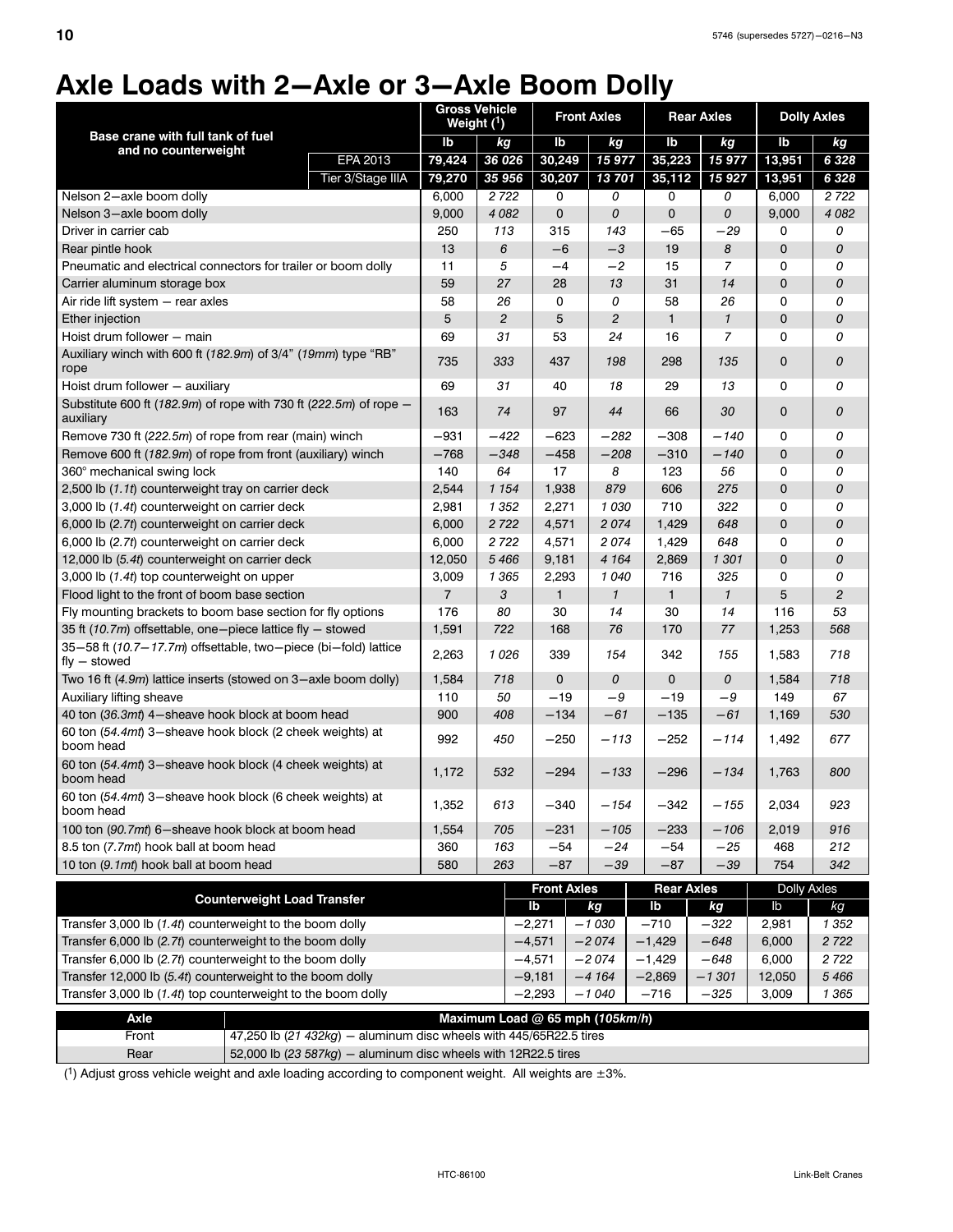### <span id="page-14-0"></span>**General Dimensions EPA 2013**

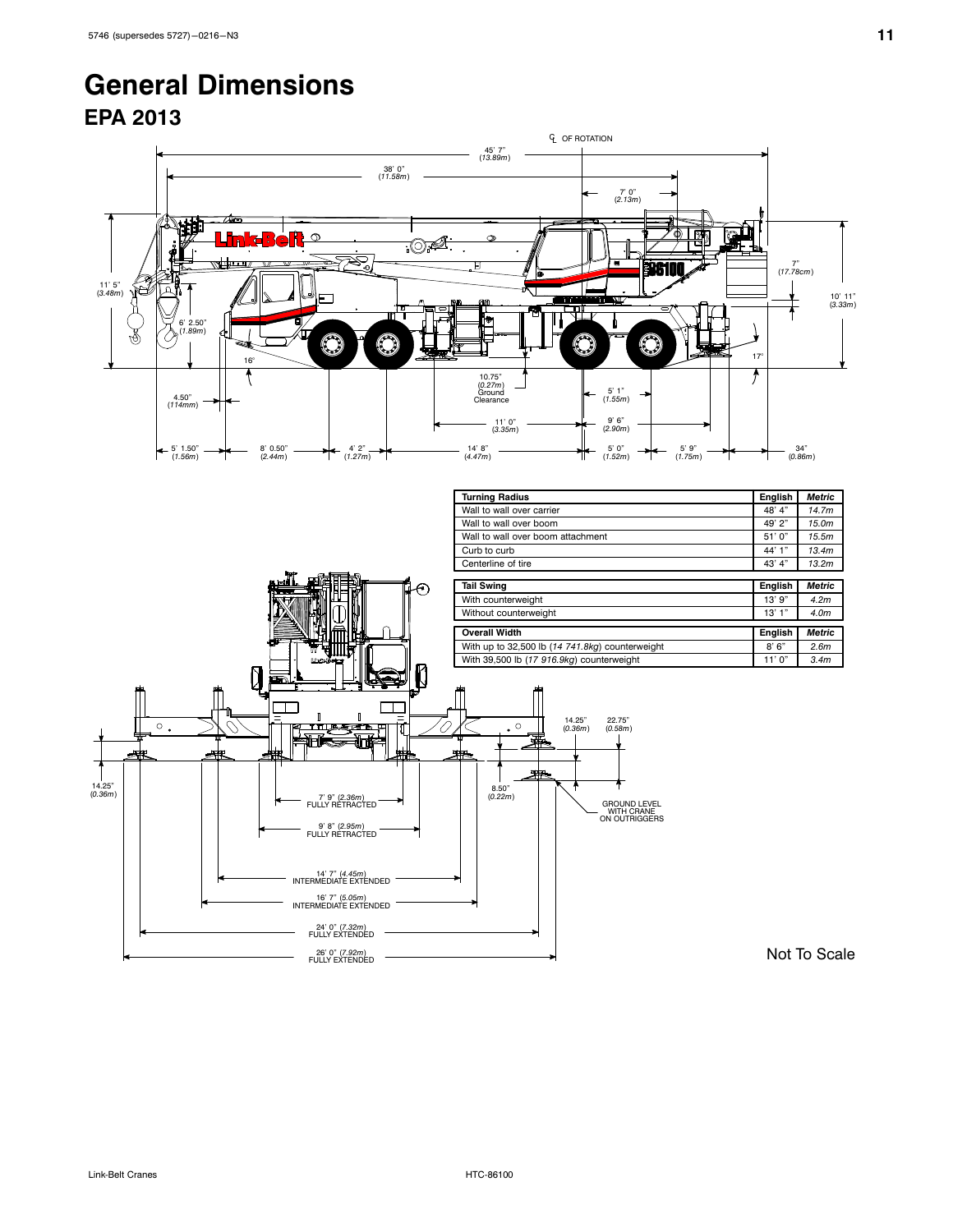# <span id="page-15-0"></span>**General Dimensions**

### **Tier 3 / Stage IIIA**





Not To Scale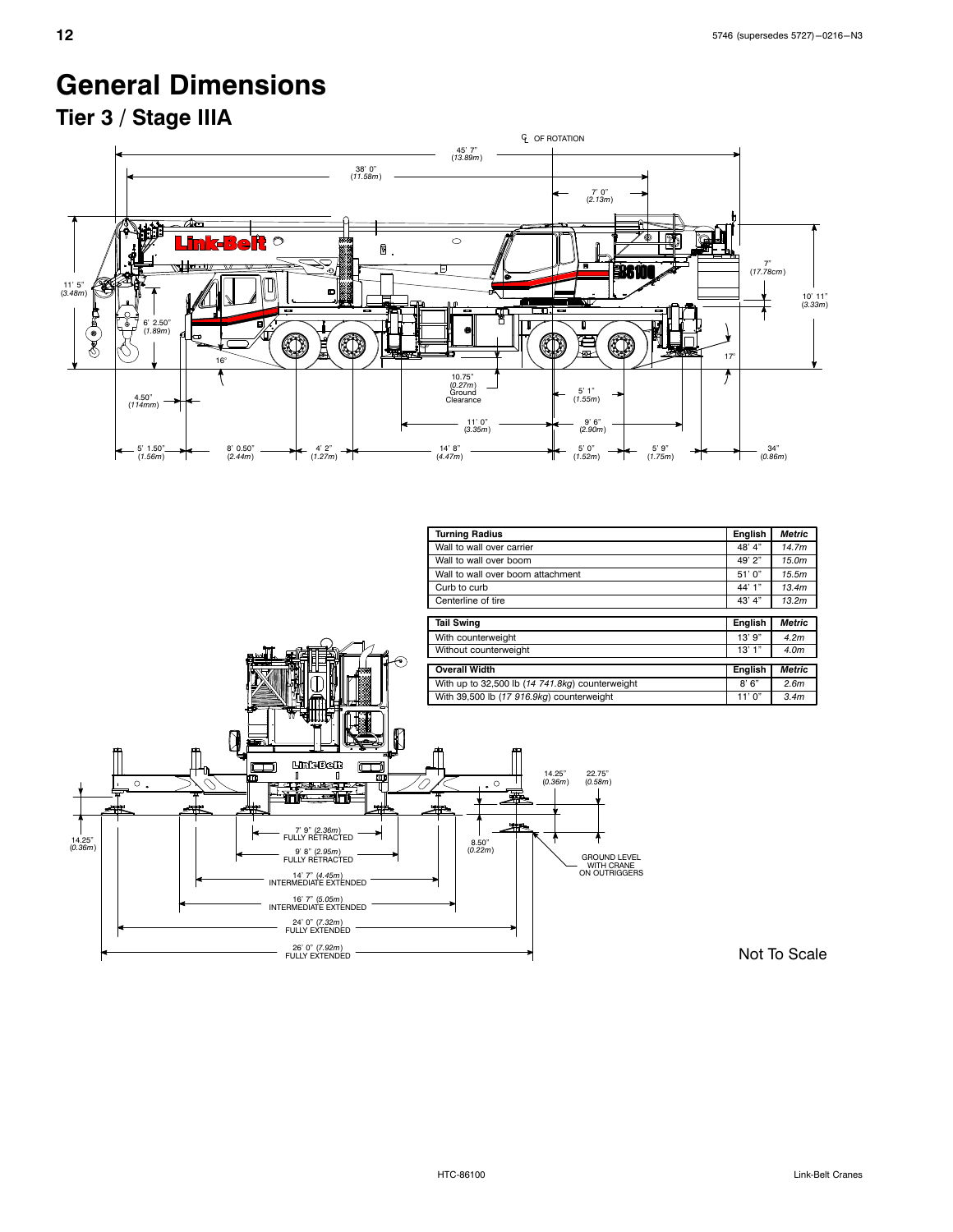# <span id="page-16-0"></span>**Working Range Diagram**

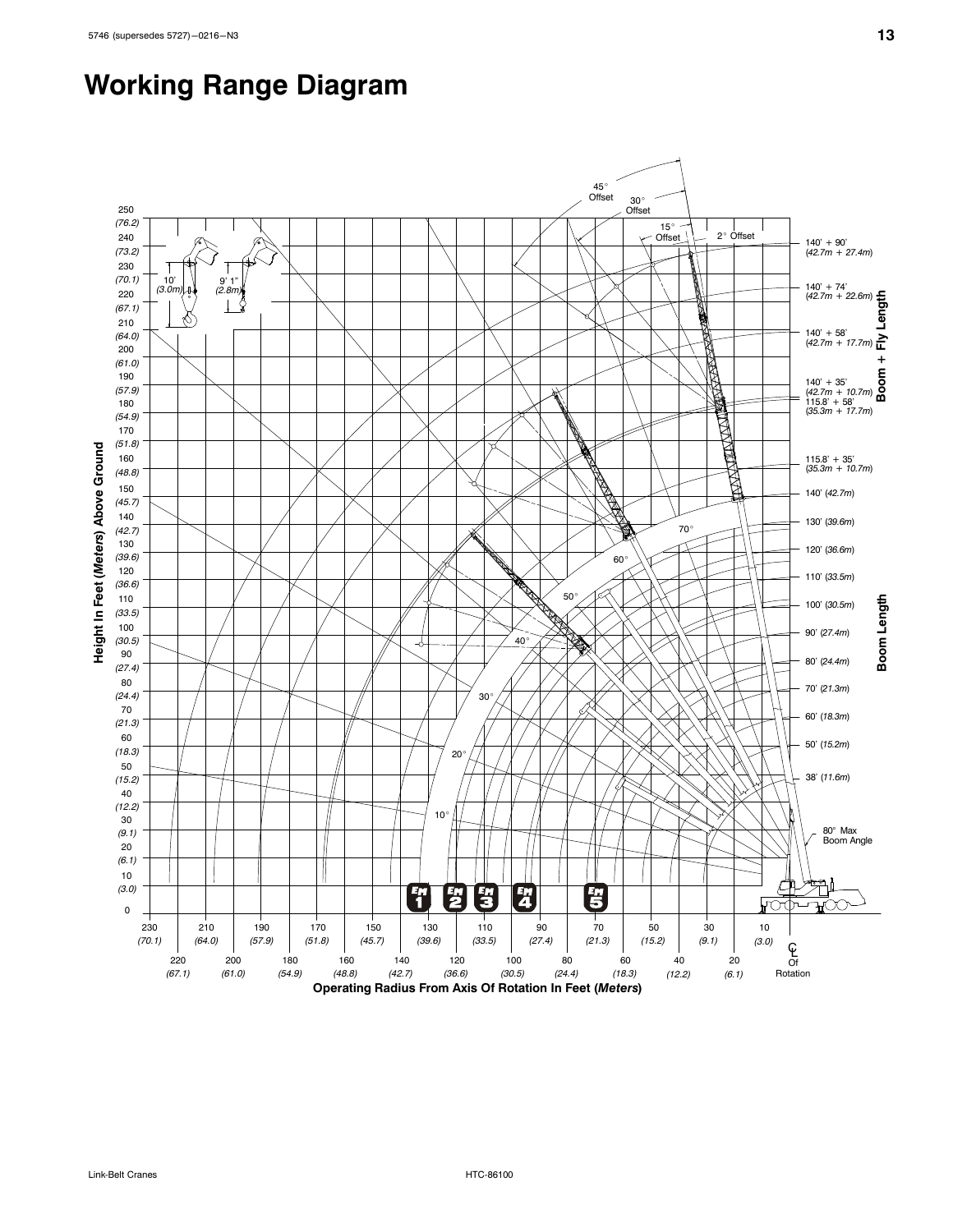## <span id="page-17-0"></span>**Boom Extend Modes**

76.5 *23.3* 0% 51% 50% 48%

| ft<br><b>T4</b><br><b>T1</b><br>T3<br>T2<br>m<br>15.2<br>50%<br>50<br>18.3<br>91%<br>60<br>21.3<br>100%<br>31%<br>70<br>24.4<br>100%<br>71%<br>80<br>90<br>27.4<br>100%<br>100%<br>11%<br>49%<br>100<br>30.5<br>100%<br>100%<br>88%<br>110<br>33.5<br>100%<br>100%<br>100%<br>120<br>36.6<br>100%<br>100%<br>25%<br>39.6<br>100%<br>100%<br>100%<br>63%<br>130<br>42.7<br>100%<br>140<br>100%<br>100%<br>100%<br><b>Section Length</b><br><b>Boom Length</b><br>ft<br><b>T4</b><br><b>T1</b><br>T3<br>T <sub>2</sub><br>m<br>2%<br>50<br>15.2<br>48%<br>60<br>18.3<br>48%<br>42%<br>70<br>21.3<br>82%<br>48%<br>24.4<br>21%<br>80<br>48%<br>100%<br>90<br>27.4<br>48%<br>100%<br>60%<br>98%<br>100<br>30.5<br>48%<br>100%<br>110<br>33.5<br>48%<br>100%<br>100%<br>35%<br>100%<br>120<br>36.6<br>48%<br>100%<br>73%<br>127.3<br>38.8<br>48%<br>100%<br>100%<br>100%<br><b>Boom Length</b><br><b>Section Length</b><br><b>T1</b><br><b>T4</b><br>ft<br>T <sub>3</sub><br>T2<br>$\mathbf{m}$<br>15.2<br>0%<br>48%<br>50<br>18.3<br>0%<br>88%<br>60<br>70<br>21.3<br>0%<br>100%<br>27%<br>65%<br>24.4<br>0%<br>100%<br>80<br>100%<br>4%<br>90<br>27.4<br>0%<br>100%<br>100<br>30.5<br>0%<br>100%<br>100%<br>41%<br>35.3<br>100%<br>115.8<br>0%<br>100%<br>100%<br><b>Boom Length</b><br><b>Section Length</b><br><b>T1</b><br><b>T4</b><br>T3<br>T <sub>2</sub><br>ft<br>$\mathbf{m}$<br>15.2<br>2%<br>50<br>48%<br>60<br>18.3<br>48%<br>42%<br>21.3<br>70<br>48%<br>51%<br>30% |
|------------------------------------------------------------------------------------------------------------------------------------------------------------------------------------------------------------------------------------------------------------------------------------------------------------------------------------------------------------------------------------------------------------------------------------------------------------------------------------------------------------------------------------------------------------------------------------------------------------------------------------------------------------------------------------------------------------------------------------------------------------------------------------------------------------------------------------------------------------------------------------------------------------------------------------------------------------------------------------------------------------------------------------------------------------------------------------------------------------------------------------------------------------------------------------------------------------------------------------------------------------------------------------------------------------------------------------------------------------------------------------------------------------------------------------------------------------------------------|
|                                                                                                                                                                                                                                                                                                                                                                                                                                                                                                                                                                                                                                                                                                                                                                                                                                                                                                                                                                                                                                                                                                                                                                                                                                                                                                                                                                                                                                                                              |
|                                                                                                                                                                                                                                                                                                                                                                                                                                                                                                                                                                                                                                                                                                                                                                                                                                                                                                                                                                                                                                                                                                                                                                                                                                                                                                                                                                                                                                                                              |
|                                                                                                                                                                                                                                                                                                                                                                                                                                                                                                                                                                                                                                                                                                                                                                                                                                                                                                                                                                                                                                                                                                                                                                                                                                                                                                                                                                                                                                                                              |
| T4                                                                                                                                                                                                                                                                                                                                                                                                                                                                                                                                                                                                                                                                                                                                                                                                                                                                                                                                                                                                                                                                                                                                                                                                                                                                                                                                                                                                                                                                           |
| 140 ft (42.7m)                                                                                                                                                                                                                                                                                                                                                                                                                                                                                                                                                                                                                                                                                                                                                                                                                                                                                                                                                                                                                                                                                                                                                                                                                                                                                                                                                                                                                                                               |
|                                                                                                                                                                                                                                                                                                                                                                                                                                                                                                                                                                                                                                                                                                                                                                                                                                                                                                                                                                                                                                                                                                                                                                                                                                                                                                                                                                                                                                                                              |
| T4                                                                                                                                                                                                                                                                                                                                                                                                                                                                                                                                                                                                                                                                                                                                                                                                                                                                                                                                                                                                                                                                                                                                                                                                                                                                                                                                                                                                                                                                           |
|                                                                                                                                                                                                                                                                                                                                                                                                                                                                                                                                                                                                                                                                                                                                                                                                                                                                                                                                                                                                                                                                                                                                                                                                                                                                                                                                                                                                                                                                              |
|                                                                                                                                                                                                                                                                                                                                                                                                                                                                                                                                                                                                                                                                                                                                                                                                                                                                                                                                                                                                                                                                                                                                                                                                                                                                                                                                                                                                                                                                              |
|                                                                                                                                                                                                                                                                                                                                                                                                                                                                                                                                                                                                                                                                                                                                                                                                                                                                                                                                                                                                                                                                                                                                                                                                                                                                                                                                                                                                                                                                              |
|                                                                                                                                                                                                                                                                                                                                                                                                                                                                                                                                                                                                                                                                                                                                                                                                                                                                                                                                                                                                                                                                                                                                                                                                                                                                                                                                                                                                                                                                              |
| T <sub>3</sub><br>T <sub>3</sub>                                                                                                                                                                                                                                                                                                                                                                                                                                                                                                                                                                                                                                                                                                                                                                                                                                                                                                                                                                                                                                                                                                                                                                                                                                                                                                                                                                                                                                             |
|                                                                                                                                                                                                                                                                                                                                                                                                                                                                                                                                                                                                                                                                                                                                                                                                                                                                                                                                                                                                                                                                                                                                                                                                                                                                                                                                                                                                                                                                              |
|                                                                                                                                                                                                                                                                                                                                                                                                                                                                                                                                                                                                                                                                                                                                                                                                                                                                                                                                                                                                                                                                                                                                                                                                                                                                                                                                                                                                                                                                              |
|                                                                                                                                                                                                                                                                                                                                                                                                                                                                                                                                                                                                                                                                                                                                                                                                                                                                                                                                                                                                                                                                                                                                                                                                                                                                                                                                                                                                                                                                              |
| 127.3 ft (38.8m)                                                                                                                                                                                                                                                                                                                                                                                                                                                                                                                                                                                                                                                                                                                                                                                                                                                                                                                                                                                                                                                                                                                                                                                                                                                                                                                                                                                                                                                             |
|                                                                                                                                                                                                                                                                                                                                                                                                                                                                                                                                                                                                                                                                                                                                                                                                                                                                                                                                                                                                                                                                                                                                                                                                                                                                                                                                                                                                                                                                              |
|                                                                                                                                                                                                                                                                                                                                                                                                                                                                                                                                                                                                                                                                                                                                                                                                                                                                                                                                                                                                                                                                                                                                                                                                                                                                                                                                                                                                                                                                              |
|                                                                                                                                                                                                                                                                                                                                                                                                                                                                                                                                                                                                                                                                                                                                                                                                                                                                                                                                                                                                                                                                                                                                                                                                                                                                                                                                                                                                                                                                              |
|                                                                                                                                                                                                                                                                                                                                                                                                                                                                                                                                                                                                                                                                                                                                                                                                                                                                                                                                                                                                                                                                                                                                                                                                                                                                                                                                                                                                                                                                              |
|                                                                                                                                                                                                                                                                                                                                                                                                                                                                                                                                                                                                                                                                                                                                                                                                                                                                                                                                                                                                                                                                                                                                                                                                                                                                                                                                                                                                                                                                              |
|                                                                                                                                                                                                                                                                                                                                                                                                                                                                                                                                                                                                                                                                                                                                                                                                                                                                                                                                                                                                                                                                                                                                                                                                                                                                                                                                                                                                                                                                              |
| Extend<br>115.8 ft (35.3m)                                                                                                                                                                                                                                                                                                                                                                                                                                                                                                                                                                                                                                                                                                                                                                                                                                                                                                                                                                                                                                                                                                                                                                                                                                                                                                                                                                                                                                                   |
|                                                                                                                                                                                                                                                                                                                                                                                                                                                                                                                                                                                                                                                                                                                                                                                                                                                                                                                                                                                                                                                                                                                                                                                                                                                                                                                                                                                                                                                                              |
|                                                                                                                                                                                                                                                                                                                                                                                                                                                                                                                                                                                                                                                                                                                                                                                                                                                                                                                                                                                                                                                                                                                                                                                                                                                                                                                                                                                                                                                                              |
|                                                                                                                                                                                                                                                                                                                                                                                                                                                                                                                                                                                                                                                                                                                                                                                                                                                                                                                                                                                                                                                                                                                                                                                                                                                                                                                                                                                                                                                                              |
|                                                                                                                                                                                                                                                                                                                                                                                                                                                                                                                                                                                                                                                                                                                                                                                                                                                                                                                                                                                                                                                                                                                                                                                                                                                                                                                                                                                                                                                                              |
|                                                                                                                                                                                                                                                                                                                                                                                                                                                                                                                                                                                                                                                                                                                                                                                                                                                                                                                                                                                                                                                                                                                                                                                                                                                                                                                                                                                                                                                                              |
|                                                                                                                                                                                                                                                                                                                                                                                                                                                                                                                                                                                                                                                                                                                                                                                                                                                                                                                                                                                                                                                                                                                                                                                                                                                                                                                                                                                                                                                                              |
|                                                                                                                                                                                                                                                                                                                                                                                                                                                                                                                                                                                                                                                                                                                                                                                                                                                                                                                                                                                                                                                                                                                                                                                                                                                                                                                                                                                                                                                                              |
|                                                                                                                                                                                                                                                                                                                                                                                                                                                                                                                                                                                                                                                                                                                                                                                                                                                                                                                                                                                                                                                                                                                                                                                                                                                                                                                                                                                                                                                                              |
| Extend<br>102 ft (31.1m)                                                                                                                                                                                                                                                                                                                                                                                                                                                                                                                                                                                                                                                                                                                                                                                                                                                                                                                                                                                                                                                                                                                                                                                                                                                                                                                                                                                                                                                     |
|                                                                                                                                                                                                                                                                                                                                                                                                                                                                                                                                                                                                                                                                                                                                                                                                                                                                                                                                                                                                                                                                                                                                                                                                                                                                                                                                                                                                                                                                              |
|                                                                                                                                                                                                                                                                                                                                                                                                                                                                                                                                                                                                                                                                                                                                                                                                                                                                                                                                                                                                                                                                                                                                                                                                                                                                                                                                                                                                                                                                              |
|                                                                                                                                                                                                                                                                                                                                                                                                                                                                                                                                                                                                                                                                                                                                                                                                                                                                                                                                                                                                                                                                                                                                                                                                                                                                                                                                                                                                                                                                              |
| 24.4<br>48%<br>51%<br>50%<br>80<br>18%                                                                                                                                                                                                                                                                                                                                                                                                                                                                                                                                                                                                                                                                                                                                                                                                                                                                                                                                                                                                                                                                                                                                                                                                                                                                                                                                                                                                                                       |
| $^{\prime}$ T3<br>T4<br>27.4<br>51%<br>50%<br>90<br>48%<br>55%                                                                                                                                                                                                                                                                                                                                                                                                                                                                                                                                                                                                                                                                                                                                                                                                                                                                                                                                                                                                                                                                                                                                                                                                                                                                                                                                                                                                               |
| 31.1<br>50%<br>102<br>48%<br>51%<br>100%                                                                                                                                                                                                                                                                                                                                                                                                                                                                                                                                                                                                                                                                                                                                                                                                                                                                                                                                                                                                                                                                                                                                                                                                                                                                                                                                                                                                                                     |
| <b>Boom Length</b><br><b>Section Length</b>                                                                                                                                                                                                                                                                                                                                                                                                                                                                                                                                                                                                                                                                                                                                                                                                                                                                                                                                                                                                                                                                                                                                                                                                                                                                                                                                                                                                                                  |
| Extend<br><b>T1</b><br>ft<br><b>T4</b><br>T <sub>3</sub><br>T <sub>2</sub><br>$\mathbf{m}$                                                                                                                                                                                                                                                                                                                                                                                                                                                                                                                                                                                                                                                                                                                                                                                                                                                                                                                                                                                                                                                                                                                                                                                                                                                                                                                                                                                   |
| 50.7<br>15.5<br>$0\%$<br>51%                                                                                                                                                                                                                                                                                                                                                                                                                                                                                                                                                                                                                                                                                                                                                                                                                                                                                                                                                                                                                                                                                                                                                                                                                                                                                                                                                                                                                                                 |
|                                                                                                                                                                                                                                                                                                                                                                                                                                                                                                                                                                                                                                                                                                                                                                                                                                                                                                                                                                                                                                                                                                                                                                                                                                                                                                                                                                                                                                                                              |
| 63.7<br>19.4<br>51%<br>50%<br>0%<br>T3 <sub>1</sub>                                                                                                                                                                                                                                                                                                                                                                                                                                                                                                                                                                                                                                                                                                                                                                                                                                                                                                                                                                                                                                                                                                                                                                                                                                                                                                                                                                                                                          |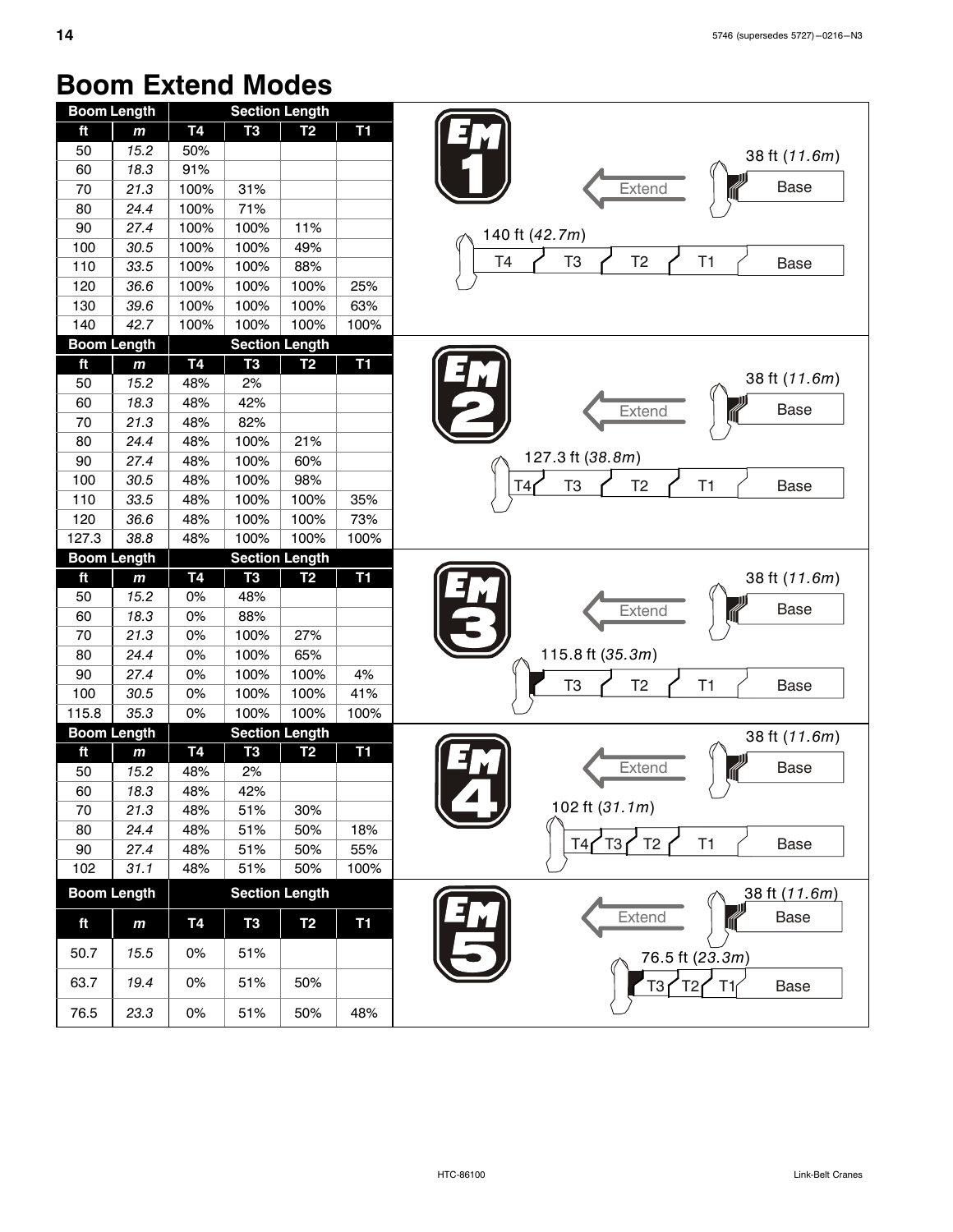# <span id="page-18-0"></span>**Main Boom Lift Capacity Charts - Imperial B30.5 - Standard**

| 8,500 lb Counterweight - Fully Extended Outriggers - 360° Rotation<br>(All Capacities Are Listed In Pounds) |          |                                            |         |        |          |                  |        |        |        |        |        |               |
|-------------------------------------------------------------------------------------------------------------|----------|--------------------------------------------|---------|--------|----------|------------------|--------|--------|--------|--------|--------|---------------|
| <b>Radius</b>                                                                                               |          |                                            |         |        |          | Boom Length (ft) |        |        |        |        |        | <b>Radius</b> |
| (f <sup>t</sup> )                                                                                           | 38       | 50                                         | 60      | 70     | 76.5/80  | 90               | 100    | 110    | 120    | 130    | 140    | (ft)          |
| 9                                                                                                           | 164.400* |                                            |         |        |          |                  |        |        |        |        |        | 9             |
| 10                                                                                                          | 154,600* | 152,100*                                   | 117,900 | 89,700 |          |                  |        |        |        |        |        | 10            |
| 12                                                                                                          | 129,300* | 131,300*                                   | 108,800 | 85,000 | 85,100** |                  |        |        |        |        |        | 12            |
| 15                                                                                                          | 102,500  | 104,600                                    | 104,900 | 78,800 | 78,400** | 57,700           |        |        |        |        |        | 15            |
| 20                                                                                                          | 74,700   | 77,000                                     | 77,400  | 70,300 | 76,500** | 56,200           | 49,100 | 42,500 |        |        |        | 20            |
| 25                                                                                                          | 54,700   | 57,900                                     | 59,400  | 60,100 | 59,700   | 55,300           | 45,800 | 42,500 | 33,700 | 29,700 |        | 25            |
| 30                                                                                                          | 39,600   | 43,300                                     | 44,400  | 44,600 | 44,300   | 43,800           | 43,200 | 38,300 | 31,200 | 29,400 | 24,400 | 30            |
| 35                                                                                                          |          | 33,100                                     | 34,100  | 34,900 | 34,100   | 35,000           | 33,500 | 34,500 | 30,900 | 29,100 | 24,100 | 35            |
| 40                                                                                                          |          | 26,100                                     | 27,200  | 27,900 | 28,100   | 28,000           | 28,000 | 27,500 | 28,100 | 26,900 | 24,000 | 40            |
| 45                                                                                                          |          |                                            | 22,800  | 23,500 | 23,900   | 23,300           | 24,000 | 23,800 | 23,500 | 23,100 | 22,700 | 45            |
| 50                                                                                                          |          |                                            | 18,900  | 19,600 | 20,000   | 20,200           | 20,100 | 19,900 | 19,600 | 19,100 | 18,800 | 50            |
| 55                                                                                                          |          |                                            |         | 16,500 | 16,900   | 17,100           | 16,900 | 16,800 | 16,400 | 16,000 | 15,700 | 55            |
| 60                                                                                                          |          |                                            |         | 14,000 | 14,400   | 14,600           | 14,500 | 14,300 | 14,000 | 13,600 | 13,200 | 60            |
| 65                                                                                                          |          |                                            |         |        | 12,500   | 12,700           | 12,500 | 12,400 | 12,100 | 11,700 | 11,400 | 65            |
| 70                                                                                                          |          |                                            |         |        | 10,800   | 11,000           | 10,900 | 10,800 | 10,400 | 10,100 | 9,700  | 70            |
| 75                                                                                                          |          |                                            |         |        |          | 9,600            | 9,500  | 9,400  | 9,100  | 8,700  | 8,400  | 75            |
| 80                                                                                                          |          |                                            |         |        |          | 8,400            | 8,300  | 8,200  | 7,900  | 7,500  | 7,200  | 80            |
| 85                                                                                                          |          |                                            |         |        |          |                  | 7,300  | 7,200  | 6,800  | 6,500  | 6,200  | 85            |
| 90                                                                                                          |          |                                            |         |        |          |                  | 6,300  | 6,300  | 6,000  | 5,600  | 5,300  | 90            |
| 95                                                                                                          |          |                                            |         |        |          |                  |        | 5,500  | 5,200  | 4,800  | 4,500  | 95            |
| 100                                                                                                         |          |                                            |         |        |          |                  |        | 4,800  | 4,500  | 4,100  | 3,800  | 100           |
| 105                                                                                                         |          |                                            |         |        |          |                  |        |        | 3,900  | 3,500  | 3,200  | 105           |
| 110                                                                                                         |          |                                            |         |        |          |                  |        |        | 3,300  | 3,000  | 2,700  | 110           |
| 115                                                                                                         |          |                                            |         |        |          |                  |        |        |        | 2,500  | 2,200  | 115           |
| 120                                                                                                         |          |                                            |         |        |          |                  |        |        |        | 2,000  | 1,700  | 120           |
| 125                                                                                                         |          |                                            |         |        |          |                  |        |        |        |        | 1,300  | 125           |
| 130                                                                                                         |          |                                            |         |        |          |                  |        |        |        |        | 900    | 130           |
| ** 76.5 EM5 mode                                                                                            |          | * Special Conditions Or Wire Rope Required |         |        |          |                  |        |        |        |        |        |               |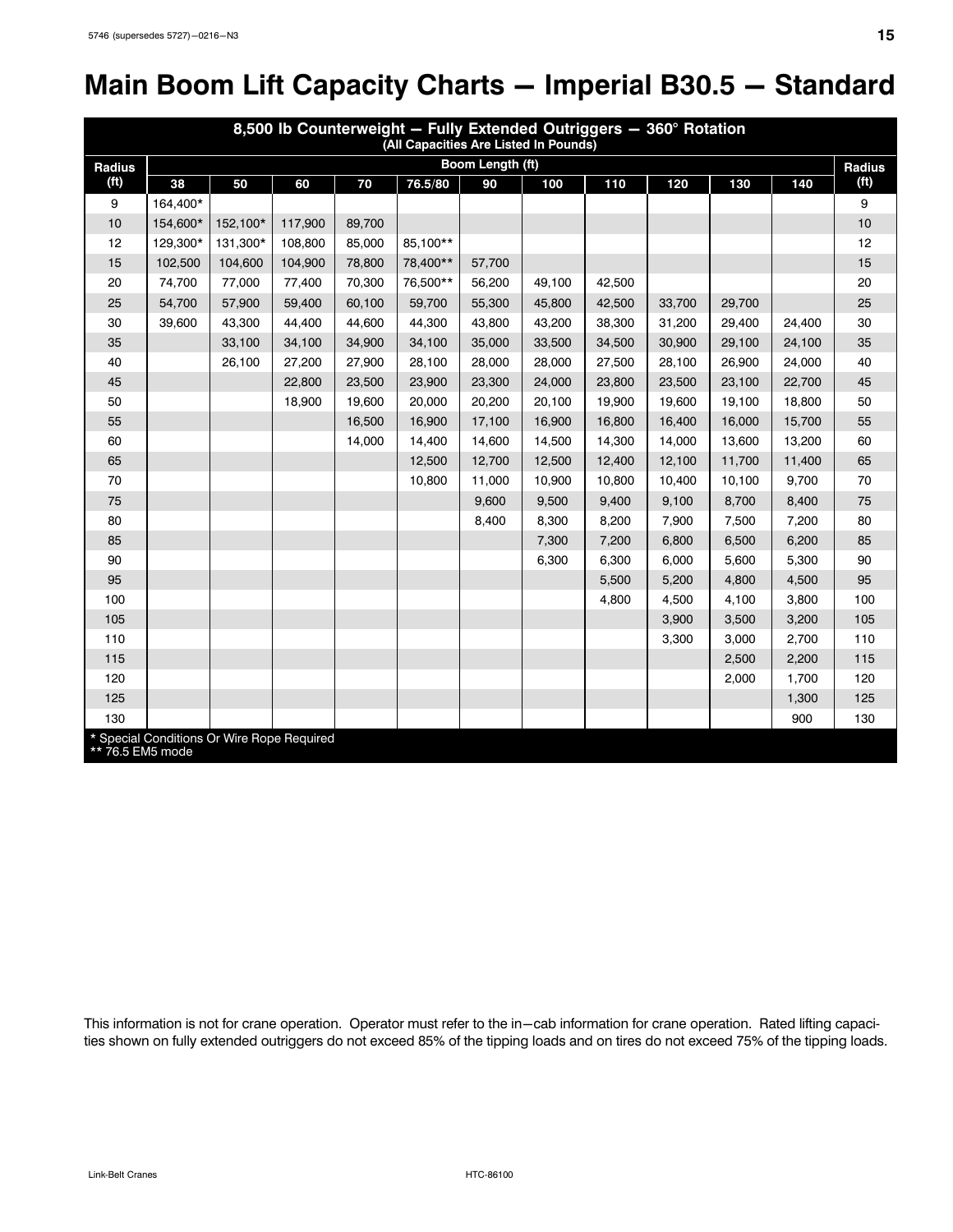<span id="page-19-0"></span>

| 8,500 lb Counterweight - On Tires - Stationary - Boom Centered Over Rear<br>(All Capacities Are Listed In Pounds) |                         |        |        |        |        |        |       |                   |  |  |  |
|-------------------------------------------------------------------------------------------------------------------|-------------------------|--------|--------|--------|--------|--------|-------|-------------------|--|--|--|
| Radius                                                                                                            | <b>Boom Length (ft)</b> |        |        |        |        |        |       |                   |  |  |  |
| (f <sup>t</sup> )                                                                                                 | 38                      | 50     | 60     | 70     | 80     | 90     | 100   | (f <sup>t</sup> ) |  |  |  |
| 10                                                                                                                | 32,200                  |        |        |        |        |        |       | 10                |  |  |  |
| 12                                                                                                                | 29,000                  | 30,400 |        |        |        |        |       | 12                |  |  |  |
| 15                                                                                                                | 25,000                  | 26,500 | 22,300 |        |        |        |       | 15                |  |  |  |
| 20                                                                                                                | 19,700                  | 21,400 | 22,300 | 17,700 |        |        |       | 20                |  |  |  |
| 25                                                                                                                | 13,100                  | 15,700 | 17,100 | 17,700 | 13,600 |        |       | 25                |  |  |  |
| 30                                                                                                                | 8,800                   | 11,400 | 12,700 | 13,300 | 13,600 | 10,800 | 8,900 | 30                |  |  |  |
| 35                                                                                                                |                         | 8,400  | 9,600  | 10,200 | 10,600 | 10,800 | 8,900 | 35                |  |  |  |
| 40                                                                                                                |                         | 6,100  | 7,400  | 8,000  | 8,400  | 8,600  | 8,500 | 40                |  |  |  |
| 45                                                                                                                |                         |        | 5,600  | 6,200  | 6,600  | 6,800  | 6,800 | 45                |  |  |  |
| 50                                                                                                                |                         |        | 4,300  | 4,900  | 5,200  | 5,400  | 5,400 | 50                |  |  |  |
| 55                                                                                                                |                         |        |        | 3,800  | 4,100  | 4,300  | 4,300 | 55                |  |  |  |
| 60                                                                                                                |                         |        |        | 2,900  | 3,200  | 3,400  | 3,400 | 60                |  |  |  |
| 65                                                                                                                |                         |        |        |        | 2,400  | 2,600  | 2,600 | 65                |  |  |  |
| 70                                                                                                                |                         |        |        |        | 1,800  | 2,000  | 1,900 | 70                |  |  |  |
| 75                                                                                                                |                         |        |        |        |        | 1,400  | 1,400 | 75                |  |  |  |
| 80                                                                                                                |                         |        |        |        |        | 900    | 900   | 80                |  |  |  |

|                   | 8,500 lb Counterweight - On Tires - Pick & Carry (1 mph) - Boom Centered Over Rear<br>(All Capacities Are Listed In Pounds) |        |        |                  |        |        |       |                   |  |  |  |  |
|-------------------|-----------------------------------------------------------------------------------------------------------------------------|--------|--------|------------------|--------|--------|-------|-------------------|--|--|--|--|
| <b>Radius</b>     |                                                                                                                             |        |        | Boom Length (ft) |        |        |       | Radius            |  |  |  |  |
| (f <sup>t</sup> ) | 38                                                                                                                          | 50     | 60     | 70               | 80     | 90     | 100   | (f <sup>t</sup> ) |  |  |  |  |
| 10                | 22,200                                                                                                                      |        |        |                  |        |        |       | 10                |  |  |  |  |
| 12                | 19,800                                                                                                                      | 21,100 |        |                  |        |        |       | 12                |  |  |  |  |
| 15                | 16,600                                                                                                                      | 18,100 | 18,900 |                  |        |        |       | 15                |  |  |  |  |
| 20                | 12,500                                                                                                                      | 14,200 | 15,100 | 15,500           |        |        |       | 20                |  |  |  |  |
| 25                | 9,300                                                                                                                       | 11,200 | 12,200 | 12,600           | 12,800 |        |       | 25                |  |  |  |  |
| 30                | 6,800                                                                                                                       | 8,800  | 9,800  | 10,300           | 10,600 | 10,800 | 8,900 | 30                |  |  |  |  |
| 35                |                                                                                                                             | 6,900  | 7,900  | 8,400            | 8,800  | 8,900  | 8,900 | 35                |  |  |  |  |
| 40                |                                                                                                                             | 5,300  | 6,400  | 6,900            | 7,200  | 7,400  | 7,400 | 40                |  |  |  |  |
| 45                |                                                                                                                             |        | 5,100  | 5,600            | 6,000  | 6,100  | 6,100 | 45                |  |  |  |  |
| 50                |                                                                                                                             |        | 3,900  | 4,500            | 4,900  | 5,100  | 5,000 | 50                |  |  |  |  |
| 55                |                                                                                                                             |        |        | 3,600            | 3,900  | 4,100  | 4,100 | 55                |  |  |  |  |
| 60                |                                                                                                                             |        |        | 2,700            | 3,100  | 3,300  | 3,300 | 60                |  |  |  |  |
| 65                |                                                                                                                             |        |        |                  | 2,400  | 2,600  | 2,500 | 65                |  |  |  |  |
| 70                |                                                                                                                             |        |        |                  | 1,800  | 2,000  | 1,900 | 70                |  |  |  |  |
| 75                |                                                                                                                             |        |        |                  |        | 1,400  | 1,400 | 75                |  |  |  |  |
| 80                |                                                                                                                             |        |        |                  |        | 900    | 900   | 80                |  |  |  |  |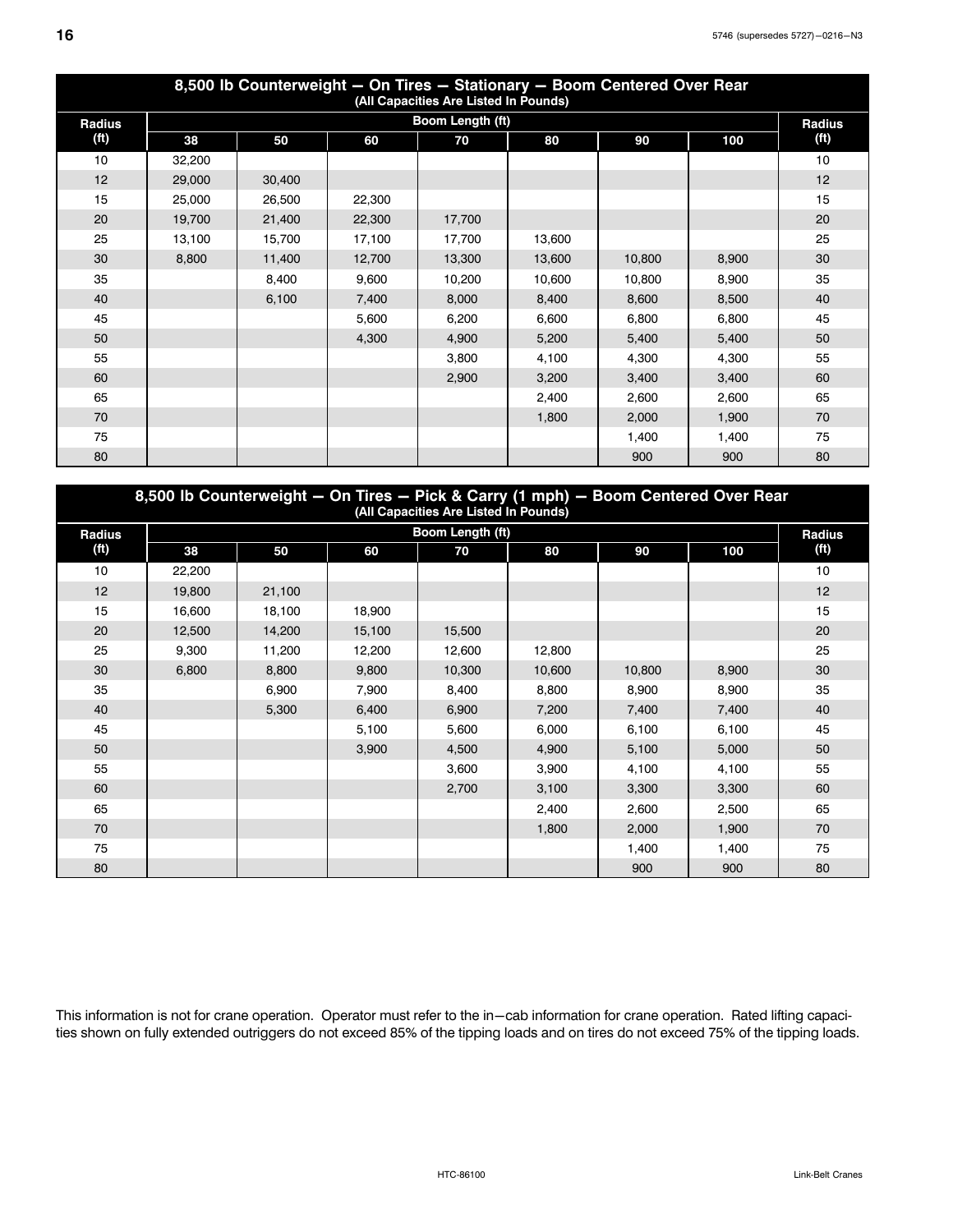<span id="page-20-0"></span>

|                   | 11,500 lb Counterweight - Fully Extended Outriggers - 360° Rotation<br>(All Capacities Are Listed In Pounds) |                                            |         |        |          |                  |        |        |        |        |        |                   |
|-------------------|--------------------------------------------------------------------------------------------------------------|--------------------------------------------|---------|--------|----------|------------------|--------|--------|--------|--------|--------|-------------------|
| <b>Radius</b>     |                                                                                                              |                                            |         |        |          | Boom Length (ft) |        |        |        |        |        | Radius            |
| (f <sup>t</sup> ) | 38                                                                                                           | 50                                         | 60      | 70     | 76.5/80  | 90               | 100    | 110    | 120    | 130    | 140    | (f <sup>t</sup> ) |
| 9                 | 165,000*                                                                                                     |                                            |         |        |          |                  |        |        |        |        |        | 9                 |
| 10                | 155,400*                                                                                                     | 152,100*                                   | 117,900 | 89,700 |          |                  |        |        |        |        |        | 10                |
| 12                | 131,900*                                                                                                     | 133,900*                                   | 108,800 | 85,000 | 85,100** |                  |        |        |        |        |        | 12                |
| 15                | 104,600                                                                                                      | 106,700                                    | 106,500 | 78,800 | 78,400** | 57,700           |        |        |        |        |        | 15                |
| 20                | 76,400                                                                                                       | 78,600                                     | 79,000  | 70,300 | 76,500** | 56,200           | 49,100 | 42,500 |        |        |        | 20                |
| 25                | 57,800                                                                                                       | 61,000                                     | 61,500  | 63,000 | 62,700   | 55,300           | 45,800 | 42,500 | 33,700 | 29,700 |        | 25                |
| 30                | 42,300                                                                                                       | 46,000                                     | 47,100  | 47,300 | 47,000   | 46,500           | 45,200 | 38,300 | 31,200 | 29,400 | 24,400 | 30                |
| 35                |                                                                                                              | 35,300                                     | 36,300  | 36,500 | 36,300   | 36,200           | 35,700 | 35,100 | 30,900 | 29,100 | 24,100 | 35                |
| 40                |                                                                                                              | 27,900                                     | 29,000  | 29,700 | 29,900   | 29,900           | 29,800 | 29,300 | 28,800 | 28,700 | 24,000 | 40                |
| 45                |                                                                                                              |                                            | 23,900  | 24,500 | 25,100   | 24,700           | 24,900 | 25,400 | 25,000 | 24,600 | 23,800 | 45                |
| 50                |                                                                                                              |                                            | 20,300  | 21,100 | 21,500   | 21,400           | 21,500 | 21,400 | 21,000 | 20,600 | 20,300 | 50                |
| 55                |                                                                                                              |                                            |         | 17,900 | 18,300   | 18,500           | 18,400 | 18,200 | 17,900 | 17,500 | 17,100 | 55                |
| 60                |                                                                                                              |                                            |         | 15,300 | 15,700   | 15,900           | 15,700 | 15,600 | 15,300 | 14,900 | 14,500 | 60                |
| 65                |                                                                                                              |                                            |         |        | 13,600   | 13,700           | 13,600 | 13,500 | 13,100 | 12,700 | 12,500 | 65                |
| 70                |                                                                                                              |                                            |         |        | 11,800   | 12,100           | 11,900 | 11,800 | 11,500 | 11,100 | 10,800 | 70                |
| 75                |                                                                                                              |                                            |         |        |          | 10,600           | 10,500 | 10,400 | 10,000 | 9,700  | 9,300  | 75                |
| 80                |                                                                                                              |                                            |         |        |          | 9,300            | 9,200  | 9,100  | 8,800  | 8,400  | 8,100  | 80                |
| 85                |                                                                                                              |                                            |         |        |          |                  | 8,100  | 8,000  | 7,700  | 7,300  | 7,000  | 85                |
| 90                |                                                                                                              |                                            |         |        |          |                  | 7,100  | 7,100  | 6,700  | 6,400  | 6,100  | 90                |
| 95                |                                                                                                              |                                            |         |        |          |                  |        | 6,200  | 5,900  | 5,600  | 5,200  | 95                |
| 100               |                                                                                                              |                                            |         |        |          |                  |        | 5,500  | 5,200  | 4,800  | 4,500  | 100               |
| 105               |                                                                                                              |                                            |         |        |          |                  |        |        | 4,500  | 4,200  | 3,900  | 105               |
| 110               |                                                                                                              |                                            |         |        |          |                  |        |        | 3,900  | 3,600  | 3,300  | 110               |
| 115               |                                                                                                              |                                            |         |        |          |                  |        |        |        | 3,100  | 2,800  | 115               |
| 120               |                                                                                                              |                                            |         |        |          |                  |        |        |        | 2,600  | 2,300  | 120               |
| 125               |                                                                                                              |                                            |         |        |          |                  |        |        |        |        | 1,800  | 125               |
| 130               |                                                                                                              |                                            |         |        |          |                  |        |        |        |        | 1,400  | 130               |
| ** 76.5 EM5 mode  |                                                                                                              | * Special Conditions Or Wire Rope Required |         |        |          |                  |        |        |        |        |        |                   |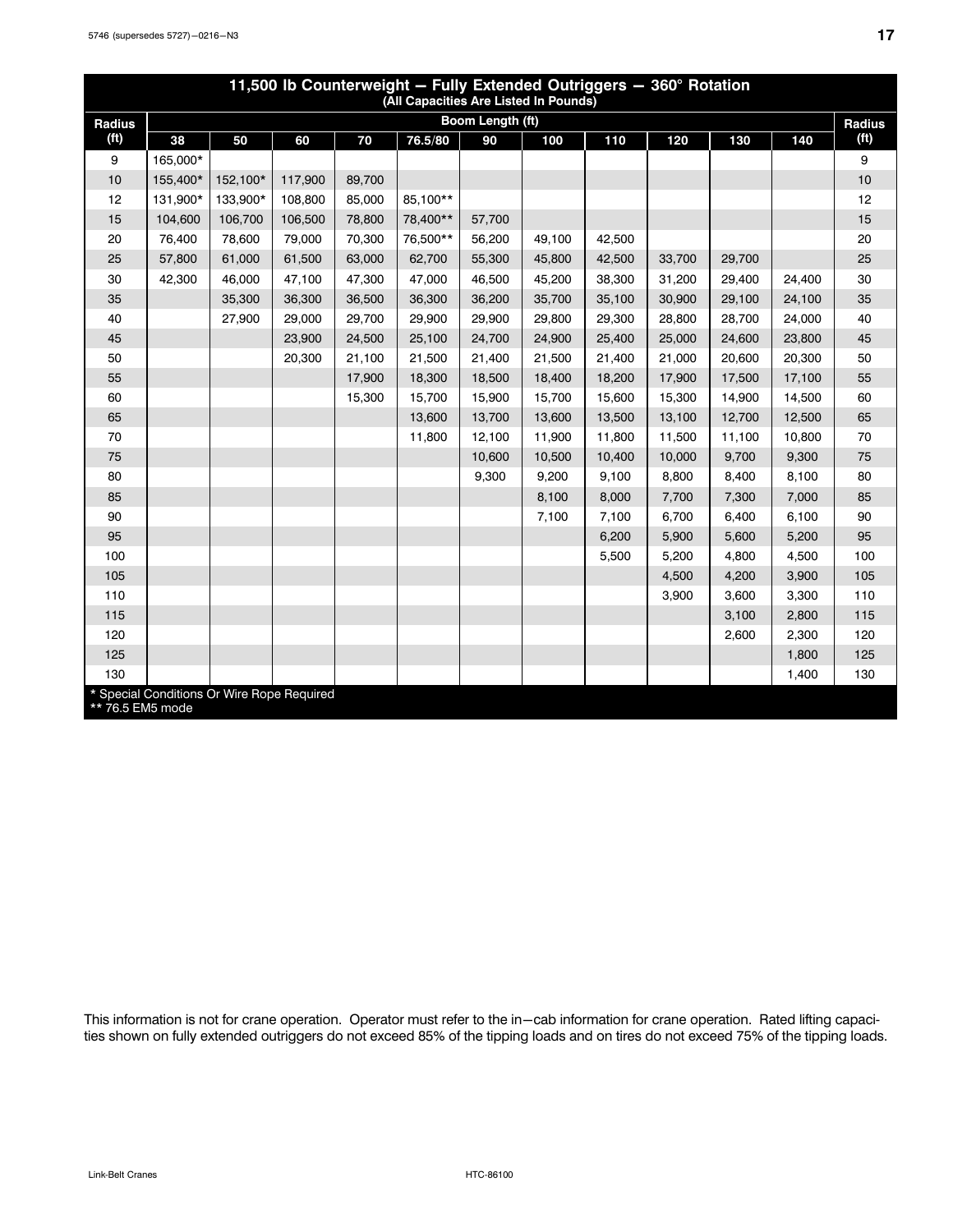<span id="page-21-0"></span>

|                   | 11,500 lb Counterweight - On Tires - Stationary - Boom Centered Over Rear<br>(All Capacities Are Listed In Pounds) |        |        |                  |        |        |       |                   |  |  |  |  |
|-------------------|--------------------------------------------------------------------------------------------------------------------|--------|--------|------------------|--------|--------|-------|-------------------|--|--|--|--|
| Radius            |                                                                                                                    |        |        | Boom Length (ft) |        |        |       | Radius            |  |  |  |  |
| (f <sup>t</sup> ) | 38                                                                                                                 | 50     | 60     | 70               | 80     | 90     | 100   | (f <sup>t</sup> ) |  |  |  |  |
| 10                | 31,600                                                                                                             |        |        |                  |        |        |       | 10                |  |  |  |  |
| 12                | 28,500                                                                                                             | 29,900 |        |                  |        |        |       | 12                |  |  |  |  |
| 15                | 24,600                                                                                                             | 26,100 | 21,900 |                  |        |        |       | 15                |  |  |  |  |
| 20                | 19,400                                                                                                             | 21,100 | 21,900 | 18,600           |        |        |       | 20                |  |  |  |  |
| 25                | 14,600                                                                                                             | 17,200 | 18,100 | 18,600           | 14,800 |        |       | 25                |  |  |  |  |
| 30                | 10,000                                                                                                             | 12,600 | 13,800 | 14,400           | 14,800 | 11,800 | 9,400 | 30                |  |  |  |  |
| 35                |                                                                                                                    | 9,400  | 10,600 | 11,200           | 11,600 | 11,800 | 9,400 | 35                |  |  |  |  |
| 40                |                                                                                                                    | 7,000  | 8,200  | 8,800            | 9,200  | 9,400  | 9,400 | 40                |  |  |  |  |
| 45                |                                                                                                                    |        | 6,400  | 7,000            | 7,400  | 7,600  | 7,500 | 45                |  |  |  |  |
| 50                |                                                                                                                    |        | 5,000  | 5,600            | 5,900  | 6,100  | 6,100 | 50                |  |  |  |  |
| 55                |                                                                                                                    |        |        | 4,400            | 4,800  | 4,900  | 4,900 | 55                |  |  |  |  |
| 60                |                                                                                                                    |        |        | 3,400            | 3,800  | 4,000  | 3,900 | 60                |  |  |  |  |
| 65                |                                                                                                                    |        |        |                  | 3,000  | 3,200  | 3,100 | 65                |  |  |  |  |
| 70                |                                                                                                                    |        |        |                  | 2,300  | 2,500  | 2,400 | 70                |  |  |  |  |
| 75                |                                                                                                                    |        |        |                  |        | 1,900  | 1,800 | 75                |  |  |  |  |
| 80                |                                                                                                                    |        |        |                  |        | 1,400  | 1,300 | 80                |  |  |  |  |

|                   | 11,500 lb Counterweight - On Tires - Pick & Carry (1 mph) - Boom Centered Over Rear<br>(All Capacities Are Listed In Pounds) |        |        |                  |        |        |       |                   |  |  |  |  |
|-------------------|------------------------------------------------------------------------------------------------------------------------------|--------|--------|------------------|--------|--------|-------|-------------------|--|--|--|--|
| <b>Radius</b>     |                                                                                                                              |        |        | Boom Length (ft) |        |        |       | Radius            |  |  |  |  |
| (f <sup>t</sup> ) | 38                                                                                                                           | 50     | 60     | 70               | 80     | 90     | 100   | (f <sup>t</sup> ) |  |  |  |  |
| 10                | 21,600                                                                                                                       |        |        |                  |        |        |       | 10                |  |  |  |  |
| 12                | 19,300                                                                                                                       | 20,600 |        |                  |        |        |       | 12                |  |  |  |  |
| 15                | 16,200                                                                                                                       | 17,700 | 18,400 |                  |        |        |       | 15                |  |  |  |  |
| 20                | 12,100                                                                                                                       | 13,800 | 14,700 | 15,100           |        |        |       | 20                |  |  |  |  |
| 25                | 9,000                                                                                                                        | 10,900 | 11,800 | 12,300           | 12,600 |        |       | 25                |  |  |  |  |
| 30                | 6,500                                                                                                                        | 8,500  | 9,500  | 10,000           | 10,300 | 10,500 | 8,600 | 30                |  |  |  |  |
| 35                |                                                                                                                              | 6,600  | 7,700  | 8,200            | 8,500  | 8,700  | 8,600 | 35                |  |  |  |  |
| 40                |                                                                                                                              | 5,000  | 6,100  | 6,700            | 7,000  | 7,200  | 7,100 | 40                |  |  |  |  |
| 45                |                                                                                                                              |        | 4,800  | 5,400            | 5,700  | 5,900  | 5,900 | 45                |  |  |  |  |
| 50                |                                                                                                                              |        | 3,700  | 4,300            | 4,700  | 4,800  | 4,800 | 50                |  |  |  |  |
| 55                |                                                                                                                              |        |        | 3,400            | 3,700  | 3,900  | 3,900 | 55                |  |  |  |  |
| 60                |                                                                                                                              |        |        | 2,600            | 2,900  | 3,100  | 3,100 | 60                |  |  |  |  |
| 65                |                                                                                                                              |        |        |                  | 2,200  | 2,400  | 2,400 | 65                |  |  |  |  |
| 70                |                                                                                                                              |        |        |                  | 1,600  | 1,800  | 1,800 | 70                |  |  |  |  |
| 75                |                                                                                                                              |        |        |                  |        | 1,300  | 1,200 | 75                |  |  |  |  |
| 80                |                                                                                                                              |        |        |                  |        | 800    | 700   | 80                |  |  |  |  |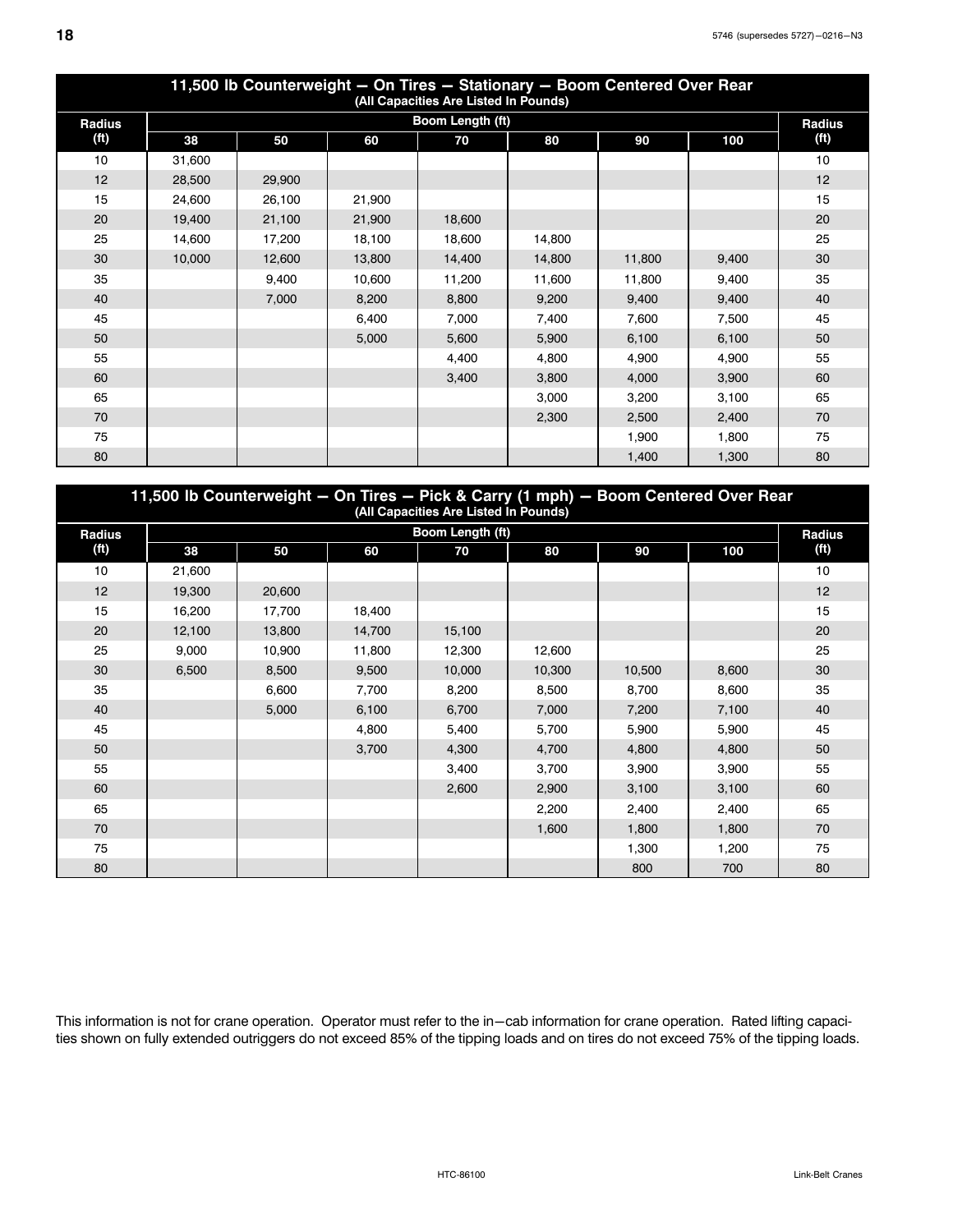# <span id="page-22-0"></span>**Main Boom Lift Capacity Charts - Imperial B30.5 - Optional**

| 32,500 lb Counterweight - Fully Extended Outriggers - 360° Rotation<br>(All Capacities Are Listed In Pounds) |                                                                |          |         |        |          |                  |        |        |        |        |        |                   |
|--------------------------------------------------------------------------------------------------------------|----------------------------------------------------------------|----------|---------|--------|----------|------------------|--------|--------|--------|--------|--------|-------------------|
| Radius                                                                                                       |                                                                |          |         |        |          | Boom Length (ft) |        |        |        |        |        | <b>Radius</b>     |
| (f <sup>t</sup> )                                                                                            | 38                                                             | 50       | 60      | 70     | 76.5/80  | 90               | 100    | 110    | 120    | 130    | 140    | (f <sup>t</sup> ) |
| 7                                                                                                            | 200,000***                                                     |          |         |        |          |                  |        |        |        |        |        | 7                 |
| 8                                                                                                            | 180.000*                                                       |          |         |        |          |                  |        |        |        |        |        | 8                 |
| 9                                                                                                            | 167,100*                                                       |          |         |        |          |                  |        |        |        |        |        | 9                 |
| 10                                                                                                           | 158,300*                                                       | 152,100* | 117,900 | 89,700 |          |                  |        |        |        |        |        | 10                |
| 12                                                                                                           | 142,700*                                                       | 138,700* | 108,800 | 85,000 | 85.100** |                  |        |        |        |        |        | 12                |
| 15                                                                                                           | 119,300                                                        | 121,400  | 106,500 | 78,800 | 78,400** | 57,700           |        |        |        |        |        | 15                |
| 20                                                                                                           | 87,600                                                         | 89,800   | 90,200  | 70,300 | 76,500** | 56,200           | 49,100 | 42,500 |        |        |        | 20                |
| 25                                                                                                           | 68,000                                                         | 70,300   | 70,800  | 63,600 | 70,300** | 55,300           | 45,800 | 42,500 | 33,700 | 29,700 |        | 25                |
| 30                                                                                                           | 54,700                                                         | 57,100   | 57,600  | 58,100 | 58,700   | 54,500           | 45,200 | 38,300 | 31,200 | 29,400 | 24,400 | 30                |
| 35                                                                                                           |                                                                | 47,500   | 49,100  | 49,400 | 49,200   | 48,800           | 42,500 | 35,500 | 30,900 | 29,100 | 24,100 | 35                |
| 40                                                                                                           |                                                                | 40,500   | 41,600  | 41,800 | 41,600   | 41,100           | 38,200 | 33,400 | 30,600 | 28,800 | 24,000 | 40                |
| 45                                                                                                           |                                                                |          | 34,600  | 34,900 | 34,600   | 34,200           | 33,700 | 30,300 | 29,900 | 28,600 | 23,800 | 45                |
| 50                                                                                                           |                                                                |          | 29,300  | 29,600 | 29,400   | 28,900           | 28,800 | 27,900 | 27,800 | 26,800 | 23,700 | 50                |
| 55                                                                                                           |                                                                |          |         | 25,500 | 25,300   | 26,000           | 24,800 | 24,700 | 25,300 | 24,800 | 23,600 | 55                |
| 60                                                                                                           |                                                                |          |         | 22,500 | 22,400   | 22,800           | 21,500 | 22,300 | 22,000 | 21,900 | 22,100 | 60                |
| 65                                                                                                           |                                                                |          |         |        | 20,000   | 20,100           | 20,000 | 19,600 | 19,300 | 20,000 | 19,600 | 65                |
| 70                                                                                                           |                                                                |          |         |        | 17,700   | 17,800           | 17,800 | 17,700 | 18,100 | 17,700 | 17,400 | 70                |
| 75                                                                                                           |                                                                |          |         |        |          | 15,800           | 16,500 | 16,500 | 16,200 | 15,800 | 15,500 | 75                |
| 80                                                                                                           |                                                                |          |         |        |          | 14,200           | 14,900 | 14,800 | 14,500 | 14,100 | 13,800 | 80                |
| 85                                                                                                           |                                                                |          |         |        |          |                  | 13,500 | 13,400 | 13,100 | 12,700 | 12,500 | 85                |
| 90                                                                                                           |                                                                |          |         |        |          |                  | 12,200 | 12,200 | 11,900 | 11,600 | 11,300 | 90                |
| 95                                                                                                           |                                                                |          |         |        |          |                  |        | 11,100 | 10,800 | 10,500 | 10,200 | 95                |
| 100                                                                                                          |                                                                |          |         |        |          |                  |        | 10,100 | 9,800  | 9,500  | 9,200  | 100               |
| 105                                                                                                          |                                                                |          |         |        |          |                  |        |        | 8,900  | 8,600  | 8,300  | 105               |
| 110                                                                                                          |                                                                |          |         |        |          |                  |        |        | 8,100  | 7,800  | 7,500  | 110               |
| 115                                                                                                          |                                                                |          |         |        |          |                  |        |        |        | 7,100  | 6,800  | 115               |
| 120                                                                                                          |                                                                |          |         |        |          |                  |        |        |        | 6,400  | 6,100  | 120               |
| 125                                                                                                          |                                                                |          |         |        |          |                  |        |        |        |        | 5,500  | 125               |
| 130                                                                                                          |                                                                |          |         |        |          |                  |        |        |        |        | 5,000  | 130               |
| *** Over Rear                                                                                                | * Special Conditions Or Wire Rope Required<br>** 76.5 EM5 mode |          |         |        |          |                  |        |        |        |        |        |                   |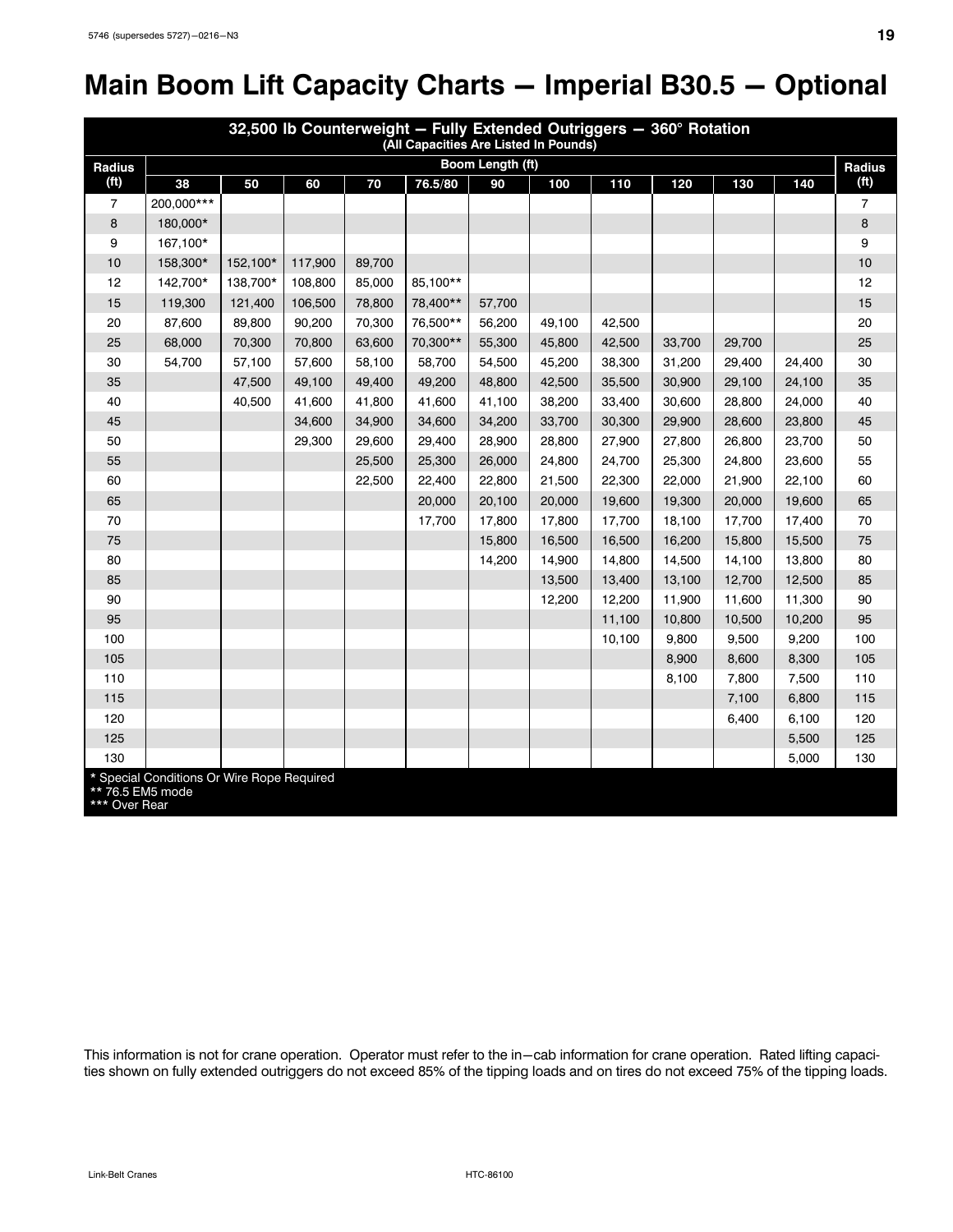<span id="page-23-0"></span>

| 32,500 lb Counterweight - On Tires - Stationary - Boom Centered Over Rear<br>(All Capacities Are Listed In Pounds) |        |        |        |                  |        |        |        |                   |  |  |  |
|--------------------------------------------------------------------------------------------------------------------|--------|--------|--------|------------------|--------|--------|--------|-------------------|--|--|--|
| <b>Radius</b>                                                                                                      |        |        |        | Boom Length (ft) |        |        |        | Radius            |  |  |  |
| (f <sup>t</sup> )                                                                                                  | 38     | 50     | 60     | 70               | 80     | 90     | 100    | (f <sup>t</sup> ) |  |  |  |
| 10                                                                                                                 | 28,300 |        |        |                  |        |        |        | 10                |  |  |  |
| 12                                                                                                                 | 25,400 | 26,900 |        |                  |        |        |        | 12                |  |  |  |
| 15                                                                                                                 | 21.800 | 23,400 | 24.300 |                  |        |        |        | 15                |  |  |  |
| 20                                                                                                                 | 16,700 | 18,000 | 19,300 | 20,100           |        |        |        | 20                |  |  |  |
| 25                                                                                                                 | 13,000 | 14,900 | 15,700 | 16,100           | 16,300 |        |        | 25                |  |  |  |
| 30                                                                                                                 | 10,100 | 12,100 | 13,100 | 13,500           | 13,800 | 13,900 | 13,800 | 30                |  |  |  |
| 35                                                                                                                 |        | 9,900  | 10,900 | 11,400           | 11,800 | 11,900 | 11,800 | 35                |  |  |  |
| 40                                                                                                                 |        | 8,000  | 9,100  | 9.600            | 10.000 | 10.100 | 10,100 | 40                |  |  |  |
| 45                                                                                                                 |        |        | 7,600  | 8,100            | 8,500  | 8,700  | 8,600  | 45                |  |  |  |
| 50                                                                                                                 |        |        | 6,300  | 6,900            | 7,200  | 7,400  | 7,300  | 50                |  |  |  |
| 55                                                                                                                 |        |        |        | 5.700            | 6,100  | 6,300  | 6,200  | 55                |  |  |  |
| 60                                                                                                                 |        |        |        | 4,800            | 5,200  | 5,300  | 5,300  | 60                |  |  |  |
| 65                                                                                                                 |        |        |        |                  | 4,300  | 4,500  | 4,500  | 65                |  |  |  |
| 70                                                                                                                 |        |        |        |                  | 3,600  | 3,800  | 3,700  | 70                |  |  |  |
| 75                                                                                                                 |        |        |        |                  |        | 3,100  | 3,100  | 75                |  |  |  |
| 80                                                                                                                 |        |        |        |                  |        | 2,500  | 2,500  | 80                |  |  |  |
| 85                                                                                                                 |        |        |        |                  |        |        | 1,900  | 85                |  |  |  |
| 90                                                                                                                 |        |        |        |                  |        |        | 1,500  | 90                |  |  |  |

| 32,500 lb Counterweight - On Tires - Pick & Carry (1 mph) - Boom Centered Over Rear<br>(All Capacities Are Listed In Pounds) |        |        |        |                  |        |       |       |                    |  |  |  |
|------------------------------------------------------------------------------------------------------------------------------|--------|--------|--------|------------------|--------|-------|-------|--------------------|--|--|--|
| <b>Radius</b>                                                                                                                |        |        |        | Boom Length (ft) |        |       |       | <b>Radius</b>      |  |  |  |
| (ft)                                                                                                                         | 38     | 50     | 60     | 70               | 80     | 90    | 100   | (f <sup>th</sup> ) |  |  |  |
| 10                                                                                                                           | 18,200 |        |        |                  |        |       |       | 10                 |  |  |  |
| 12                                                                                                                           | 16,000 | 17,500 |        |                  |        |       |       | 12                 |  |  |  |
| 15                                                                                                                           | 13,200 | 14,800 | 15,600 |                  |        |       |       | 15                 |  |  |  |
| 20                                                                                                                           | 9,500  | 11,300 | 12,200 | 12,700           |        |       |       | 20                 |  |  |  |
| 25                                                                                                                           | 6.700  | 8,600  | 9,600  | 10,000           | 10,400 |       |       | 25                 |  |  |  |
| 30                                                                                                                           | 4,400  | 6,500  | 7,500  | 8,000            | 8,300  | 8,500 | 8,500 | 30                 |  |  |  |
| 35                                                                                                                           |        | 4,700  | 5,800  | 6,300            | 6,700  | 6,900 | 6,800 | 35                 |  |  |  |
| 40                                                                                                                           |        | 3,300  | 4,400  | 5,000            | 5,300  | 5,500 | 5,500 | 40                 |  |  |  |
| 45                                                                                                                           |        |        | 3,300  | 3,900            | 4,200  | 4,400 | 4,400 | 45                 |  |  |  |
| 50                                                                                                                           |        |        | 2,300  | 2,800            | 3,200  | 3,400 | 3,300 | 50                 |  |  |  |
| 55                                                                                                                           |        |        |        | 2,000            | 2,400  | 2,600 | 2,500 | 55                 |  |  |  |
| 60                                                                                                                           |        |        |        | 1,300            | 1,700  | 1,900 | 1,800 | 60                 |  |  |  |
| 65                                                                                                                           |        |        |        |                  | 1,100  | 1,200 | 1,200 | 65                 |  |  |  |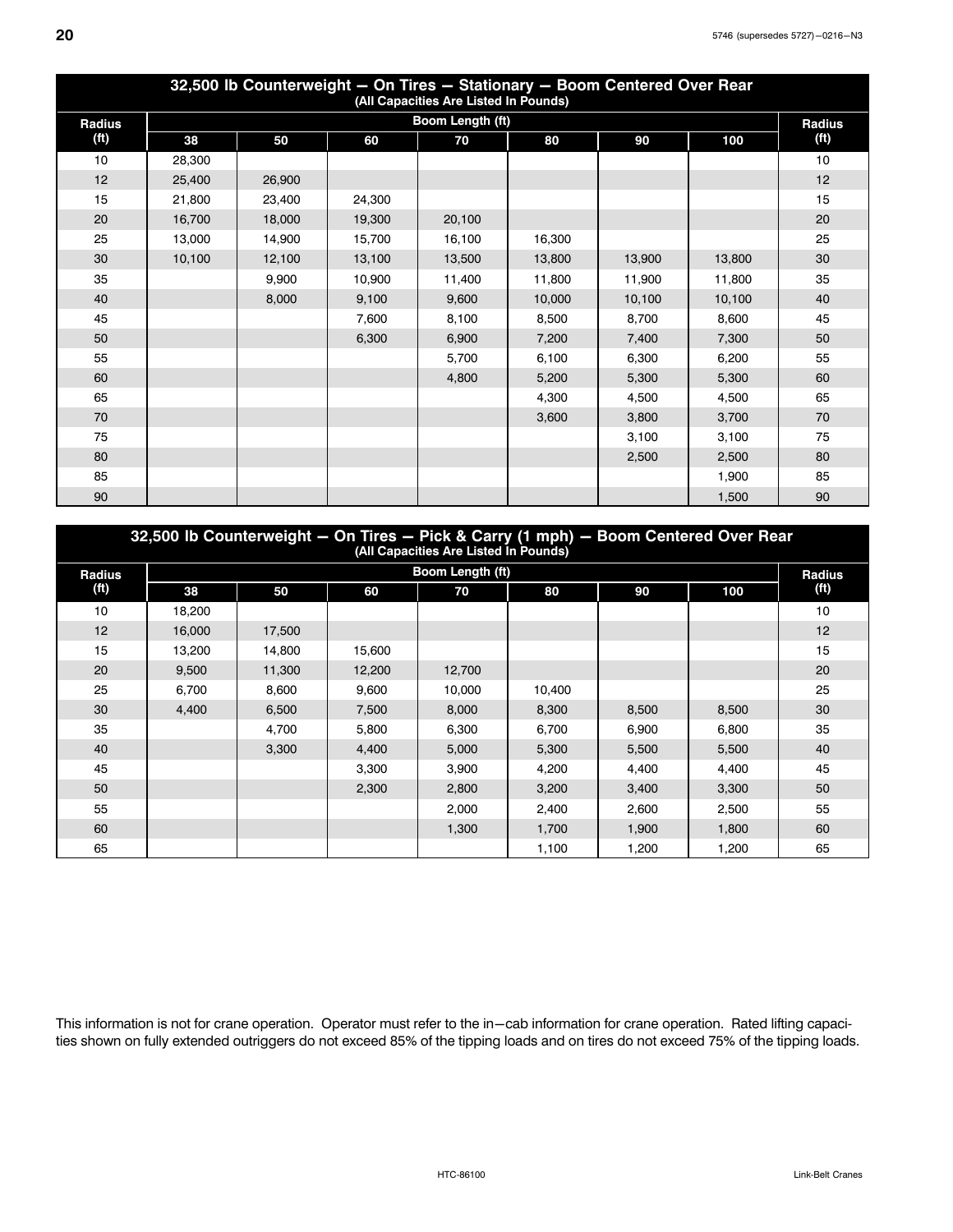<span id="page-24-0"></span>

| 39,500 lb Counterweight - Fully Extended Outriggers - 360° Rotation<br>(All Capacities Are Listed In Pounds) |                                            |          |         |        |          |                  |        |        |        |        |        |                   |
|--------------------------------------------------------------------------------------------------------------|--------------------------------------------|----------|---------|--------|----------|------------------|--------|--------|--------|--------|--------|-------------------|
| <b>Radius</b>                                                                                                |                                            |          |         |        |          | Boom Length (ft) |        |        |        |        |        | Radius            |
| (f <sup>t</sup> )                                                                                            | 38                                         | 50       | 60      | 70     | 76.5/80  | 90               | 100    | 110    | 120    | 130    | 140    | (f <sup>t</sup> ) |
| $\overline{7}$                                                                                               | 200.000***                                 |          |         |        |          |                  |        |        |        |        |        | $\overline{7}$    |
| 8                                                                                                            | 180,000*                                   |          |         |        |          |                  |        |        |        |        |        | 8                 |
| 9                                                                                                            | 167,600*                                   |          |         |        |          |                  |        |        |        |        |        | 9                 |
| 10                                                                                                           | 158,800*                                   | 152,100* | 117,900 | 89,700 |          |                  |        |        |        |        |        | 10                |
| 12                                                                                                           | 143,600*                                   | 138,700* | 108,800 | 85,000 | 85,100** |                  |        |        |        |        |        | 12                |
| 15                                                                                                           | 123,700                                    | 122,600  | 106,500 | 78,800 | 78,400** | 57,700           |        |        |        |        |        | 15                |
| 20                                                                                                           | 91,300                                     | 93,500   | 93,800  | 70,300 | 76,500** | 56,200           | 49,100 | 42,500 |        |        |        | 20                |
| 25                                                                                                           | 71,000                                     | 73,300   | 73,800  | 63,600 | 73,300** | 55,300           | 45,800 | 42,500 | 33,700 | 29,700 |        | 25                |
| 30                                                                                                           | 57,200                                     | 59,600   | 60,100  | 58,100 | 61,100   | 54,500           | 45,200 | 38,300 | 31,200 | 29,400 | 24,400 | 30                |
| 35                                                                                                           |                                            | 49,700   | 50,300  | 51,400 | 51,200   | 50,900           | 42,500 | 35,500 | 30,900 | 29,100 | 24,100 | 35                |
| 40                                                                                                           |                                            | 42,200   | 43,700  | 44,000 | 43,800   | 43,400           | 38,200 | 33,400 | 30,600 | 28,800 | 24,000 | 40                |
| 45                                                                                                           |                                            |          | 37,900  | 38,200 | 38,100   | 37,700           | 34,600 | 30,300 | 29,900 | 28,600 | 23,800 | 45                |
| 50                                                                                                           |                                            |          | 32,400  | 32,700 | 32,500   | 32,000           | 31,500 | 27,900 | 27,800 | 26,800 | 23,700 | 50                |
| 55                                                                                                           |                                            |          |         | 28,200 | 28,000   | 27,600           | 27,300 | 25,600 | 25,800 | 24,800 | 23,600 | 55                |
| 60                                                                                                           |                                            |          |         | 24,600 | 24,500   | 24,100           | 24,100 | 23,600 | 24,200 | 23,000 | 22,100 | 60                |
| 65                                                                                                           |                                            |          |         |        | 21,500   | 22,300           | 21,100 | 21,400 | 21,600 | 21,300 | 20,600 | 65                |
| 70                                                                                                           |                                            |          |         |        | 19,700   | 19,900           | 18,700 | 19,500 | 19,100 | 19,200 | 19,200 | 70                |
| 75                                                                                                           |                                            |          |         |        |          | 17,700           | 17,500 | 17,400 | 17,000 | 17,700 | 17,400 | 75                |
| 80                                                                                                           |                                            |          |         |        |          | 16,000           | 16,000 | 15,600 | 15,900 | 15,900 | 15,600 | 80                |
| 85                                                                                                           |                                            |          |         |        |          |                  | 14,600 | 14,600 | 14,800 | 14,400 | 14,100 | 85                |
| 90                                                                                                           |                                            |          |         |        |          |                  | 13,800 | 13,700 | 13,400 | 13,000 | 12,700 | 90                |
| 95                                                                                                           |                                            |          |         |        |          |                  |        | 12,500 | 12,300 | 11,900 | 11,600 | 95                |
| 100                                                                                                          |                                            |          |         |        |          |                  |        | 11,500 | 11,200 | 10,900 | 10,600 | 100               |
| 105                                                                                                          |                                            |          |         |        |          |                  |        |        | 10,200 | 9,900  | 9,600  | 105               |
| 110                                                                                                          |                                            |          |         |        |          |                  |        |        | 9,400  | 9,000  | 8,800  | 110               |
| 115                                                                                                          |                                            |          |         |        |          |                  |        |        |        | 8,300  | 8,000  | 115               |
| 120                                                                                                          |                                            |          |         |        |          |                  |        |        |        | 7,500  | 7,300  | 120               |
| 125                                                                                                          |                                            |          |         |        |          |                  |        |        |        |        | 6,600  | 125               |
| 130                                                                                                          |                                            |          |         |        |          |                  |        |        |        |        | 6,000  | 130               |
| ** 76.5 EM5 mode                                                                                             | * Special Conditions Or Wire Rope Required |          |         |        |          |                  |        |        |        |        |        |                   |

\*\*\* Over Rear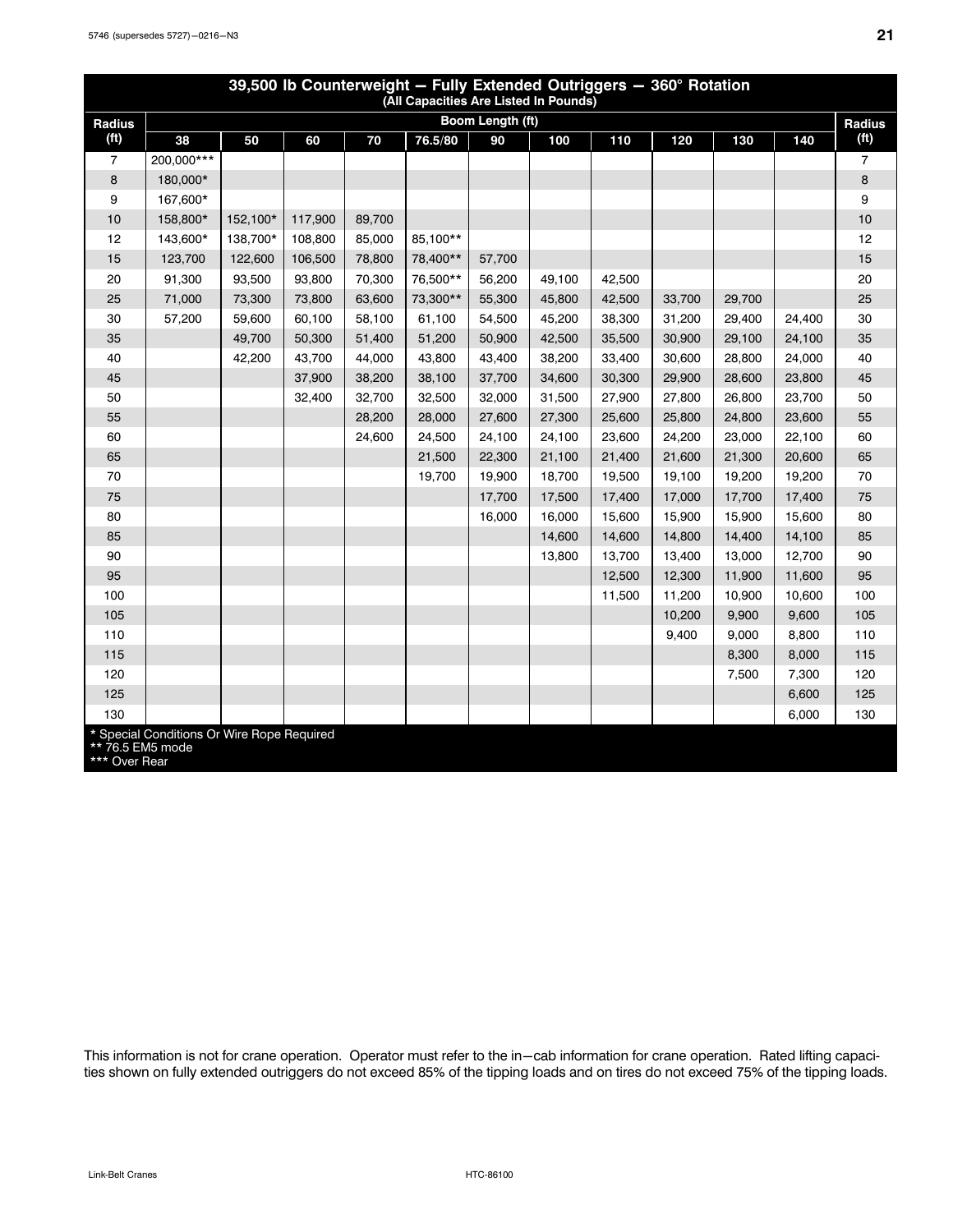### <span id="page-25-0"></span>Fly Attachment Lift Capacity Charts - Imperial B30.5 -**Optional**

|                   | 8,500 lb Counterweight - Fully Extended Outriggers - 360° Rotation<br>(All Capacities Are Listed In Pounds) |       |                                           |        |                 |  |  |  |  |  |  |  |
|-------------------|-------------------------------------------------------------------------------------------------------------|-------|-------------------------------------------|--------|-----------------|--|--|--|--|--|--|--|
|                   | 140 ft Main Boom Length<br>2° Fly Offset                                                                    |       | 140 ft Main Boom Length<br>15° Fly Offset |        |                 |  |  |  |  |  |  |  |
| Radius            | Fly Length (ft)                                                                                             |       | Radius                                    |        | Fly Length (ft) |  |  |  |  |  |  |  |
| (f <sup>t</sup> ) | 35                                                                                                          | 58    | (f <sup>t</sup> )                         | 35     | 58              |  |  |  |  |  |  |  |
| 35                | 12,100                                                                                                      |       | 35                                        |        |                 |  |  |  |  |  |  |  |
| 40                | 12,100                                                                                                      |       | 40                                        |        |                 |  |  |  |  |  |  |  |
| 45                | 12,100                                                                                                      | 8,500 | 45                                        | 11,500 |                 |  |  |  |  |  |  |  |
| 50                | 12,100                                                                                                      | 8,400 | 50                                        | 11,400 |                 |  |  |  |  |  |  |  |
| 55                | 12,100                                                                                                      | 8,300 | 55                                        | 11,200 |                 |  |  |  |  |  |  |  |
| 60                | 12,100                                                                                                      | 8,100 | 60                                        | 11,000 | 7,200           |  |  |  |  |  |  |  |
| 65                | 11,900                                                                                                      | 8,000 | 65                                        | 10,800 | 7,000           |  |  |  |  |  |  |  |
| 70                | 10,400                                                                                                      | 7,800 | 70                                        | 10,600 | 6,800           |  |  |  |  |  |  |  |
| 75                | 9,000                                                                                                       | 7,700 | 75                                        | 9,700  | 6,700           |  |  |  |  |  |  |  |
| 80                | 7,800                                                                                                       | 7,500 | 80                                        | 8,500  | 6,500           |  |  |  |  |  |  |  |
| 85                | 6,800                                                                                                       | 7,300 | 85                                        | 7,400  | 6,300           |  |  |  |  |  |  |  |
| 90                | 5,900                                                                                                       | 6,400 | 90                                        | 6,400  | 6,200           |  |  |  |  |  |  |  |
| 95                | 5,100                                                                                                       | 5,600 | 95                                        | 5,600  | 6,000           |  |  |  |  |  |  |  |
| 100               | 4,400                                                                                                       | 4,900 | 100                                       | 4,800  | 5,600           |  |  |  |  |  |  |  |
| 105               | 3,700                                                                                                       | 4,200 | 105                                       | 4,200  | 4,900           |  |  |  |  |  |  |  |
| 110               | 3,200                                                                                                       | 3,600 | 110                                       | 3,600  | 4,300           |  |  |  |  |  |  |  |
| 115               | 2,700                                                                                                       | 3,100 | 115                                       | 3,000  | 3,700           |  |  |  |  |  |  |  |
| 120               | 2,200                                                                                                       | 2,600 | 120                                       | 2,500  | 3,200           |  |  |  |  |  |  |  |
| 125               | 1,800                                                                                                       | 2,200 | 125                                       | 2,100  | 2,700           |  |  |  |  |  |  |  |
| 130               | 1,400                                                                                                       | 1,800 | 130                                       | 1,700  | 2,300           |  |  |  |  |  |  |  |
| 135               | 1,100                                                                                                       | 1,500 | 135                                       | 1,300  | 1,900           |  |  |  |  |  |  |  |
| 140               |                                                                                                             |       | 140                                       | 900    | 1,500           |  |  |  |  |  |  |  |
| 145               |                                                                                                             |       | 145                                       |        | 1,200           |  |  |  |  |  |  |  |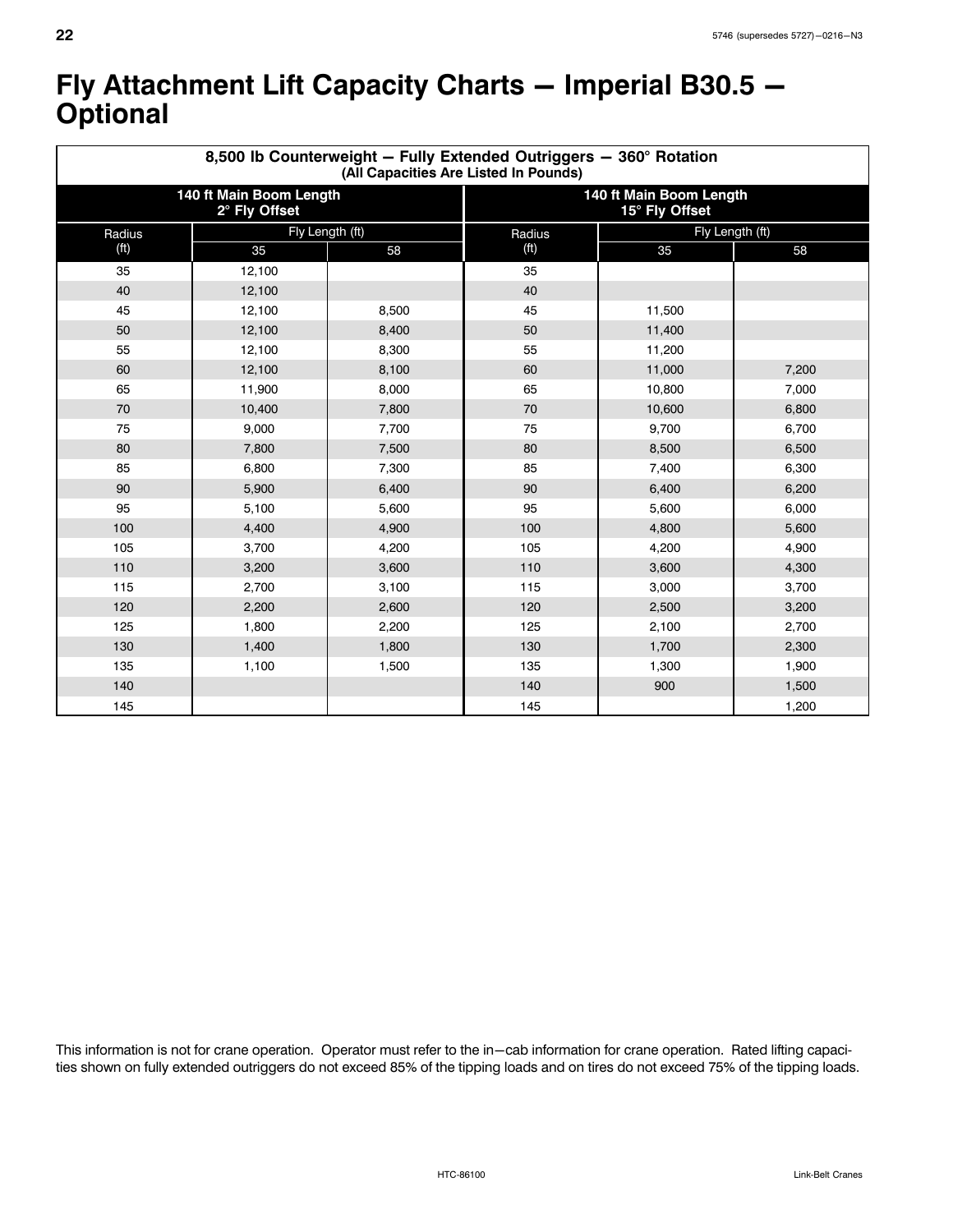|                   | 8,500 lb Counterweight - Fully Extended Outriggers - 360° Rotation<br>(All Capacities Are Listed In Pounds) |       |                   |                                           |       |  |  |  |  |  |  |  |
|-------------------|-------------------------------------------------------------------------------------------------------------|-------|-------------------|-------------------------------------------|-------|--|--|--|--|--|--|--|
|                   | 140 ft Main Boom Length<br>30° Fly Offset                                                                   |       |                   | 140 ft Main Boom Length<br>45° Fly Offset |       |  |  |  |  |  |  |  |
| Radius            | Fly Length (ft)                                                                                             |       | Radius            | Fly Length (ft)                           |       |  |  |  |  |  |  |  |
| (f <sup>t</sup> ) | 35                                                                                                          | 58    | (f <sup>t</sup> ) | 35                                        | 58    |  |  |  |  |  |  |  |
| 35                |                                                                                                             |       | 35                |                                           |       |  |  |  |  |  |  |  |
| 40                |                                                                                                             |       | 40                |                                           |       |  |  |  |  |  |  |  |
| 45                |                                                                                                             |       | 45                |                                           |       |  |  |  |  |  |  |  |
| 50                |                                                                                                             |       | 50                |                                           |       |  |  |  |  |  |  |  |
| 55                | 10,000                                                                                                      |       | 55                |                                           |       |  |  |  |  |  |  |  |
| 60                | 9,800                                                                                                       |       | 60                |                                           |       |  |  |  |  |  |  |  |
| 65                | 9,700                                                                                                       |       | 65                | 8,800                                     |       |  |  |  |  |  |  |  |
| 70                | 9,500                                                                                                       |       | $70\,$            | 8,800                                     |       |  |  |  |  |  |  |  |
| 75                | 9,400                                                                                                       | 5,700 | 75                | 8,700                                     |       |  |  |  |  |  |  |  |
| 80                | 9,100                                                                                                       | 5,600 | 80                | 8,600                                     |       |  |  |  |  |  |  |  |
| 85                | 8,000                                                                                                       | 5,500 | 85                | 8,400                                     | 4,900 |  |  |  |  |  |  |  |
| 90                | 7,000                                                                                                       | 5,400 | 90                | 7,400                                     | 4,900 |  |  |  |  |  |  |  |
| 95                | 6,100                                                                                                       | 5,300 | 95                | 6,400                                     | 4,800 |  |  |  |  |  |  |  |
| 100               | 5,300                                                                                                       | 5,200 | 100               | 5,600                                     | 4,800 |  |  |  |  |  |  |  |
| 105               | 4,600                                                                                                       | 5,100 | 105               | 4,800                                     | 4,700 |  |  |  |  |  |  |  |
| 110               | 3,900                                                                                                       | 4,900 | 110               | 4,200                                     | 4,700 |  |  |  |  |  |  |  |
| 115               | 3,300                                                                                                       | 4,300 | 115               | 3,500                                     | 4,700 |  |  |  |  |  |  |  |
| 120               | 2,800                                                                                                       | 3,700 | 120               | 3,000                                     | 4,100 |  |  |  |  |  |  |  |
| 125               | 2,300                                                                                                       | 3,200 | 125               | 2,500                                     | 3,600 |  |  |  |  |  |  |  |
| 130               | 1,900                                                                                                       | 2,700 | 130               | 2,000                                     | 3,100 |  |  |  |  |  |  |  |
| 135               | 1,500                                                                                                       | 2,300 | 135               | 1,500                                     | 2,600 |  |  |  |  |  |  |  |
| 140               | 1,100                                                                                                       | 1,900 | 140               |                                           | 2,100 |  |  |  |  |  |  |  |
| 145               |                                                                                                             | 1,500 | 145               |                                           | 1,700 |  |  |  |  |  |  |  |
| 150               |                                                                                                             | 1,200 | 150               |                                           | 1,300 |  |  |  |  |  |  |  |
| 155               |                                                                                                             |       | 155               |                                           | 1,000 |  |  |  |  |  |  |  |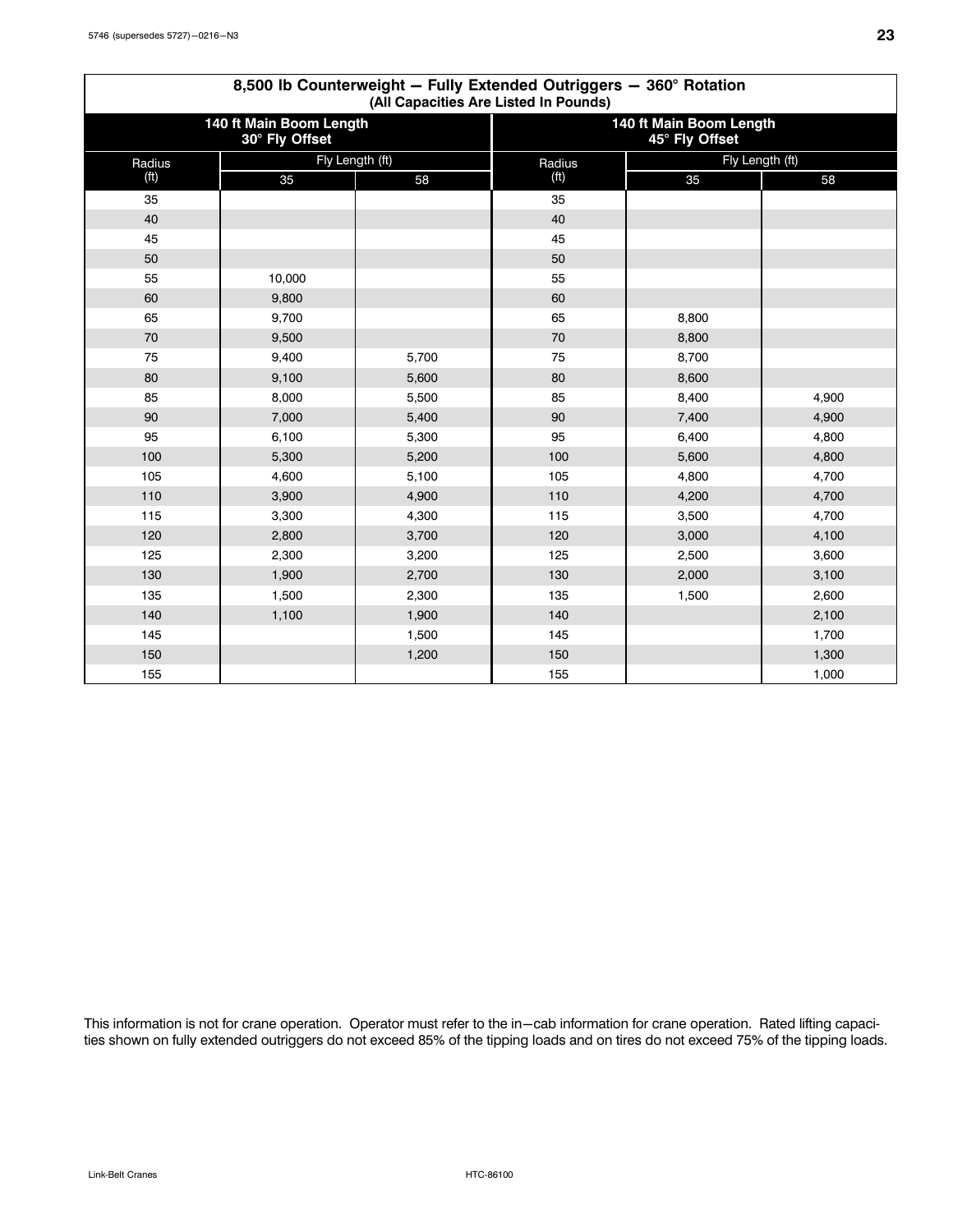<span id="page-27-0"></span>

|                   | 11,500 lb Counterweight $-$ Fully Extended Outriggers $-$ 360 $^{\circ}$ Rotation<br>(All Capacities Are Listed In Pounds) |                                          |       |                   |                 |                                           |       |  |  |  |  |  |
|-------------------|----------------------------------------------------------------------------------------------------------------------------|------------------------------------------|-------|-------------------|-----------------|-------------------------------------------|-------|--|--|--|--|--|
|                   |                                                                                                                            | 140 ft Main Boom Length<br>2° Fly Offset |       |                   |                 | 140 ft Main Boom Length<br>15° Fly Offset |       |  |  |  |  |  |
| Radius            |                                                                                                                            | Fly Length (ft)                          |       | Radius            | Fly Length (ft) |                                           |       |  |  |  |  |  |
| (f <sup>t</sup> ) | 35                                                                                                                         | 58                                       | 74    | (f <sup>t</sup> ) | 35              | 58                                        | 74    |  |  |  |  |  |
| 35                | 12,100                                                                                                                     |                                          |       | 35                |                 |                                           |       |  |  |  |  |  |
| 40                | 12,100                                                                                                                     |                                          |       | 40                |                 |                                           |       |  |  |  |  |  |
| 45                | 12,100                                                                                                                     | 8,500                                    |       | 45                | 11,500          |                                           |       |  |  |  |  |  |
| 50                | 12,100                                                                                                                     | 8,400                                    | 6,600 | 50                | 11,400          |                                           |       |  |  |  |  |  |
| 55                | 12,100                                                                                                                     | 8,300                                    | 6,600 | 55                | 11,200          |                                           |       |  |  |  |  |  |
| 60                | 12,100                                                                                                                     | 8,100                                    | 6,600 | 60                | 11,000          | 7,200                                     |       |  |  |  |  |  |
| 65                | 11,900                                                                                                                     | 8,000                                    | 6,600 | 65                | 10,800          | 7,000                                     | 6,300 |  |  |  |  |  |
| 70                | 11,500                                                                                                                     | 7,800                                    | 6,600 | 70                | 10,600          | 6,800                                     | 6,000 |  |  |  |  |  |
| 75                | 10,000                                                                                                                     | 7,700                                    | 6,600 | 75                | 10,400          | 6,700                                     | 5,700 |  |  |  |  |  |
| 80                | 8,700                                                                                                                      | 7,500                                    | 6,400 | 80                | 9,400           | 6,500                                     | 5,400 |  |  |  |  |  |
| 85                | 7,600                                                                                                                      | 7,300                                    | 6,000 | 85                | 8,200           | 6,300                                     | 5,100 |  |  |  |  |  |
| 90                | 6,700                                                                                                                      | 7,100                                    | 5,700 | 90                | 7,200           | 6,200                                     | 4,900 |  |  |  |  |  |
| 95                | 5,800                                                                                                                      | 6,300                                    | 5,400 | 95                | 6,300           | 6,000                                     | 4,600 |  |  |  |  |  |
| 100               | 5,100                                                                                                                      | 5,500                                    | 5,100 | 100               | 5,500           | 5,900                                     | 4,400 |  |  |  |  |  |
| 105               | 4,400                                                                                                                      | 4,900                                    | 4,800 | 105               | 4,800           | 5,600                                     | 4,200 |  |  |  |  |  |
| 110               | 3,800                                                                                                                      | 4,300                                    | 4,200 | 110               | 4,200           | 4,900                                     | 4,100 |  |  |  |  |  |
| 115               | 3,300                                                                                                                      | 3,700                                    | 3,600 | 115               | 3,600           | 4,300                                     | 3,900 |  |  |  |  |  |
| 120               | 2,800                                                                                                                      | 3,200                                    | 3,100 | 120               | 3,100           | 3,800                                     | 3,600 |  |  |  |  |  |
| 125               | 2,300                                                                                                                      | 2,800                                    | 2,700 | 125               | 2,600           | 3,300                                     | 3,100 |  |  |  |  |  |
| 130               | 1,900                                                                                                                      | 2,300                                    | 2,200 | 130               | 2,200           | 2,800                                     | 2,700 |  |  |  |  |  |
| 135               | 1,600                                                                                                                      | 2,000                                    | 1,900 | 135               | 1,800           | 2,400                                     | 2,300 |  |  |  |  |  |
| 140               | 1,200                                                                                                                      | 1,600                                    | 1,500 | 140               | 1,400           | 2,000                                     | 1,900 |  |  |  |  |  |
| 145               | 900                                                                                                                        | 1,300                                    | 1,200 | 145               | 1,100           | 1,700                                     | 1,500 |  |  |  |  |  |
|                   |                                                                                                                            |                                          |       | 150               |                 | 1,300                                     | 1,200 |  |  |  |  |  |
|                   |                                                                                                                            |                                          |       | 155               |                 | 1,000                                     |       |  |  |  |  |  |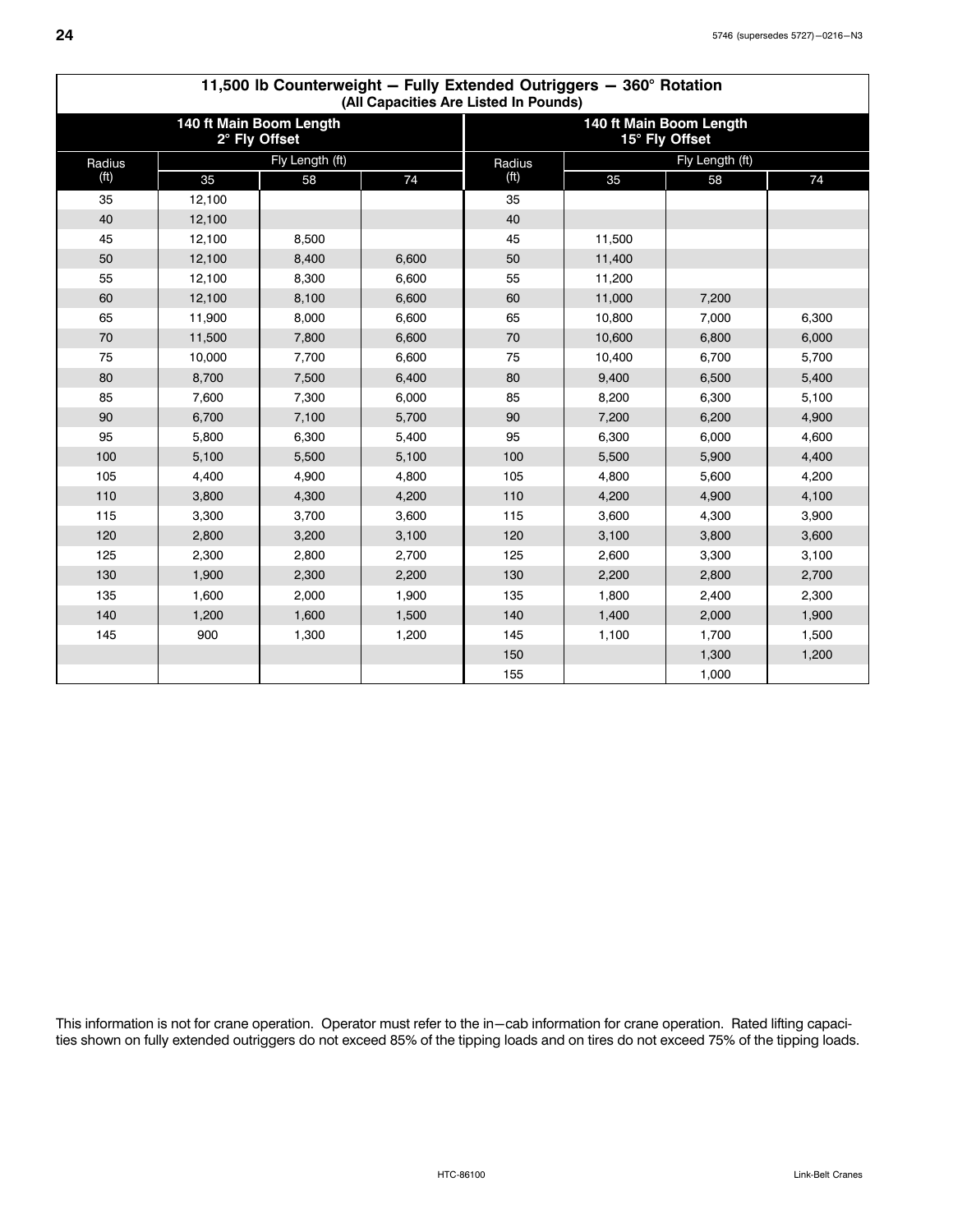|                   | 11,500 lb Counterweight - Fully Extended Outriggers - 360° Rotation<br>(All Capacities Are Listed In Pounds) |                                           |       |                   |                 |                                           |       |  |  |  |  |  |
|-------------------|--------------------------------------------------------------------------------------------------------------|-------------------------------------------|-------|-------------------|-----------------|-------------------------------------------|-------|--|--|--|--|--|
|                   |                                                                                                              | 140 ft Main Boom Length<br>30° Fly Offset |       |                   |                 | 140 ft Main Boom Length<br>45° Fly Offset |       |  |  |  |  |  |
| Radius            |                                                                                                              | Fly Length (ft)                           |       | Radius            | Fly Length (ft) |                                           |       |  |  |  |  |  |
| (f <sup>t</sup> ) | 35                                                                                                           | 58                                        | 74    | (f <sup>t</sup> ) | 35              | 58                                        | 74    |  |  |  |  |  |
| 35                |                                                                                                              |                                           |       | 35                |                 |                                           |       |  |  |  |  |  |
| 40                |                                                                                                              |                                           |       | 40                |                 |                                           |       |  |  |  |  |  |
| 45                |                                                                                                              |                                           |       | 45                |                 |                                           |       |  |  |  |  |  |
| 50                |                                                                                                              |                                           |       | 50                |                 |                                           |       |  |  |  |  |  |
| 55                | 10,000                                                                                                       |                                           |       | 55                |                 |                                           |       |  |  |  |  |  |
| 60                | 9,800                                                                                                        |                                           |       | 60                |                 |                                           |       |  |  |  |  |  |
| 65                | 9,700                                                                                                        |                                           |       | 65                | 8,800           |                                           |       |  |  |  |  |  |
| 70                | 9,500                                                                                                        |                                           |       | 70                | 8,800           |                                           |       |  |  |  |  |  |
| 75                | 9,400                                                                                                        | 5,700                                     | 4,600 | 75                | 8,700           |                                           |       |  |  |  |  |  |
| 80                | 9,200                                                                                                        | 5,600                                     | 4,400 | 80                | 8,600           |                                           |       |  |  |  |  |  |
| 85                | 8,800                                                                                                        | 5,500                                     | 4,200 | 85                | 8,600           | 4,900                                     | 3,700 |  |  |  |  |  |
| 90                | 7,700                                                                                                        | 5,400                                     | 4,100 | 90                | 8,100           | 4,900                                     | 3,500 |  |  |  |  |  |
| 95                | 6,800                                                                                                        | 5,300                                     | 3,900 | 95                | 7,200           | 4,800                                     | 3,400 |  |  |  |  |  |
| 100               | 6,000                                                                                                        | 5,200                                     | 3,700 | 100               | 6,300           | 4,800                                     | 3,300 |  |  |  |  |  |
| 105               | 5,200                                                                                                        | 5,100                                     | 3,600 | 105               | 5,500           | 4,700                                     | 3,200 |  |  |  |  |  |
| 110               | 4,500                                                                                                        | 5,000                                     | 3,500 | 110               | 4,800           | 4,700                                     | 3,100 |  |  |  |  |  |
| 115               | 3,900                                                                                                        | 4,900                                     | 3,300 | 115               | 4,100           | 4,700                                     | 3,000 |  |  |  |  |  |
| 120               | 3,400                                                                                                        | 4,300                                     | 3,200 | 120               | 3,500           | 4,600                                     | 2,900 |  |  |  |  |  |
| 125               | 2,900                                                                                                        | 3,800                                     | 3,100 | 125               | 3,000           | 4,100                                     | 2,800 |  |  |  |  |  |
| 130               | 2,400                                                                                                        | 3,300                                     | 3,000 | 130               | 2,500           | 3,600                                     | 2,700 |  |  |  |  |  |
| 135               | 2,000                                                                                                        | 2,800                                     | 2,700 | 135               | 2,000           | 3,100                                     | 2,700 |  |  |  |  |  |
| 140               | 1,600                                                                                                        | 2,400                                     | 2,300 | 140               |                 | 2,600                                     | 2,600 |  |  |  |  |  |
| 145               | 1,200                                                                                                        | 2,000                                     | 1,900 | 145               |                 | 2,200                                     | 2,200 |  |  |  |  |  |
| 150               | 900                                                                                                          | 1,600                                     | 1,600 | 150               |                 | 1,800                                     | 1,800 |  |  |  |  |  |
| 155               |                                                                                                              | 1,300                                     | 1,200 | 155               |                 | 1,400                                     | 1,400 |  |  |  |  |  |
| 160               |                                                                                                              | 1,000                                     | 900   | 160               |                 | 1,000                                     | 1,100 |  |  |  |  |  |
|                   |                                                                                                              |                                           |       | 165               |                 |                                           | 800   |  |  |  |  |  |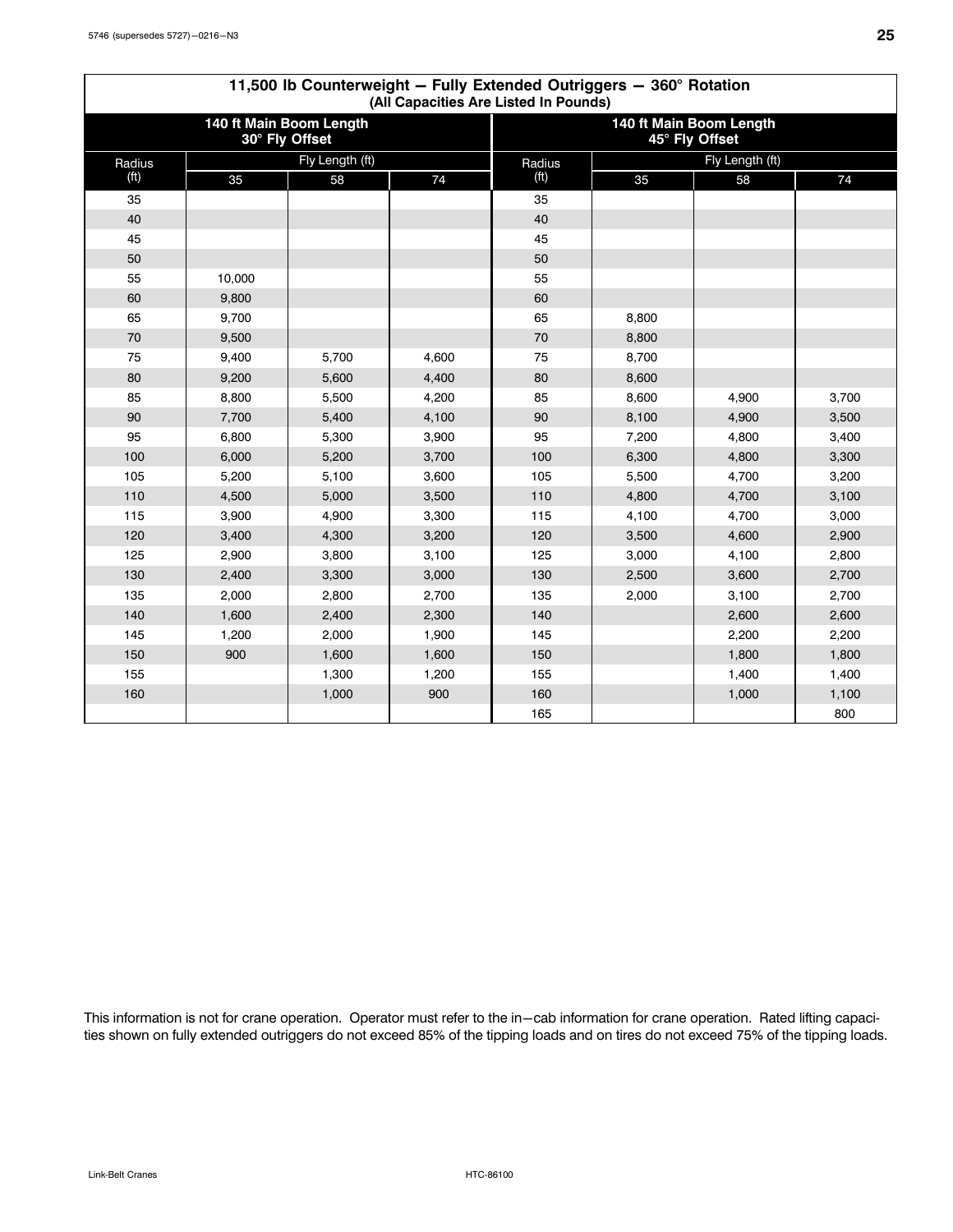|                   | 32,500 lb Counterweight - Fully Extended Outriggers - 360° Rotation<br>(All Capacities Are Listed In Pounds) |                                          |       |       |                   |        |                                           |                 |       |  |  |  |
|-------------------|--------------------------------------------------------------------------------------------------------------|------------------------------------------|-------|-------|-------------------|--------|-------------------------------------------|-----------------|-------|--|--|--|
|                   |                                                                                                              | 140 ft Main Boom Length<br>2° Fly Offset |       |       |                   |        | 140 ft Main Boom Length<br>15° Fly Offset |                 |       |  |  |  |
| Radius            |                                                                                                              | Fly Length (ft)                          |       |       | Radius            |        |                                           | Fly Length (ft) |       |  |  |  |
| (f <sup>t</sup> ) | 35                                                                                                           | 58                                       | 74    | 90    | (f <sup>t</sup> ) | 35     | 58                                        | 74              | 90    |  |  |  |
| 35                | 12,100                                                                                                       |                                          |       |       | 35                |        |                                           |                 |       |  |  |  |
| 40                | 12,100                                                                                                       |                                          |       |       | 40                |        |                                           |                 |       |  |  |  |
| 45                | 12,100                                                                                                       | 8,500                                    |       |       | 45                | 11,500 |                                           |                 |       |  |  |  |
| 50                | 12,100                                                                                                       | 8,400                                    | 6,600 |       | 50                | 11,400 |                                           |                 |       |  |  |  |
| 55                | 12,100                                                                                                       | 8,300                                    | 6,600 | 5,200 | 55                | 11,200 |                                           |                 |       |  |  |  |
| 60                | 12,100                                                                                                       | 8,100                                    | 6,600 | 5,200 | 60                | 11,000 | 7,200                                     |                 |       |  |  |  |
| 65                | 11,900                                                                                                       | 8,000                                    | 6,600 | 5,200 | 65                | 10,800 | 7,000                                     | 6,300           |       |  |  |  |
| 70                | 11,700                                                                                                       | 7,800                                    | 6,600 | 5,200 | 70                | 10,600 | 6,800                                     | 6,000           | 4,800 |  |  |  |
| 75                | 11,500                                                                                                       | 7,700                                    | 6,600 | 5,100 | 75                | 10,400 | 6,700                                     | 5,700           | 4,500 |  |  |  |
| 80                | 11,300                                                                                                       | 7,500                                    | 6,400 | 4,800 | 80                | 10,200 | 6,500                                     | 5,400           | 4,200 |  |  |  |
| 85                | 11,000                                                                                                       | 7,300                                    | 6,000 | 4,500 | 85                | 10,000 | 6,300                                     | 5,100           | 4,000 |  |  |  |
| 90                | 10,500                                                                                                       | 7,100                                    | 5,700 | 4,200 | 90                | 9,700  | 6,200                                     | 4,900           | 3,700 |  |  |  |
| 95                | 10,100                                                                                                       | 6,900                                    | 5,400 | 4,000 | 95                | 9,400  | 6,000                                     | 4,600           | 3,500 |  |  |  |
| 100               | 9,700                                                                                                        | 6,700                                    | 5,100 | 3,700 | 100               | 9,000  | 5,900                                     | 4,400           | 3,300 |  |  |  |
| 105               | 8,800                                                                                                        | 6,500                                    | 4,900 | 3,500 | 105               | 8,700  | 5,700                                     | 4,200           | 3,100 |  |  |  |
| 110               | 8,000                                                                                                        | 6,300                                    | 4,700 | 3,300 | 110               | 8,400  | 5,600                                     | 4,100           | 3,000 |  |  |  |
| 115               | 7,300                                                                                                        | 6,000                                    | 4,500 | 3,200 | 115               | 7,600  | 5,500                                     | 3,900           | 2,800 |  |  |  |
| 120               | 6,600                                                                                                        | 5,800                                    | 4,300 | 3,000 | 120               | 6,900  | 5,300                                     | 3,700           | 2,700 |  |  |  |
| 125               | 6,000                                                                                                        | 5,600                                    | 4,100 | 2,800 | 125               | 6,300  | 5,100                                     | 3,600           | 2,500 |  |  |  |
| 130               | 5,500                                                                                                        | 5,300                                    | 3,900 | 2,700 | 130               | 5,700  | 4,900                                     | 3,500           | 2,400 |  |  |  |
| 135               | 5,000                                                                                                        | 5,200                                    | 3,800 | 2,500 | 135               | 5,200  | 4,700                                     | 3,300           | 2,300 |  |  |  |
| 140               | 4,500                                                                                                        | 4,900                                    | 3,600 | 2,400 | 140               | 4,700  | 4,600                                     | 3,200           | 2,200 |  |  |  |
| 145               | 4,100                                                                                                        | 4,400                                    | 3,500 | 2,300 | 145               | 4,200  | 4,400                                     | 3,100           | 2,100 |  |  |  |
| 150               | 3,700                                                                                                        | 4,000                                    | 3,400 | 2,200 | 150               | 3,800  | 4,300                                     | 3,000           | 2,000 |  |  |  |
| 155               | 3,300                                                                                                        | 3,700                                    | 3,200 | 2,100 | 155               | 3,400  | 4,000                                     | 2,900           | 1,900 |  |  |  |
| 160               | 2,900                                                                                                        | 3,300                                    | 3,100 | 2,000 | 160               | 3,000  | 3,600                                     | 2,900           | 1,800 |  |  |  |
| 165               | 2,500                                                                                                        | 2,900                                    | 2,700 | 1,900 | 165               | 2,600  | 3,200                                     | 2,800           | 1,700 |  |  |  |
| 170               |                                                                                                              | 2,600                                    | 2,400 | 1,800 | 170               |        | 2,800                                     | 2,700           | 1,600 |  |  |  |
| 175               |                                                                                                              | 2,300                                    | 2,100 | 1,800 | 175               |        | 2,500                                     | 2,300           | 1,600 |  |  |  |
| 180               |                                                                                                              | 2,000                                    | 1,800 | 1,700 | 180               |        | 2,100                                     | 2,000           | 1,500 |  |  |  |
| 185               |                                                                                                              | 1,700                                    | 1,500 | 1,400 | 185               |        | 1,800                                     | 1,700           | 1,500 |  |  |  |
| 190               |                                                                                                              |                                          | 1,200 | 1,200 | 190               |        |                                           | 1,400           | 1,400 |  |  |  |
| 195               |                                                                                                              |                                          | 1,000 | 900   | 195               |        |                                           | 1,100           | 1,100 |  |  |  |
| 200               |                                                                                                              |                                          | 800   |       | 200               |        |                                           | 800             | 900   |  |  |  |

# **32,500 lb Counterweight - Fully Extended Outriggers - 360° Rotation**

This information is not for crane operation. Operator must refer to the in-cab information for crane operation. Rated lifting capacities shown on fully extended outriggers do not exceed 85% of the tipping loads and on tires do not exceed 75% of the tipping loads.

<span id="page-29-0"></span> $\Gamma$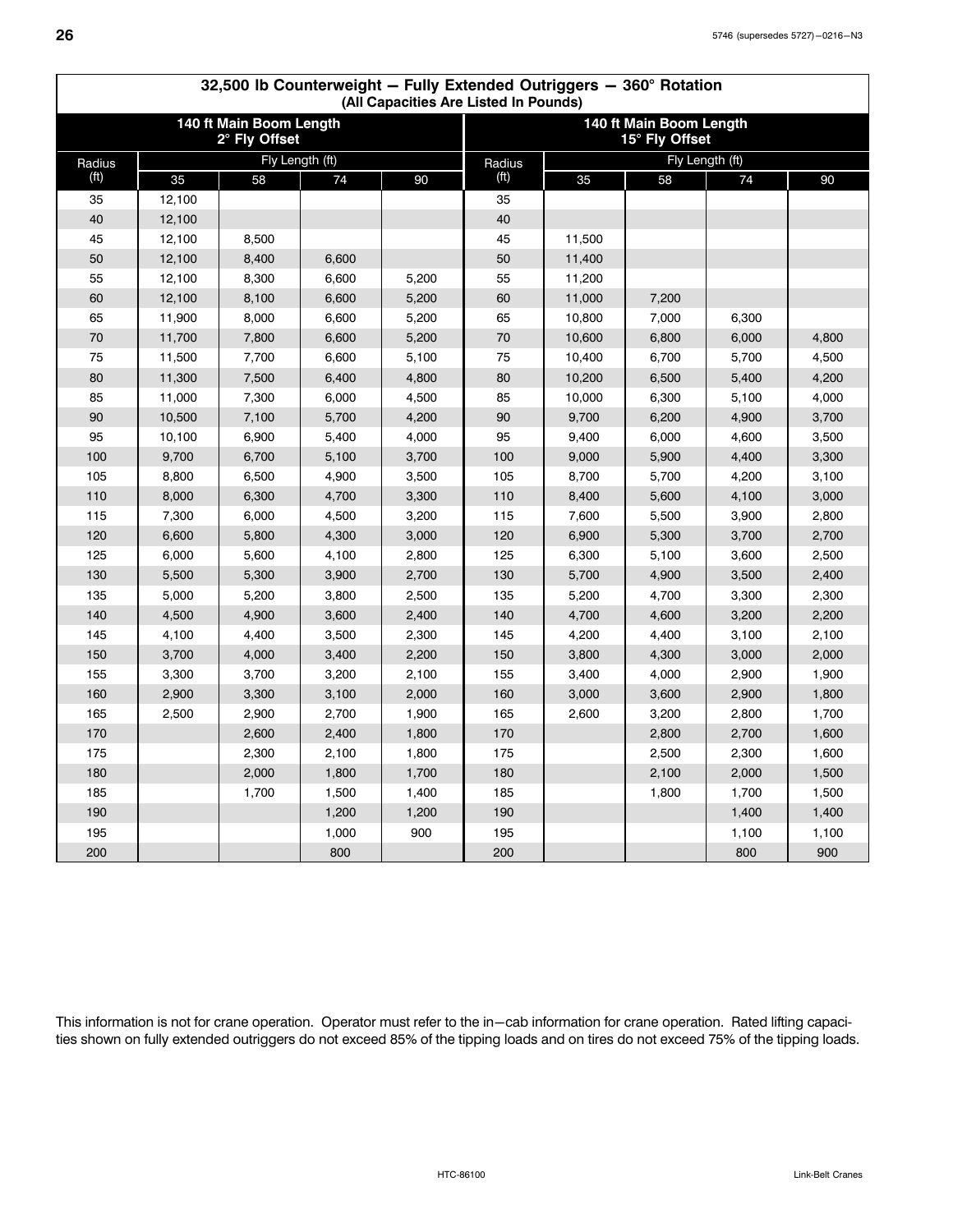|                   | 32,500 lb Counterweight - Fully Extended Outriggers - 360° Rotation<br>(All Capacities Are Listed In Pounds) |                                           |                 |       |                   |       |                                           |                 |       |  |  |  |
|-------------------|--------------------------------------------------------------------------------------------------------------|-------------------------------------------|-----------------|-------|-------------------|-------|-------------------------------------------|-----------------|-------|--|--|--|
|                   |                                                                                                              | 140 ft Main Boom Length<br>30° Fly Offset |                 |       |                   |       | 140 ft Main Boom Length<br>45° Fly Offset |                 |       |  |  |  |
| Radius            |                                                                                                              |                                           | Fly Length (ft) |       | Radius            |       |                                           | Fly Length (ft) |       |  |  |  |
| (f <sup>t</sup> ) | 35                                                                                                           | 58                                        | 74              | 90    | (f <sup>t</sup> ) | 35    | 58                                        | 74              | 90    |  |  |  |
| 35                |                                                                                                              |                                           |                 |       | 35                |       |                                           |                 |       |  |  |  |
| 40                |                                                                                                              |                                           |                 |       | 40                |       |                                           |                 |       |  |  |  |
| 45                |                                                                                                              |                                           |                 |       | 45                |       |                                           |                 |       |  |  |  |
| 50                |                                                                                                              |                                           |                 |       | 50                |       |                                           |                 |       |  |  |  |
| 55                | 10,000                                                                                                       |                                           |                 |       | 55                |       |                                           |                 |       |  |  |  |
| 60                | 9,800                                                                                                        |                                           |                 |       | 60                |       |                                           |                 |       |  |  |  |
| 65                | 9,700                                                                                                        |                                           |                 |       | 65                | 8,800 |                                           |                 |       |  |  |  |
| 70                | 9,500                                                                                                        |                                           |                 |       | 70                | 8,800 |                                           |                 |       |  |  |  |
| 75                | 9,400                                                                                                        | 5,700                                     | 4,600           |       | 75                | 8,700 |                                           |                 |       |  |  |  |
| 80                | 9,200                                                                                                        | 5,600                                     | 4,400           | 3,600 | 80                | 8,600 |                                           |                 |       |  |  |  |
| 85                | 9,100                                                                                                        | 5,500                                     | 4,200           | 3,400 | 85                | 8,600 | 4,900                                     | 3,700           |       |  |  |  |
| 90                | 9,000                                                                                                        | 5,400                                     | 4,100           | 3,200 | 90                | 8,500 | 4,900                                     | 3,500           | 2,900 |  |  |  |
| 95                | 8,800                                                                                                        | 5,300                                     | 3,900           | 3,000 | 95                | 8,400 | 4,800                                     | 3,400           | 2,700 |  |  |  |
| 100               | 8,500                                                                                                        | 5,200                                     | 3,700           | 2,900 | 100               | 8,200 | 4,800                                     | 3,300           | 2,600 |  |  |  |
| 105               | 8,200                                                                                                        | 5,100                                     | 3,600           | 2,700 | 105               | 8,000 | 4,700                                     | 3,200           | 2,400 |  |  |  |
| 110               | 8,000                                                                                                        | 5,000                                     | 3,500           | 2,600 | 110               | 7,800 | 4,700                                     | 3,100           | 2,300 |  |  |  |
| 115               | 7,700                                                                                                        | 4,900                                     | 3,300           | 2,400 | 115               | 7,600 | 4,700                                     | 3,000           | 2,200 |  |  |  |
| 120               | 7,200                                                                                                        | 4,800                                     | 3,200           | 2,300 | 120               | 7,400 | 4,600                                     | 2,900           | 2,100 |  |  |  |
| 125               | 6,500                                                                                                        | 4,700                                     | 3,100           | 2,200 | 125               | 6,700 | 4,500                                     | 2,800           | 2,000 |  |  |  |
| 130               | 5,900                                                                                                        | 4,500                                     | 3,000           | 2,100 | 130               | 6,000 | 4,400                                     | 2,700           | 1,900 |  |  |  |
| 135               | 5,400                                                                                                        | 4,400                                     | 2,900           | 2,000 | 135               | 5,400 | 4,300                                     | 2,700           | 1,800 |  |  |  |
| 140               | 4,800                                                                                                        | 4,300                                     | 2,800           | 1,900 | 140               |       | 4,200                                     | 2,600           | 1,800 |  |  |  |
| 145               | 4,400                                                                                                        | 4,200                                     | 2,800           | 1,800 | 145               |       | 4,100                                     | 2,600           | 1,700 |  |  |  |
| 150               | 3,900                                                                                                        | 4,100                                     | 2,700           | 1,700 | 150               |       | 4,000                                     | 2,500           | 1,600 |  |  |  |
| 155               | 3,500                                                                                                        | 4,000                                     | 2,600           | 1,700 | 155               |       | 4,000                                     | 2,500           | 1,600 |  |  |  |
| 160               |                                                                                                              | 3,800                                     | 2,600           | 1,600 | 160               |       | 3,900                                     | 2,500           | 1,500 |  |  |  |
| 165               |                                                                                                              | 3,400                                     | 2,500           | 1,500 | 165               |       |                                           | 2,500           | 1,500 |  |  |  |
| 170               |                                                                                                              | 3,000                                     | 2,500           | 1,500 | 170               |       |                                           | 2,500           | 1,400 |  |  |  |
| 175               |                                                                                                              | 2,600                                     | 2,500           | 1,400 | 175               |       |                                           | 2,500           | 1,400 |  |  |  |
| 180               |                                                                                                              | 2,200                                     | 2,200           | 1,400 | 180               |       |                                           |                 | 1,400 |  |  |  |
| 185               |                                                                                                              |                                           | 1,800           | 1,400 | 185               |       |                                           |                 | 1,400 |  |  |  |
| 190               |                                                                                                              |                                           | 1,500           | 1,300 | 190               |       |                                           |                 | 1,400 |  |  |  |
| 195               |                                                                                                              |                                           | 1,200           | 1,300 |                   |       |                                           |                 |       |  |  |  |
| 200               |                                                                                                              |                                           |                 | 1,000 |                   |       |                                           |                 |       |  |  |  |

# **32,500 lb Counterweight - Fully Extended Outriggers - 360° Rotation**

This information is not for crane operation. Operator must refer to the in-cab information for crane operation. Rated lifting capacities shown on fully extended outriggers do not exceed 85% of the tipping loads and on tires do not exceed 75% of the tipping loads.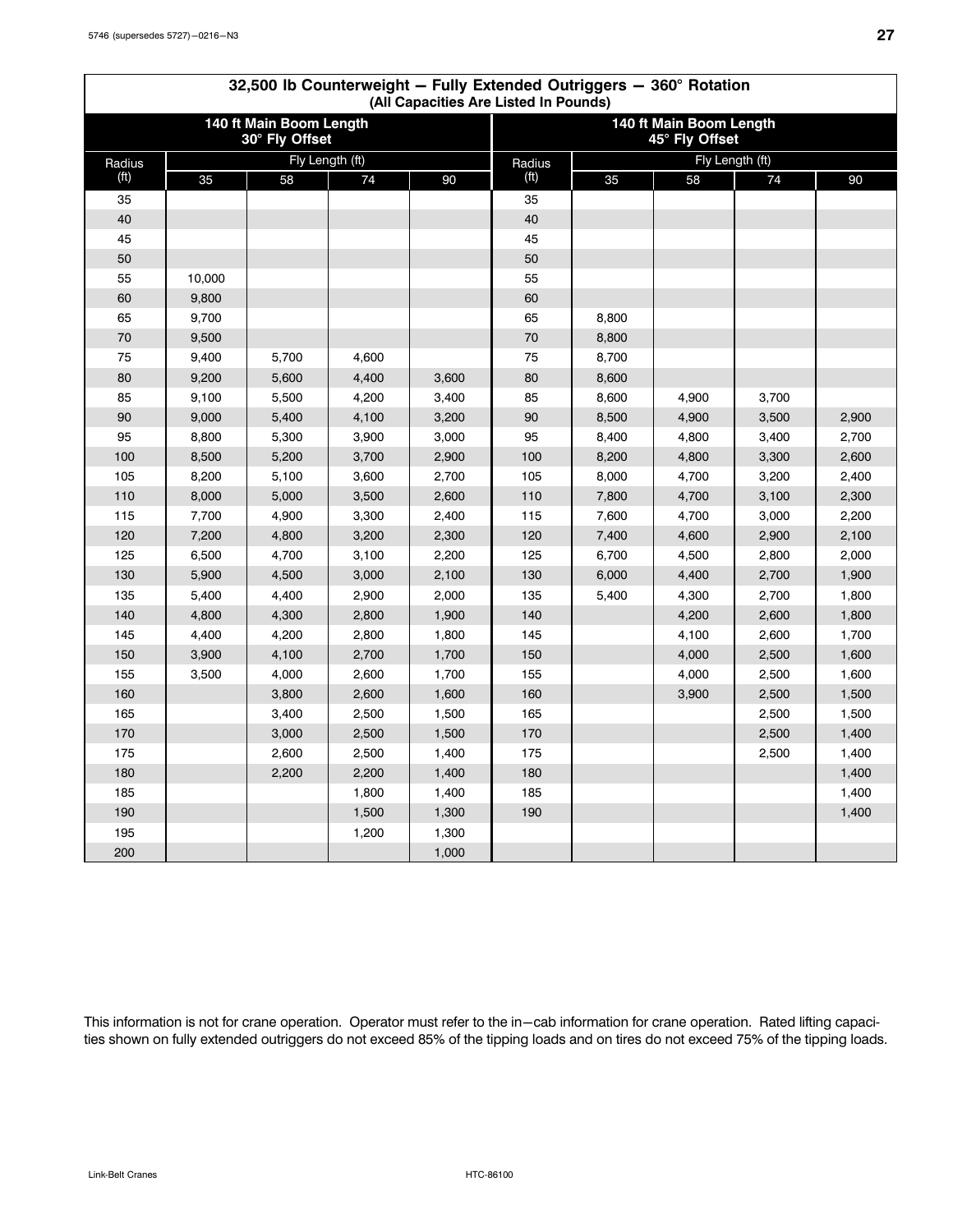$\overline{\phantom{a}}$ 

|                   | 39,500 lb Counterweight - Fully Extended Outriggers - 360° Rotation<br>(All Capacities Are Listed In Pounds) |                                          |       |       |                   |        |                                           |                 |       |  |  |  |
|-------------------|--------------------------------------------------------------------------------------------------------------|------------------------------------------|-------|-------|-------------------|--------|-------------------------------------------|-----------------|-------|--|--|--|
|                   |                                                                                                              | 140 ft Main Boom Length<br>2° Fly Offset |       |       |                   |        | 140 ft Main Boom Length<br>15° Fly Offset |                 |       |  |  |  |
| Radius            |                                                                                                              | Fly Length (ft)                          |       |       | Radius            |        |                                           | Fly Length (ft) |       |  |  |  |
| (f <sup>t</sup> ) | 35                                                                                                           | 58                                       | 74    | 90    | (f <sup>t</sup> ) | 35     | 58                                        | 74              | 90    |  |  |  |
| 35                | 12,100                                                                                                       |                                          |       |       | 35                |        |                                           |                 |       |  |  |  |
| 40                | 12,100                                                                                                       |                                          |       |       | 40                |        |                                           |                 |       |  |  |  |
| 45                | 12,100                                                                                                       | 8,500                                    |       |       | 45                | 11,500 |                                           |                 |       |  |  |  |
| 50                | 12,100                                                                                                       | 8,400                                    | 6,600 |       | 50                | 11,400 |                                           |                 |       |  |  |  |
| 55                | 12,100                                                                                                       | 8,300                                    | 6,600 | 5,200 | 55                | 11,200 |                                           |                 |       |  |  |  |
| 60                | 12,100                                                                                                       | 8,100                                    | 6,600 | 5,200 | 60                | 11,000 | 7,200                                     |                 |       |  |  |  |
| 65                | 11,900                                                                                                       | 8,000                                    | 6,600 | 5,200 | 65                | 10,800 | 7,000                                     | 6,300           |       |  |  |  |
| 70                | 11,700                                                                                                       | 7,800                                    | 6,600 | 5,200 | 70                | 10,600 | 6,800                                     | 6,000           | 4,800 |  |  |  |
| 75                | 11,500                                                                                                       | 7,700                                    | 6,600 | 5,100 | 75                | 10,400 | 6,700                                     | 5,700           | 4,500 |  |  |  |
| 80                | 11,300                                                                                                       | 7,500                                    | 6,400 | 4,800 | 80                | 10,200 | 6,500                                     | 5,400           | 4,200 |  |  |  |
| 85                | 11,000                                                                                                       | 7,300                                    | 6,000 | 4,500 | 85                | 10,000 | 6,300                                     | 5,100           | 4,000 |  |  |  |
| 90                | 10,500                                                                                                       | 7,100                                    | 5,700 | 4,200 | 90                | 9,700  | 6,200                                     | 4,900           | 3,700 |  |  |  |
| 95                | 10,100                                                                                                       | 6,900                                    | 5,400 | 4,000 | 95                | 9,400  | 6,000                                     | 4,600           | 3,500 |  |  |  |
| 100               | 9,700                                                                                                        | 6,700                                    | 5,100 | 3,700 | 100               | 9,000  | 5,900                                     | 4,400           | 3,300 |  |  |  |
| 105               | 9,300                                                                                                        | 6,500                                    | 4,900 | 3,500 | 105               | 8,700  | 5,700                                     | 4,200           | 3,100 |  |  |  |
| 110               | 8,900                                                                                                        | 6,300                                    | 4,700 | 3,300 | 110               | 8,400  | 5,600                                     | 4,100           | 3,000 |  |  |  |
| 115               | 8,500                                                                                                        | 6,000                                    | 4,500 | 3,200 | 115               | 8,100  | 5,500                                     | 3,900           | 2,800 |  |  |  |
| 120               | 7,800                                                                                                        | 5,800                                    | 4,300 | 3,000 | 120               | 7,900  | 5,300                                     | 3,700           | 2,700 |  |  |  |
| 125               | 7,100                                                                                                        | 5,600                                    | 4,100 | 2,800 | 125               | 7,400  | 5,100                                     | 3,600           | 2,500 |  |  |  |
| 130               | 6,500                                                                                                        | 5,300                                    | 3,900 | 2,700 | 130               | 6,800  | 4,900                                     | 3,500           | 2,400 |  |  |  |
| 135               | 6,000                                                                                                        | 5,200                                    | 3,800 | 2,500 | 135               | 6,200  | 4,700                                     | 3,300           | 2,300 |  |  |  |
| 140               | 5,500                                                                                                        | 5,000                                    | 3,600 | 2,400 | 140               | 5,700  | 4,600                                     | 3,200           | 2,200 |  |  |  |
| 145               | 5,000                                                                                                        | 4,800                                    | 3,500 | 2,300 | 145               | 5,200  | 4,400                                     | 3,100           | 2,100 |  |  |  |
| 150               | 4,500                                                                                                        | 4,700                                    | 3,400 | 2,200 | 150               | 4,700  | 4,300                                     | 3,000           | 2,000 |  |  |  |
| 155               | 4,100                                                                                                        | 4,500                                    | 3,200 | 2,100 | 155               | 4,300  | 4,200                                     | 2,900           | 1,900 |  |  |  |
| 160               | 3,700                                                                                                        | 4,100                                    | 3,100 | 2,000 | 160               | 3,800  | 4,100                                     | 2,900           | 1,800 |  |  |  |
| 165               | 3,400                                                                                                        | 3,700                                    | 3,100 | 1,900 | 165               | 3,400  | 4,000                                     | 2,800           | 1,700 |  |  |  |
| 170               |                                                                                                              | 3,400                                    | 3,000 | 1,800 | 170               |        | 3,600                                     | 2,700           | 1,600 |  |  |  |
| 175               |                                                                                                              | 3,000                                    | 2,800 | 1,800 | 175               |        | 3,200                                     | 2,700           | 1,600 |  |  |  |
| 180               |                                                                                                              | 2,700                                    | 2,500 | 1,700 | 180               |        | 2,900                                     | 2,600           | 1,500 |  |  |  |
| 185               |                                                                                                              | 2,400                                    | 2,200 | 1,600 | 185               |        | 2,500                                     | 2,400           | 1,500 |  |  |  |
| 190               |                                                                                                              |                                          | 1,900 | 1,600 | 190               |        |                                           | 2,100           | 1,400 |  |  |  |
| 195               |                                                                                                              |                                          | 1,700 | 1,500 | 195               |        |                                           | 1,800           | 1,400 |  |  |  |
| 200               |                                                                                                              |                                          | 1,400 | 1,300 | 200               |        |                                           | 1,500           | 1,400 |  |  |  |
| 205               |                                                                                                              |                                          |       | 1,100 | 205               |        |                                           |                 | 1,300 |  |  |  |
| 210               |                                                                                                              |                                          |       | 900   | 210               |        |                                           |                 | 1,000 |  |  |  |
|                   |                                                                                                              |                                          |       |       | 215               |        |                                           |                 | 800   |  |  |  |

This information is not for crane operation. Operator must refer to the in-cab information for crane operation. Rated lifting capacities shown on fully extended outriggers do not exceed 85% of the tipping loads and on tires do not exceed 75% of the tipping loads.

<span id="page-31-0"></span> $\sqrt{ }$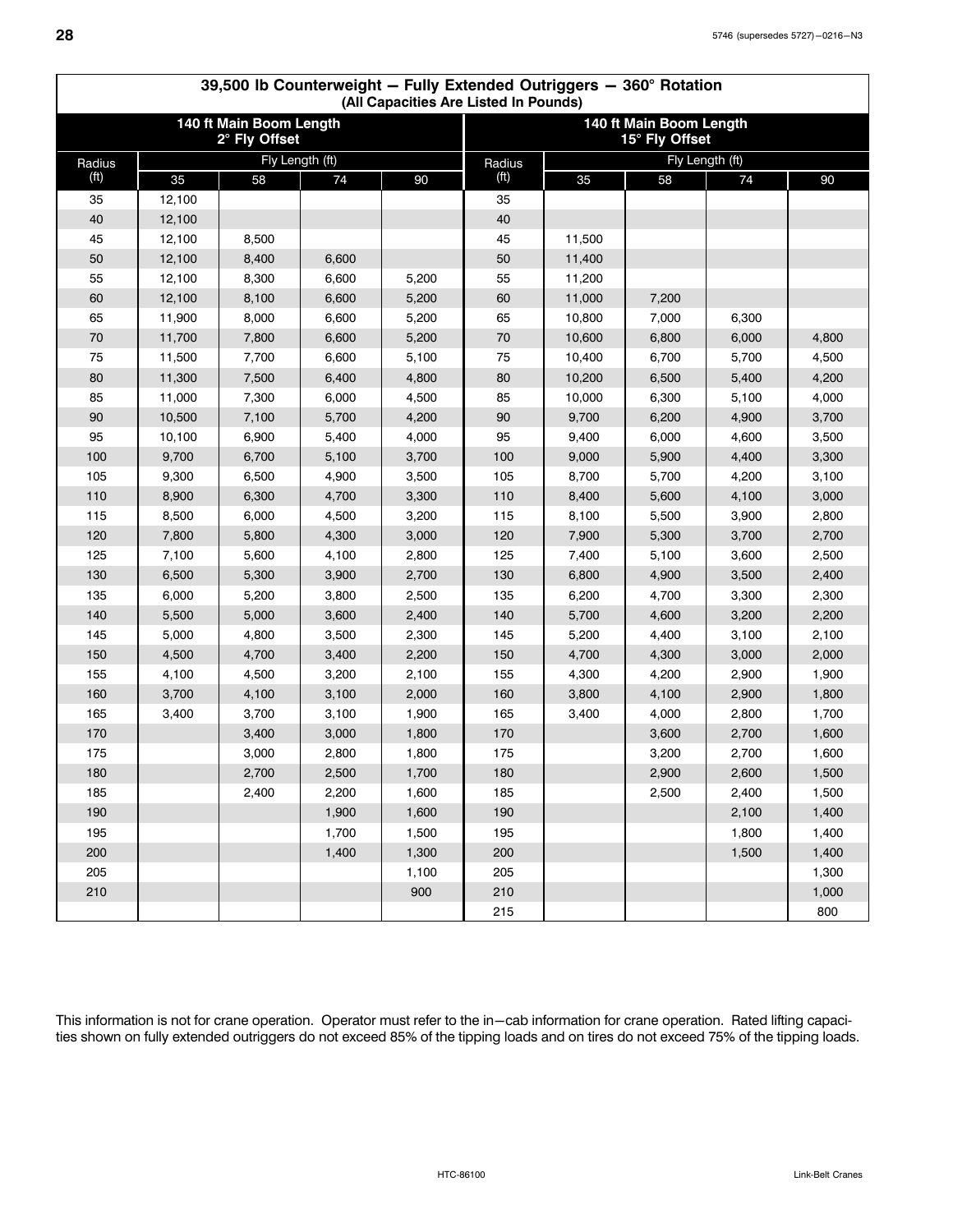|                   | 39,500 lb Counterweight - Fully Extended Outriggers - 360° Rotation<br>(All Capacities Are Listed In Pounds) |                                           |                 |       |                   |       |                                           |                 |       |  |  |  |
|-------------------|--------------------------------------------------------------------------------------------------------------|-------------------------------------------|-----------------|-------|-------------------|-------|-------------------------------------------|-----------------|-------|--|--|--|
|                   |                                                                                                              | 140 ft Main Boom Length<br>30° Fly Offset |                 |       |                   |       | 140 ft Main Boom Length<br>45° Fly Offset |                 |       |  |  |  |
| Radius            |                                                                                                              |                                           | Fly Length (ft) |       | Radius            |       |                                           | Fly Length (ft) |       |  |  |  |
| (f <sup>t</sup> ) | 35                                                                                                           | 58                                        | 74              | 90    | (f <sup>t</sup> ) | 35    | 58                                        | 74              | 90    |  |  |  |
| 35                |                                                                                                              |                                           |                 |       | 35                |       |                                           |                 |       |  |  |  |
| 40                |                                                                                                              |                                           |                 |       | 40                |       |                                           |                 |       |  |  |  |
| 45                |                                                                                                              |                                           |                 |       | 45                |       |                                           |                 |       |  |  |  |
| 50                |                                                                                                              |                                           |                 |       | 50                |       |                                           |                 |       |  |  |  |
| 55                | 10,000                                                                                                       |                                           |                 |       | 55                |       |                                           |                 |       |  |  |  |
| 60                | 9,800                                                                                                        |                                           |                 |       | 60                |       |                                           |                 |       |  |  |  |
| 65                | 9,700                                                                                                        |                                           |                 |       | 65                | 8,800 |                                           |                 |       |  |  |  |
| 70                | 9,500                                                                                                        |                                           |                 |       | 70                | 8,800 |                                           |                 |       |  |  |  |
| 75                | 9,400                                                                                                        | 5,700                                     | 4,600           |       | 75                | 8,700 |                                           |                 |       |  |  |  |
| 80                | 9,200                                                                                                        | 5,600                                     | 4,400           | 3,600 | 80                | 8,600 |                                           |                 |       |  |  |  |
| 85                | 9,100                                                                                                        | 5,500                                     | 4,200           | 3,400 | 85                | 8,600 | 4,900                                     | 3,700           |       |  |  |  |
| 90                | 9,000                                                                                                        | 5,400                                     | 4,100           | 3,200 | 90                | 8,500 | 4,900                                     | 3,500           | 2,900 |  |  |  |
| 95                | 8,800                                                                                                        | 5,300                                     | 3,900           | 3,000 | 95                | 8,400 | 4,800                                     | 3,400           | 2,700 |  |  |  |
| 100               | 8,500                                                                                                        | 5,200                                     | 3,700           | 2,900 | 100               | 8,200 | 4,800                                     | 3,300           | 2,600 |  |  |  |
| 105               | 8,200                                                                                                        | 5,100                                     | 3,600           | 2,700 | 105               | 8,000 | 4,700                                     | 3,200           | 2,400 |  |  |  |
| 110               | 8,000                                                                                                        | 5,000                                     | 3,500           | 2,600 | 110               | 7,800 | 4,700                                     | 3,100           | 2,300 |  |  |  |
| 115               | 7,700                                                                                                        | 4,900                                     | 3,300           | 2,400 | 115               | 7,600 | 4,700                                     | 3,000           | 2,200 |  |  |  |
| 120               | 7,500                                                                                                        | 4,800                                     | 3,200           | 2,300 | 120               | 7,400 | 4,600                                     | 2,900           | 2,100 |  |  |  |
| 125               | 7,300                                                                                                        | 4,700                                     | 3,100           | 2,200 | 125               | 7,200 | 4,500                                     | 2,800           | 2,000 |  |  |  |
| 130               | 7,000                                                                                                        | 4,500                                     | 3,000           | 2,100 | 130               | 7,100 | 4,400                                     | 2,700           | 1,900 |  |  |  |
| 135               | 6,400                                                                                                        | 4,400                                     | 2,900           | 2,000 | 135               | 6,400 | 4,300                                     | 2,700           | 1,800 |  |  |  |
| 140               | 5,800                                                                                                        | 4,300                                     | 2,800           | 1,900 | 140               |       | 4,200                                     | 2,600           | 1,800 |  |  |  |
| 145               | 5,300                                                                                                        | 4,200                                     | 2,800           | 1,800 | 145               |       | 4,100                                     | 2,600           | 1,700 |  |  |  |
| 150               | 4,800                                                                                                        | 4,100                                     | 2,700           | 1,700 | 150               |       | 4,000                                     | 2,500           | 1,600 |  |  |  |
| 155               | 4,300                                                                                                        | 4,000                                     | 2,600           | 1,700 | 155               |       | 4,000                                     | 2,500           | 1,600 |  |  |  |
| 160               |                                                                                                              | 3,900                                     | 2,600           | 1,600 | 160               |       | 4,000                                     | 2,500           | 1,500 |  |  |  |
| 165               |                                                                                                              | 3,900                                     | 2,500           | 1,500 | 165               |       | 4,000                                     | 2,500           | 1,500 |  |  |  |
| 170               |                                                                                                              | 3,700                                     | 2,500           | 1,500 | 170               |       |                                           | 2,500           | 1,400 |  |  |  |
| 175               |                                                                                                              | 3,300                                     | 2,500           | 1,400 | 175               |       |                                           | 2,500           | 1,400 |  |  |  |
| 180               |                                                                                                              | 2,900                                     | 2,500           | 1,400 | 180               |       |                                           |                 | 1,400 |  |  |  |
| 185               |                                                                                                              |                                           | 2,500           | 1,400 | 185               |       |                                           |                 | 1,400 |  |  |  |
| 190               |                                                                                                              |                                           | 2,200           | 1,300 | 190               |       |                                           |                 | 1,400 |  |  |  |
| 195               |                                                                                                              |                                           | 1,900           | 1,300 |                   |       |                                           |                 |       |  |  |  |
| 200               |                                                                                                              |                                           |                 | 1,300 |                   |       |                                           |                 |       |  |  |  |
| 205               |                                                                                                              |                                           |                 | 1,300 |                   |       |                                           |                 |       |  |  |  |
| 210               |                                                                                                              |                                           |                 | 1,100 |                   |       |                                           |                 |       |  |  |  |

# **39,500 lb Counterweight - Fully Extended Outriggers - 360° Rotation**

This information is not for crane operation. Operator must refer to the in-cab information for crane operation. Rated lifting capacities shown on fully extended outriggers do not exceed 85% of the tipping loads and on tires do not exceed 75% of the tipping loads.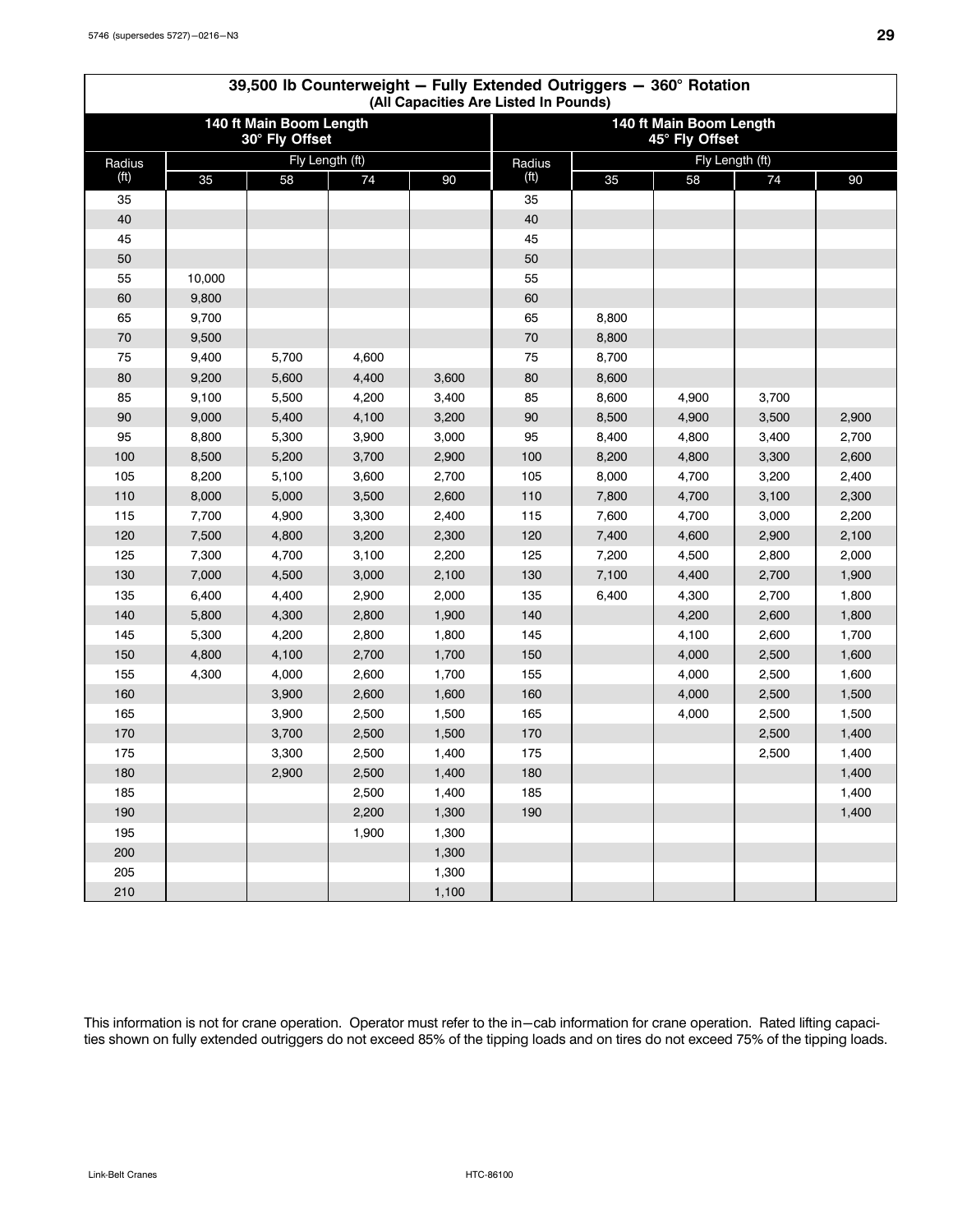<span id="page-33-0"></span>

|  |  |  | <b>Main Boom Lift Capacity Charts - Metric 75%</b> |  |  |  |  |
|--|--|--|----------------------------------------------------|--|--|--|--|
|--|--|--|----------------------------------------------------|--|--|--|--|

| 3.8t Counterweight - Fully Extended Outriggers - 360° Rotation<br>(All Capacities Are Listed In Kilograms) |                                            |         |        |         |         |                 |         |         |         |         |         |                |
|------------------------------------------------------------------------------------------------------------|--------------------------------------------|---------|--------|---------|---------|-----------------|---------|---------|---------|---------|---------|----------------|
| Radius                                                                                                     |                                            |         |        |         |         | Boom Length (m) |         |         |         |         |         | Radius         |
| (m)                                                                                                        | 11.58                                      | 15.2    | 18.3   | 21.3    | 24.4    | 27.4            | 30.5    | 33.5    | 36.6    | 39.6    | 42.67   | (m)            |
| 3                                                                                                          | 70 800*                                    | 69 550* | 53 450 | 40 850  |         |                 |         |         |         |         |         | 3              |
| 3.5                                                                                                        | 61 350*                                    | 62 250* | 50 350 | 39 100  |         |                 |         |         |         |         |         | 3.5            |
| 4                                                                                                          | 53 500                                     | 54 450  | 48 900 | 37 450  | 37 400  |                 |         |         |         |         |         | 4              |
| 4.5                                                                                                        | 47 250                                     | 48 250  | 48 350 | 35 950  | 35 750  | 26 150          |         |         |         |         |         | 4.5            |
| 5                                                                                                          | 42 200                                     | 43 200  | 43 400 | 34 600  | 35 250  | 26 150          |         |         |         |         |         | 5              |
| 6                                                                                                          | 34 500                                     | 35 550  | 35 750 | 32 150  | 34 700  | 25 450          | 22 250  | 19 250  |         |         |         | 6              |
| $\overline{7}$                                                                                             | 26 600                                     | 27850   | 28 200 | 28 850  | 28 700  | 25 200          | 21 150  | 19 250  |         |         |         | $\overline{7}$ |
| 8                                                                                                          | 20 500                                     | 22 000  | 22 450 | 22 550  | 22 450  | 22 200          | 20 650  | 18 800  | 14 950  | 13 400  |         | 8              |
| 9                                                                                                          | 16 350                                     | 17800   | 18 250 | 18 500  | 18 200  | 18 150          | 17950   | 17 550  | 14 200  | 13 300  | 11 050  | 9              |
| 10                                                                                                         |                                            | 14 8 50 | 15 250 | 15 550  | 15 600  | 15 600          | 15 600  | 15 400  | 14 050  | 13 200  | 10 950  | 10             |
| 12                                                                                                         |                                            | 10750   | 11 450 | 11700   | 11850   | 11 700          | 11850   | 11 800  | 11 650  | 11 500  | 10850   | 12             |
| 14                                                                                                         |                                            |         | 8800   | 9 100   | 9 2 5 0 | 9 3 0 0         | 9 2 5 0 | 9 200   | 9050    | 8 9 0 0 | 8750    | 14             |
| 16                                                                                                         |                                            |         | 6850   | 7 1 5 0 | 7 3 5 0 | 7400            | 7 3 5 0 | 7 300   | 7 1 5 0 | 6950    | 6850    | 16             |
| 18                                                                                                         |                                            |         |        | 5800    | 5950    | 6 0 0 0         | 5 9 5 0 | 5 9 0 0 | 5750    | 5 6 5 0 | 5 500   | 18             |
| 20                                                                                                         |                                            |         |        |         | 4 9 0 0 | 4950            | 4 9 0 0 | 4850    | 4750    | 4 600   | 4 4 5 0 | 20             |
| 22                                                                                                         |                                            |         |        |         | 4 0 5 0 | 4 1 5 0         | 4 100   | 4 0 5 0 | 3 9 0 0 | 3750    | 3650    | 22             |
| 24                                                                                                         |                                            |         |        |         |         | 3 4 5 0         | 3 4 0 0 | 3 4 0 0 | 3 2 5 0 | 3 100   | 2950    | 24             |
| 26                                                                                                         |                                            |         |        |         |         |                 | 2850    | 2850    | 2700    | 2 5 5 0 | 2 4 5 0 | 26             |
| 28                                                                                                         |                                            |         |        |         |         |                 | 2 4 0 0 | 2 4 0 0 | 2 2 5 0 | 2 100   | 2 0 0 0 | 28             |
| 30                                                                                                         |                                            |         |        |         |         |                 |         | 2 0 0 0 | 1850    | 1700    | 1 600   | 30             |
| 32                                                                                                         |                                            |         |        |         |         |                 |         | 800     | 1 550   | 1 400   | 1 2 5 0 | 32             |
| 34                                                                                                         |                                            |         |        |         |         |                 |         |         | 1 2 5 0 | 1 100   | 1 0 0 0 | 34             |
| 36                                                                                                         |                                            |         |        |         |         |                 |         |         |         | 850     | 750     | 36             |
| 38                                                                                                         |                                            |         |        |         |         |                 |         |         |         |         | 500     | 38             |
| 40                                                                                                         |                                            |         |        |         |         |                 |         |         |         |         | 350     | 40             |
|                                                                                                            | * Special Conditions Or Wire Rope Required |         |        |         |         |                 |         |         |         |         |         |                |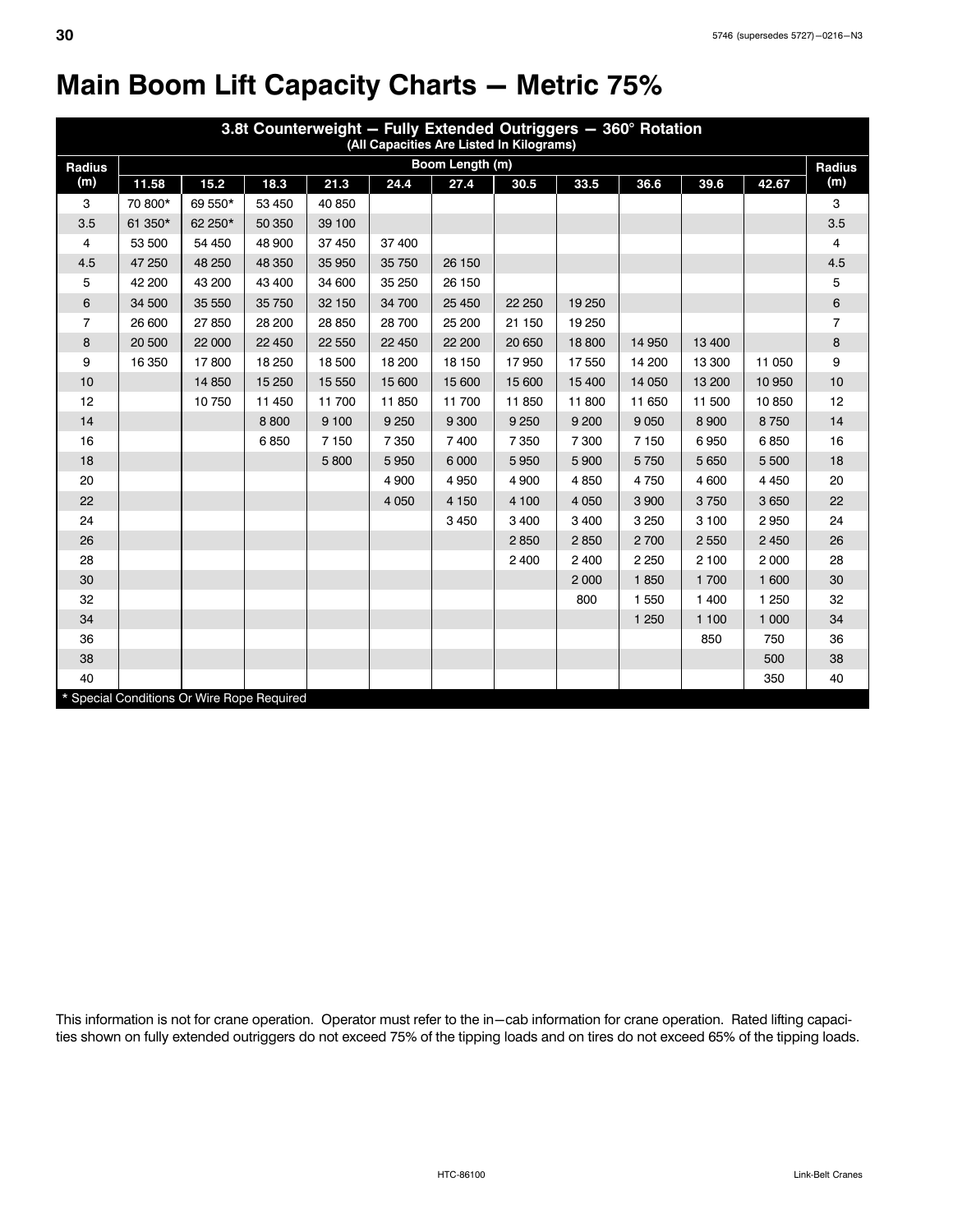<span id="page-34-0"></span>

| 3.8t Counterweight - On Tires - Stationary - Boom Centered Over Rear<br>(All Capacities Are Listed In Kilograms) |         |        |         |                 |         |         |         |                |  |  |  |
|------------------------------------------------------------------------------------------------------------------|---------|--------|---------|-----------------|---------|---------|---------|----------------|--|--|--|
| Radius                                                                                                           |         |        |         | Boom Length (m) |         |         |         | <b>Radius</b>  |  |  |  |
| (m)                                                                                                              | 11.58   | 15.2   | 18.3    | 21.3            | 24.4    | 27.4    | 30.5    | (m)            |  |  |  |
| 3                                                                                                                | 14 600  |        |         |                 |         |         |         | 3              |  |  |  |
| 3.5                                                                                                              | 13 500  |        |         |                 |         |         |         | 3.5            |  |  |  |
| 4                                                                                                                | 12 450  | 13 100 |         |                 |         |         |         | 4              |  |  |  |
| 4.5                                                                                                              | 11 500  | 12 150 | 10 100  |                 |         |         |         | 4.5            |  |  |  |
| 5                                                                                                                | 10 600  | 11 300 | 10 100  |                 |         |         |         | 5              |  |  |  |
| 6                                                                                                                | 8 0 0 0 | 9 100  | 9650    | 8 0 0 0         |         |         |         | 6              |  |  |  |
| $\overline{7}$                                                                                                   | 6 100   | 7 100  | 7650    | 7900            |         |         |         | $\overline{7}$ |  |  |  |
| 8                                                                                                                | 4700    | 5700   | 6 200   | 6450            | 6 1 5 0 |         |         | 8              |  |  |  |
| 9                                                                                                                | 3600    | 4 600  | 5 100   | 5 3 5 0         | 5 5 5 0 | 4 8 5 0 | 4 0 0 0 | 9              |  |  |  |
| 10                                                                                                               |         | 3750   | 4 2 5 0 | 4 500           | 4 6 5 0 | 4750    | 4 0 0 0 | 10             |  |  |  |
| 12                                                                                                               |         | 2 500  | 3 0 0 0 | 3 2 0 0         | 3 3 5 0 | 3 4 5 0 | 3 4 5 0 | 12             |  |  |  |
| 14                                                                                                               |         |        | 2 100   | 2 3 5 0         | 2 500   | 2 5 5 0 | 2550    | 14             |  |  |  |
| 16                                                                                                               |         |        | 1 4 5 0 | 1700            | 1800    | 1 900   | 1 900   | 16             |  |  |  |
| 18                                                                                                               |         |        |         | 1 1 5 0         | 1 300   | 1 400   | 1 3 5 0 | 18             |  |  |  |
| 20                                                                                                               |         |        |         |                 | 900     | 1 000   | 950     | 20             |  |  |  |
| 22                                                                                                               |         |        |         |                 | 600     | 650     | 650     | 22             |  |  |  |
| 24                                                                                                               |         |        |         |                 |         | 400     | 400     | 24             |  |  |  |

| 3.8t Counterweight - On Tires - Pick & Carry (1.6 km/h) - Boom Centered Over Rear<br>(All Capacities Are Listed In Kilograms) |         |         |         |                 |         |         |         |                |  |  |  |  |
|-------------------------------------------------------------------------------------------------------------------------------|---------|---------|---------|-----------------|---------|---------|---------|----------------|--|--|--|--|
| <b>Radius</b>                                                                                                                 |         |         |         | Boom Length (m) |         |         |         | <b>Radius</b>  |  |  |  |  |
| (m)                                                                                                                           | 11.58   | 15.2    | 18.3    | 21.3            | 24.4    | 27.4    | 30.5    | (m)            |  |  |  |  |
| 3                                                                                                                             | 10 050  |         |         |                 |         |         |         | 3              |  |  |  |  |
| 3.5                                                                                                                           | 9 2 5 0 |         |         |                 |         |         |         | 3.5            |  |  |  |  |
| 4                                                                                                                             | 8 4 0 0 | 9 0 5 0 |         |                 |         |         |         | 4              |  |  |  |  |
| 4.5                                                                                                                           | 7650    | 8 3 5 0 | 8 5 5 0 |                 |         |         |         | 4.5            |  |  |  |  |
| 5                                                                                                                             | 6950    | 7650    | 8 0 5 0 |                 |         |         |         | 5              |  |  |  |  |
| 6                                                                                                                             | 5750    | 6 5 5 0 | 6900    | 7 0 0 0         |         |         |         | 6              |  |  |  |  |
| $\overline{7}$                                                                                                                | 4750    | 5 600   | 6 0 0 0 | 6 200           |         |         |         | $\overline{7}$ |  |  |  |  |
| 8                                                                                                                             | 3 9 0 0 | 4 800   | 5 200   | 5 4 5 0         | 5 5 5 0 |         |         | 8              |  |  |  |  |
| 9                                                                                                                             | 3 1 5 0 | 4 100   | 4 5 5 0 | 4750            | 4 9 0 0 | 4 8 5 0 | 4 0 0 0 | 9              |  |  |  |  |
| 10                                                                                                                            |         | 3 4 5 0 | 3 9 5 0 | 4 200           | 4 300   | 4 4 0 0 | 4 0 0 0 | 10             |  |  |  |  |
| 12                                                                                                                            |         | 2 4 5 0 | 2950    | 3 2 0 0         | 3 3 5 0 | 3 4 5 0 | 3 4 0 0 | 12             |  |  |  |  |
| 14                                                                                                                            |         |         | 2 100   | 2 3 5 0         | 2 500   | 2 5 5 0 | 2 5 5 0 | 14             |  |  |  |  |
| 16                                                                                                                            |         |         | 1 4 5 0 | 1700            | 1800    | 1 900   | 1 900   | 16             |  |  |  |  |
| 18                                                                                                                            |         |         |         | 1 1 5 0         | 1 300   | 1 400   | 1 3 5 0 | 18             |  |  |  |  |
| 20                                                                                                                            |         |         |         |                 | 900     | 1 000   | 950     | 20             |  |  |  |  |
| 22                                                                                                                            |         |         |         |                 | 600     | 650     | 650     | 22             |  |  |  |  |
| 24                                                                                                                            |         |         |         |                 |         | 400     | 400     | 24             |  |  |  |  |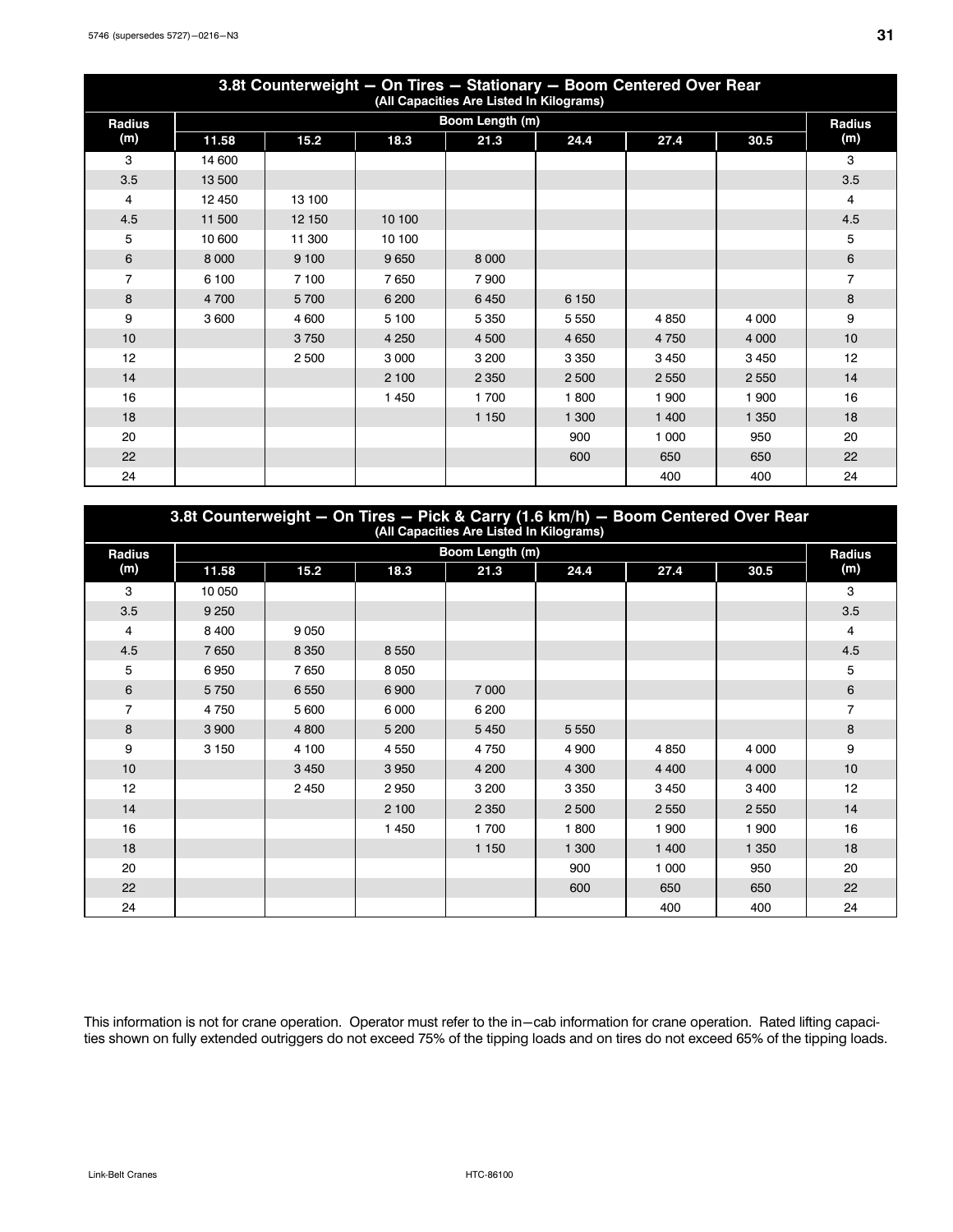<span id="page-35-0"></span>

| 5.2t Counterweight - Fully Extended Outriggers - 360° Rotation<br>(All Capacities Are Listed In Kilograms) |         |                                            |         |         |         |                 |        |         |         |         |         |                |
|------------------------------------------------------------------------------------------------------------|---------|--------------------------------------------|---------|---------|---------|-----------------|--------|---------|---------|---------|---------|----------------|
| <b>Radius</b>                                                                                              |         |                                            |         |         |         | Boom Length (m) |        |         |         |         |         | <b>Radius</b>  |
| (m)                                                                                                        | 11.58   | 15.2                                       | 18.3    | 21.3    | 24.4    | 27.4            | 30.5   | 33.5    | 36.6    | 39.6    | 42.67   | (m)            |
| 3                                                                                                          | 71 100* | 69 550*                                    | 53 450  | 40 850  |         |                 |        |         |         |         |         | 3              |
| 3.5                                                                                                        | 62 600* | 63 450*                                    | 50 350  | 39 100  |         |                 |        |         |         |         |         | 3.5            |
| 4                                                                                                          | 54 600  | 55 550                                     | 48 900  | 37 450  | 37 400  |                 |        |         |         |         |         | 4              |
| 4.5                                                                                                        | 48 250  | 49 200                                     | 48 350  | 35 950  | 35 750  | 26 150          |        |         |         |         |         | 4.5            |
| 5                                                                                                          | 43 100  | 44 100                                     | 44 250  | 34 600  | 35 250  | 26 150          |        |         |         |         |         | 5              |
| 6                                                                                                          | 35 250  | 36 250                                     | 36 450  | 32 150  | 34 700  | 25 450          | 22 250 | 19 250  |         |         |         | 6              |
| 7                                                                                                          | 28 250  | 29 450                                     | 29 700  | 30 000  | 29 400  | 25 200          | 21 150 | 19 250  |         |         |         | $\overline{7}$ |
| 8                                                                                                          | 21 800  | 23 300                                     | 23 750  | 23 850  | 23 700  | 23 450          | 20 650 | 18 800  | 14 950  | 13 400  |         | 8              |
| 9                                                                                                          | 17 450  | 18 900                                     | 19 350  | 19 450  | 19 300  | 19 100          | 19 050 | 17 550  | 14 200  | 13 300  | 11 050  | 9              |
| 10                                                                                                         |         | 15 800                                     | 16 200  | 16 500  | 16 150  | 16 550          | 15 950 | 16 300  | 14 050  | 13 200  | 10 950  | 10             |
| 12                                                                                                         |         | 11 500                                     | 12 000  | 12 200  | 12 600  | 12 250          | 12 450 | 12 350  | 12 350  | 11800   | 10850   | 12             |
| 14                                                                                                         |         |                                            | 9 4 0 0 | 9700    | 9850    | 9 9 0 0         | 9850   | 9800    | 9650    | 9 500   | 9 3 5 0 | 14             |
| 16                                                                                                         |         |                                            | 7450    | 7750    | 7 900   | 8 0 0 0         | 7950   | 7 9 0 0 | 7750    | 7600    | 7450    | 16             |
| 18                                                                                                         |         |                                            |         | 6 3 0 0 | 6 4 5 0 | 6500            | 6450   | 6400    | 6 2 5 0 | 6 100   | 5950    | 18             |
| 20                                                                                                         |         |                                            |         |         | 5 3 5 0 | 5400            | 5 400  | 5 3 5 0 | 5 200   | 5 0 5 0 | 4 9 0 0 | 20             |
| 22                                                                                                         |         |                                            |         |         | 4 4 5 0 | 4 5 5 0         | 4 500  | 4 4 5 0 | 4 3 5 0 | 4 1 5 0 | 4 0 5 0 | 22             |
| 24                                                                                                         |         |                                            |         |         |         | 3850            | 3800   | 3750    | 3600    | 3 4 5 0 | 3 3 5 0 | 24             |
| 26                                                                                                         |         |                                            |         |         |         |                 | 3 200  | 3 1 5 0 | 3 0 5 0 | 2 9 0 0 | 2750    | 26             |
| 28                                                                                                         |         |                                            |         |         |         |                 | 2700   | 2700    | 2550    | 2 4 0 0 | 2 3 0 0 | 28             |
| 30                                                                                                         |         |                                            |         |         |         |                 |        | 2 2 5 0 | 2 1 5 0 | 2 0 0 0 | 1 900   | 30             |
| 32                                                                                                         |         |                                            |         |         |         |                 |        | 1 0 5 0 | 1800    | 1 6 5 0 | 1 550   | 32             |
| 34                                                                                                         |         |                                            |         |         |         |                 |        |         | 1 500   | 1 3 5 0 | 1 2 5 0 | 34             |
| 36                                                                                                         |         |                                            |         |         |         |                 |        |         |         | 1 100   | 950     | 36             |
| 38                                                                                                         |         |                                            |         |         |         |                 |        |         |         |         | 750     | 38             |
| 40                                                                                                         |         |                                            |         |         |         |                 |        |         |         |         | 550     | 40             |
|                                                                                                            |         | * Special Conditions Or Wire Rope Required |         |         |         |                 |        |         |         |         |         |                |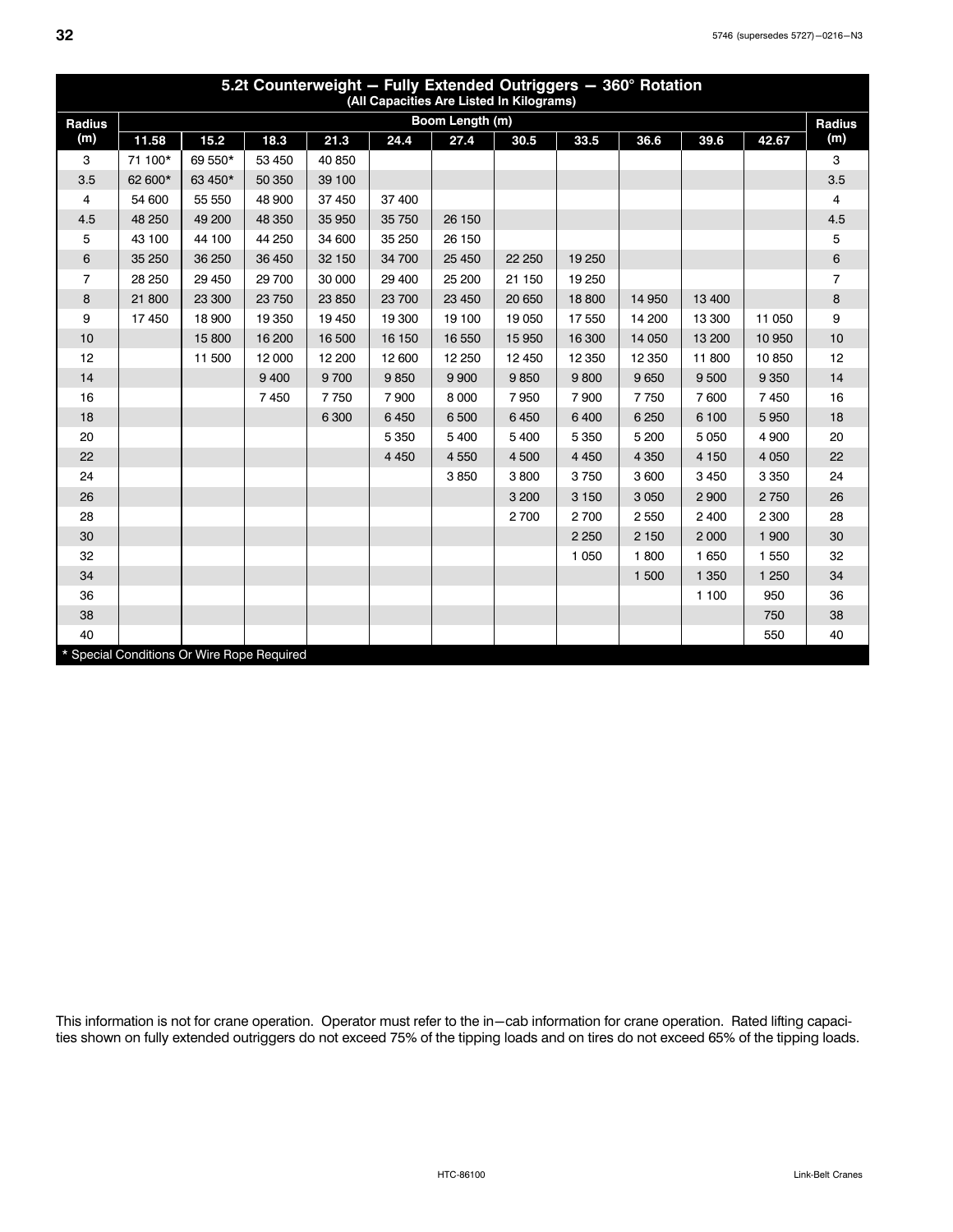<span id="page-36-0"></span>

| 5.2t Counterweight - On Tires - Stationary - Boom Centered Over Rear<br>(All Capacities Are Listed In Kilograms) |         |        |         |                 |         |         |         |                |  |  |  |
|------------------------------------------------------------------------------------------------------------------|---------|--------|---------|-----------------|---------|---------|---------|----------------|--|--|--|
| <b>Radius</b>                                                                                                    |         |        |         | Boom Length (m) |         |         |         | <b>Radius</b>  |  |  |  |
| (m)                                                                                                              | 11.58   | 15.2   | 18.3    | 21.3            | 24.4    | 27.4    | 30.5    | (m)            |  |  |  |
| 3                                                                                                                | 14 300  |        |         |                 |         |         |         | 3              |  |  |  |
| 3.5                                                                                                              | 13 300  |        |         |                 |         |         |         | 3.5            |  |  |  |
| 4                                                                                                                | 12 200  | 12850  |         |                 |         |         |         | 4              |  |  |  |
| 4.5                                                                                                              | 11 300  | 11 950 | 9 9 0 0 |                 |         |         |         | 4.5            |  |  |  |
| 5                                                                                                                | 10 400  | 11 150 | 9 9 0 0 |                 |         |         |         | 5              |  |  |  |
| 6                                                                                                                | 8750    | 9700   | 9 9 0 0 | 8 4 0 0         |         |         |         | 6              |  |  |  |
| $\overline{7}$                                                                                                   | 6700    | 7750   | 8 2 5 0 | 8400            |         |         |         | $\overline{7}$ |  |  |  |
| 8                                                                                                                | 5 200   | 6 200  | 6750    | 7 0 0 0         | 6700    |         |         | 8              |  |  |  |
| 9                                                                                                                | 4 0 5 0 | 5 100  | 5 600   | 5800            | 5950    | 5 3 5 0 | 4 2 5 0 | 9              |  |  |  |
| 10                                                                                                               |         | 4 200  | 4 6 5 0 | 4 9 0 0         | 5 0 5 0 | 5 1 5 0 | 4 2 5 0 | 10             |  |  |  |
| 12                                                                                                               |         | 2850   | 3 3 5 0 | 3550            | 3700    | 3800    | 3800    | 12             |  |  |  |
| 14                                                                                                               |         |        | 2 4 0 0 | 2650            | 2750    | 2850    | 2850    | 14             |  |  |  |
| 16                                                                                                               |         |        | 1700    | 1950            | 2 100   | 2 1 5 0 | 2 1 5 0 | 16             |  |  |  |
| 18                                                                                                               |         |        |         | 1 400           | 1 550   | 1 600   | 1 600   | 18             |  |  |  |
| 20                                                                                                               |         |        |         |                 | 1 100   | 1 200   | 1 1 5 0 | 20             |  |  |  |
| 22                                                                                                               |         |        |         |                 | 800     | 850     | 850     | 22             |  |  |  |
| 24                                                                                                               |         |        |         |                 |         | 550     | 550     | 24             |  |  |  |

| 5.2t Counterweight - On Tires - Pick & Carry (1.6 km/h) - Boom Centered Over Rear<br>(All Capacities Are Listed In Kilograms) |         |         |         |                 |         |         |         |                |  |  |  |  |
|-------------------------------------------------------------------------------------------------------------------------------|---------|---------|---------|-----------------|---------|---------|---------|----------------|--|--|--|--|
| Radius                                                                                                                        |         |         |         | Boom Length (m) |         |         |         | <b>Radius</b>  |  |  |  |  |
| (m)                                                                                                                           | 11.58   | 15.2    | 18.3    | 21.3            | 24.4    | 27.4    | 30.5    | (m)            |  |  |  |  |
| 3                                                                                                                             | 9750    |         |         |                 |         |         |         | 3              |  |  |  |  |
| 3.5                                                                                                                           | 9 0 0 0 |         |         |                 |         |         |         | 3.5            |  |  |  |  |
| 4                                                                                                                             | 8 2 0 0 | 8800    |         |                 |         |         |         | 4              |  |  |  |  |
| 4.5                                                                                                                           | 7450    | 8 100   | 9 3 0 0 |                 |         |         |         | 4.5            |  |  |  |  |
| 5                                                                                                                             | 6750    | 7500    | 7850    |                 |         |         |         | 5              |  |  |  |  |
| 6                                                                                                                             | 5 600   | 6 3 5 0 | 6750    | 6800            |         |         |         | 6              |  |  |  |  |
| $\overline{7}$                                                                                                                | 4 600   | 5 4 5 0 | 5850    | 6000            |         |         |         | $\overline{7}$ |  |  |  |  |
| 8                                                                                                                             | 3750    | 4 6 5 0 | 5 0 5 0 | 5 3 0 0         | 5 4 0 0 |         |         | 8              |  |  |  |  |
| 9                                                                                                                             | 3 0 0 0 | 3950    | 4 4 0 0 | 4 600           | 4750    | 4750    | 3 900   | 9              |  |  |  |  |
| 10                                                                                                                            |         | 3 3 5 0 | 3800    | 4 0 5 0         | 4 200   | 4 2 5 0 | 3 9 0 0 | 10             |  |  |  |  |
| 12                                                                                                                            |         | 2 3 5 0 | 2850    | 3 100           | 3 2 5 0 | 3 3 5 0 | 3 3 0 0 | 12             |  |  |  |  |
| 14                                                                                                                            |         |         | 2 100   | 2 3 5 0         | 2 500   | 2 600   | 2550    | 14             |  |  |  |  |
| 16                                                                                                                            |         |         | 1 4 5 0 | 1750            | 1 900   | 2 0 0 0 | 1950    | 16             |  |  |  |  |
| 18                                                                                                                            |         |         |         | 1 2 5 0         | 1 400   | 1 500   | 1 4 5 0 | 18             |  |  |  |  |
| 20                                                                                                                            |         |         |         |                 | 950     | 1 0 5 0 | 1 0 5 0 | 20             |  |  |  |  |
| 22                                                                                                                            |         |         |         |                 | 600     | 700     | 700     | 22             |  |  |  |  |
| 24                                                                                                                            |         |         |         |                 |         | 400     | 350     | 24             |  |  |  |  |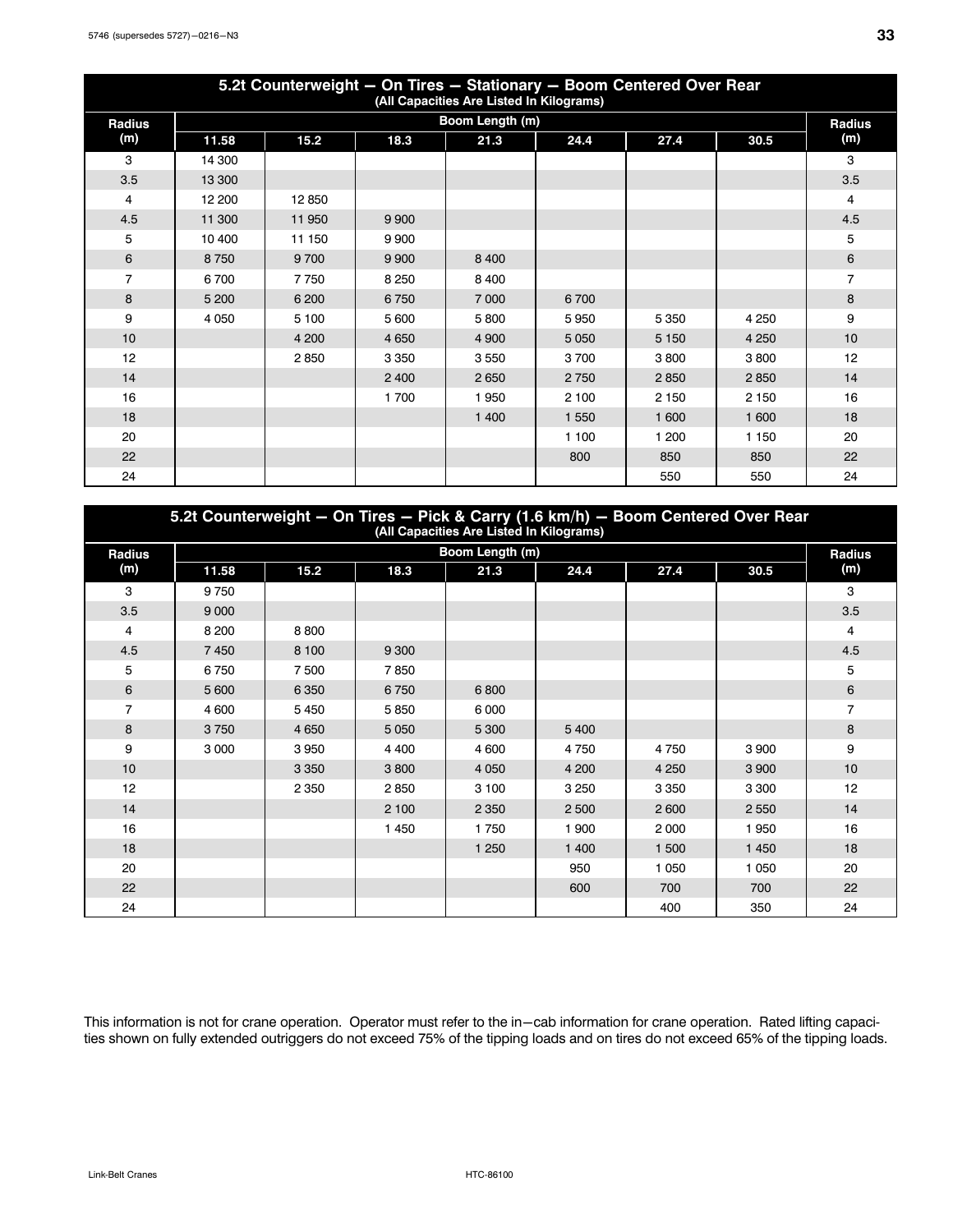# <span id="page-37-0"></span>**Main Boom Lift Capacity Charts - Metric 75% - Optional**

| 14.7t Counterweight - Fully Extended Outriggers - 360° Rotation<br>(All Capacities Are Listed In Kilograms) |         |                                            |        |         |         |                 |         |         |         |         |         |                |
|-------------------------------------------------------------------------------------------------------------|---------|--------------------------------------------|--------|---------|---------|-----------------|---------|---------|---------|---------|---------|----------------|
| Radius                                                                                                      |         |                                            |        |         |         | Boom Length (m) |         |         |         |         |         | <b>Radius</b>  |
| (m)                                                                                                         | 11.58   | 15.2                                       | 18.3   | 21.3    | 24.4    | 27.4            | 30.5    | 33.5    | 36.6    | 39.6    | 42.67   | (m)            |
| 2.5                                                                                                         | 85 000* |                                            |        |         |         |                 |         |         |         |         |         | 2.5            |
| 3                                                                                                           | 72 400* | 69 550*                                    | 53 450 | 40 850  |         |                 |         |         |         |         |         | 3              |
| 3.5                                                                                                         | 66 550* | 64 300*                                    | 50 350 | 39 100  |         |                 |         |         |         |         |         | 3.5            |
| $\overline{4}$                                                                                              | 61 000* | 59 950*                                    | 48 900 | 37 450  | 37 400  |                 |         |         |         |         |         | 4              |
| 4.5                                                                                                         | 55 050  | 55 950                                     | 48 350 | 35 950  | 35 750  | 26 150          |         |         |         |         |         | 4.5            |
| 5                                                                                                           | 49 250  | 50 200                                     | 47 000 | 34 600  | 35 250  | 26 150          |         |         |         |         |         | 5              |
| 6                                                                                                           | 40 450  | 41 400                                     | 41 600 | 32 150  | 34 700  | 25 450          | 22 250  | 19 250  |         |         |         | 6              |
| $\overline{7}$                                                                                              | 34 000  | 35 050                                     | 35 250 | 30 000  | 34 700  | 25 200          | 21 150  | 19 250  |         |         |         | $\overline{7}$ |
| 8                                                                                                           | 29 150  | 30 200                                     | 30 400 | 28 150  | 30 200  | 24 950          | 20 650  | 18 800  | 14 950  | 13 400  |         | 8              |
| 9                                                                                                           | 25 150  | 26 300                                     | 26 500 | 26 550  | 27 000  | 24 700          | 20 500  | 17 550  | 14 200  | 13 300  | 11 050  | 9              |
| 10                                                                                                          |         | 22 100                                     | 22 800 | 22 900  | 22 750  | 22 550          | 19750   | 16 450  | 14 050  | 13 200  | 10 950  | $10$           |
| 12                                                                                                          |         | 16 650                                     | 17 100 | 17 200  | 17 050  | 16 900          | 16700   | 15 200  | 13850   | 13 050  | 10850   | 12             |
| 14                                                                                                          |         |                                            | 13 400 | 13 500  | 13 400  | 13 450          | 13 200  | 13 000  | 13 350  | 12750   | 10750   | 14             |
| 16                                                                                                          |         |                                            | 10850  | 11 150  | 11 250  | 11 200          | 11 000  | 11 050  | 10 900  | 11 050  | 10 700  | 16             |
| 18                                                                                                          |         |                                            |        | 9 2 5 0 | 9 3 5 0 | 9 3 5 0         | 9 3 0 0 | 9 3 5 0 | 9450    | 9 3 0 0 | 9 1 5 0 | 18             |
| 20                                                                                                          |         |                                            |        |         | 8 1 5 0 | 7900            | 8 200   | 8 1 5 0 | 8 0 0 0 | 7850    | 7700    | 20             |
| 22                                                                                                          |         |                                            |        |         | 7 0 0 0 | 7 0 0 0         | 7 0 5 0 | 7 000   | 6850    | 6700    | 6 600   | 22             |
| 24                                                                                                          |         |                                            |        |         |         | 6 1 5 0         | 6 100   | 6 100   | 5950    | 5800    | 5750    | 24             |
| 26                                                                                                          |         |                                            |        |         |         |                 | 5 3 5 0 | 5 3 5 0 | 5 2 5 0 | 5 100   | 4 9 5 0 | 26             |
| 28                                                                                                          |         |                                            |        |         |         |                 | 4700    | 4700    | 4 600   | 4 4 5 0 | 4 3 5 0 | 28             |
| 30                                                                                                          |         |                                            |        |         |         |                 |         | 4 1 5 0 | 4 0 5 0 | 3 900   | 3800    | 30             |
| 32                                                                                                          |         |                                            |        |         |         |                 |         | 2800    | 3550    | 3 4 0 0 | 3 3 0 0 | 32             |
| 34                                                                                                          |         |                                            |        |         |         |                 |         |         | 3 1 5 0 | 3 0 0 0 | 2 9 0 0 | 34             |
| 36                                                                                                          |         |                                            |        |         |         |                 |         |         |         | 2650    | 2 5 5 0 | 36             |
| 38                                                                                                          |         |                                            |        |         |         |                 |         |         |         |         | 2 2 0 0 | 38             |
| 40                                                                                                          |         |                                            |        |         |         |                 |         |         |         |         | 1 9 5 0 | 40             |
|                                                                                                             |         | * Special Conditions Or Wire Rope Required |        |         |         |                 |         |         |         |         |         |                |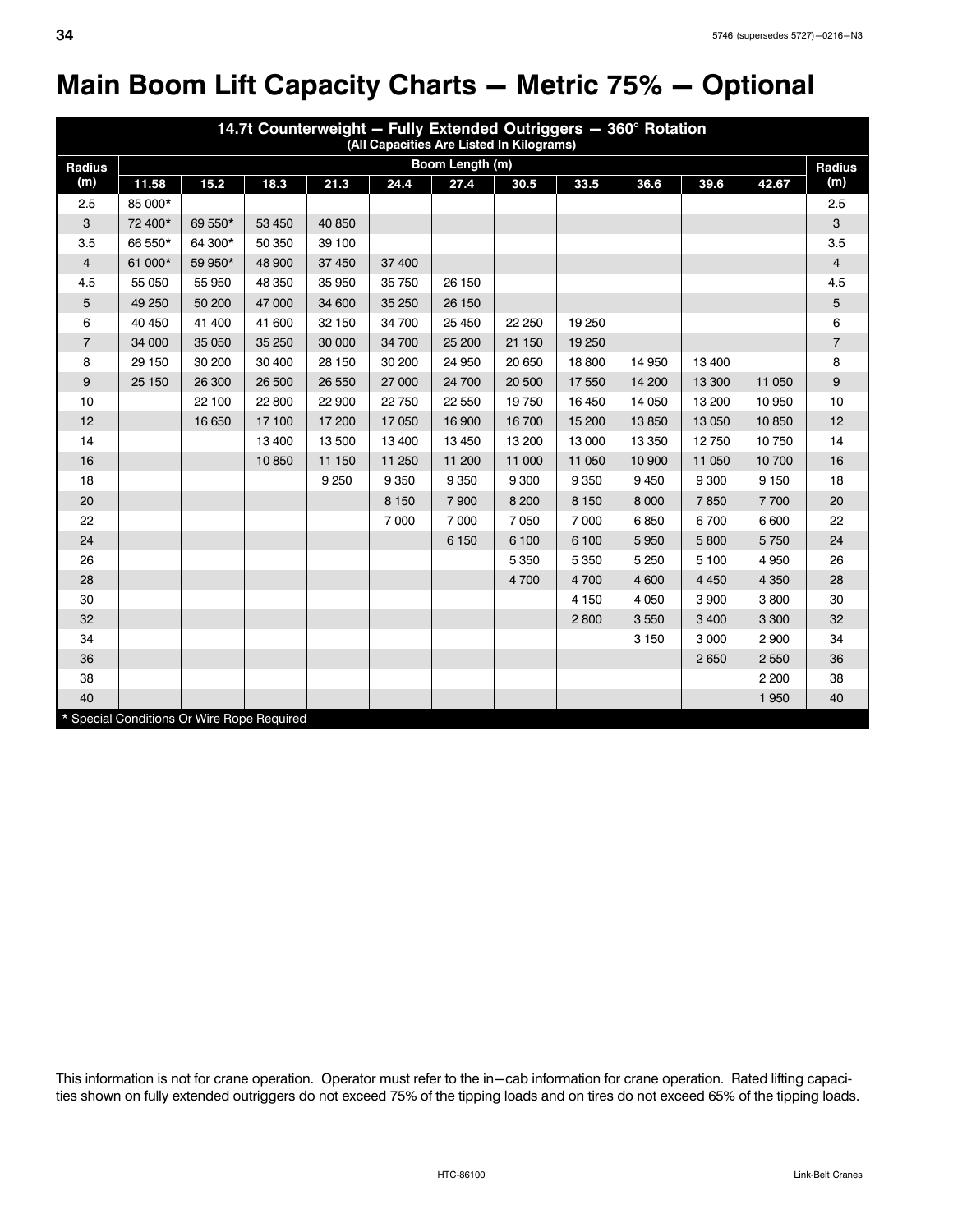<span id="page-38-0"></span>

| 14.7t Counterweight - On Tires - Stationary - Boom Centered Over Rear<br>(All Capacities Are Listed In Kilograms) |         |         |         |                 |         |         |         |               |  |  |  |  |  |
|-------------------------------------------------------------------------------------------------------------------|---------|---------|---------|-----------------|---------|---------|---------|---------------|--|--|--|--|--|
| <b>Radius</b>                                                                                                     |         |         |         | Boom Length (m) |         |         |         | <b>Radius</b> |  |  |  |  |  |
| (m)                                                                                                               | 11.58   | 15.2    | 18.3    | 21.3            | 24.4    | 27.4    | 30.5    | (m)           |  |  |  |  |  |
| 3                                                                                                                 | 12 800  |         |         |                 |         |         |         | 3             |  |  |  |  |  |
| 3.5                                                                                                               | 11 800  |         |         |                 |         |         |         | 3.5           |  |  |  |  |  |
| 4                                                                                                                 | 10850   | 11 550  |         |                 |         |         |         | 4             |  |  |  |  |  |
| 4.5                                                                                                               | 10 000  | 10750   | 11 000  |                 |         |         |         | 4.5           |  |  |  |  |  |
| 5                                                                                                                 | 9 3 5 0 | 10 000  | 10 400  |                 |         |         |         | 5             |  |  |  |  |  |
| 6                                                                                                                 | 7700    | 8 2 0 0 | 8950    | 9 2 0 0         |         |         |         | 6             |  |  |  |  |  |
| $\overline{7}$                                                                                                    | 6550    | 7 300   | 7700    | 7750            |         |         |         | 7             |  |  |  |  |  |
| 8                                                                                                                 | 5 5 5 0 | 6400    | 6800    | 7 0 0 0         | 7 100   |         |         | 8             |  |  |  |  |  |
| 9                                                                                                                 | 4 700   | 5 600   | 6050    | 6 2 5 0         | 6 3 5 0 | 6 300   | 6 2 5 0 | 9             |  |  |  |  |  |
| 10                                                                                                                |         | 4 9 0 0 | 5 3 5 0 | 5 600           | 5750    | 5750    | 5750    | 10            |  |  |  |  |  |
| 12 <sup>2</sup>                                                                                                   |         | 3750    | 4 2 5 0 | 4 4 5 0         | 4 600   | 4700    | 4650    | 12            |  |  |  |  |  |
| 14                                                                                                                |         |         | 3 3 0 0 | 3550            | 3750    | 3800    | 3800    | 14            |  |  |  |  |  |
| 16                                                                                                                |         |         | 2600    | 2850            | 3 0 0 0 | 3 100   | 3050    | 16            |  |  |  |  |  |
| 18                                                                                                                |         |         |         | 2 2 5 0         | 2 400   | 2 500   | 2 4 5 0 | 18            |  |  |  |  |  |
| 20                                                                                                                |         |         |         |                 | 1 900   | 2 0 0 0 | 2000    | 20            |  |  |  |  |  |
| 22                                                                                                                |         |         |         |                 | 1 500   | 1 5 5 0 | 1 5 5 0 | 22            |  |  |  |  |  |
| 24                                                                                                                |         |         |         |                 |         | 1 200   | 1 200   | 24            |  |  |  |  |  |
| 26                                                                                                                |         |         |         |                 |         |         | 850     | 26            |  |  |  |  |  |
| 28                                                                                                                |         |         |         |                 |         |         | 600     | 28            |  |  |  |  |  |

| 14.7t Counterweight - On Tires - Pick & Carry (1.6 km/h) - Boom Centered Over Rear<br>(All Capacities Are Listed In Kilograms) |         |         |         |                 |         |         |         |                |  |  |  |  |  |
|--------------------------------------------------------------------------------------------------------------------------------|---------|---------|---------|-----------------|---------|---------|---------|----------------|--|--|--|--|--|
| <b>Radius</b>                                                                                                                  |         |         |         | Boom Length (m) |         |         |         | <b>Radius</b>  |  |  |  |  |  |
| (m)                                                                                                                            | 11.58   | 15.2    | 18.3    | 21.3            | 24.4    | 27.4    | 30.5    | (m)            |  |  |  |  |  |
| 3                                                                                                                              | 8 2 5 0 |         |         |                 |         |         |         | 3              |  |  |  |  |  |
| 3.5                                                                                                                            | 7500    |         |         |                 |         |         |         | 3.5            |  |  |  |  |  |
| 4                                                                                                                              | 6750    | 7450    |         |                 |         |         |         | 4              |  |  |  |  |  |
| 4.5                                                                                                                            | 6050    | 6800    | 7 0 5 0 |                 |         |         |         | 4.5            |  |  |  |  |  |
| 5                                                                                                                              | 5 4 5 0 | 6 200   | 6 600   |                 |         |         |         | 5              |  |  |  |  |  |
| 6                                                                                                                              | 4 4 0 0 | 5 200   | 5 600   | 5750            |         |         |         | 6              |  |  |  |  |  |
| $\overline{7}$                                                                                                                 | 3500    | 4 3 5 0 | 4 800   | 5 0 0 0         |         |         |         | $\overline{7}$ |  |  |  |  |  |
| 8                                                                                                                              | 2750    | 3650    | 4 100   | 4 3 0 0         | 4 4 5 0 |         |         | 8              |  |  |  |  |  |
| 9                                                                                                                              | 2 100   | 3 0 0 0 | 3 4 5 0 | 3700            | 3850    | 3850    | 3850    | 9              |  |  |  |  |  |
| 10                                                                                                                             |         | 2 4 5 0 | 2950    | 3 2 0 0         | 3 3 5 0 | 3 4 0 0 | 3 4 0 0 | 10             |  |  |  |  |  |
| 12                                                                                                                             |         | 1 550   | 2 100   | 2 3 5 0         | 2500    | 2 5 5 0 | 2550    | 12             |  |  |  |  |  |
| 14                                                                                                                             |         |         | 1 400   | 1650            | 1850    | 1 900   | 1 900   | 14             |  |  |  |  |  |
| 16                                                                                                                             |         |         | 850     | 1 100           | 1 250   | 1 3 5 0 | 1 300   | 16             |  |  |  |  |  |
| 18                                                                                                                             |         |         |         | 650             | 800     | 900     | 900     | 18             |  |  |  |  |  |
| 20                                                                                                                             |         |         |         |                 | 450     | 550     | 500     | 20             |  |  |  |  |  |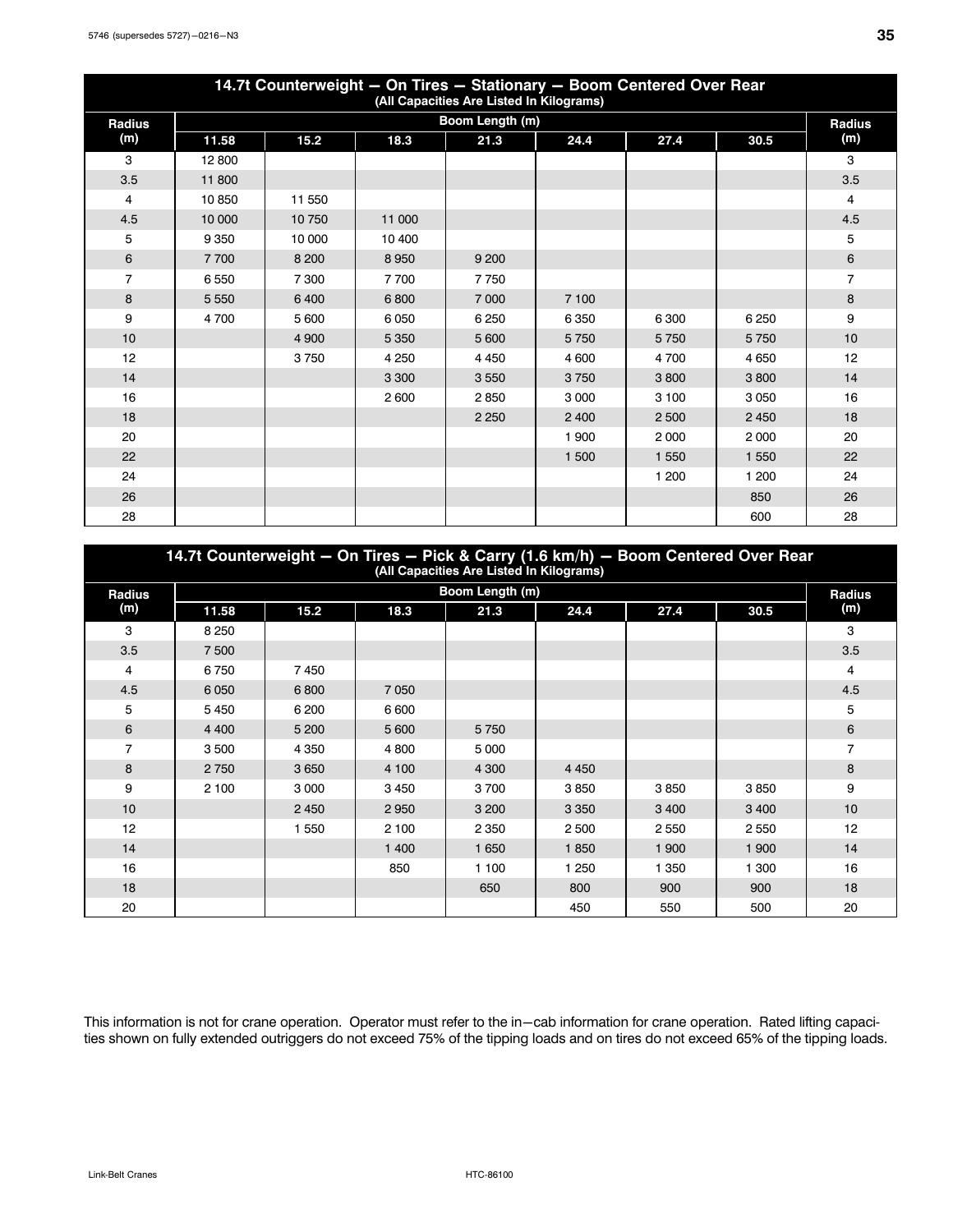<span id="page-39-0"></span>

| 17.9t Counterweight - Fully Extended Outriggers - 360° Rotation<br>(All Capacities Are Listed In Kilograms) |         |         |        |        |        |                 |         |         |        |         |         |                |
|-------------------------------------------------------------------------------------------------------------|---------|---------|--------|--------|--------|-----------------|---------|---------|--------|---------|---------|----------------|
| <b>Radius</b>                                                                                               |         |         |        |        |        | Boom Length (m) |         |         |        |         |         | <b>Radius</b>  |
| (m)                                                                                                         | 11.58   | 15.2    | 18.3   | 21.3   | 24.4   | 27.4            | 30.5    | 33.5    | 36.6   | 39.6    | 42.67   | (m)            |
| 2.5                                                                                                         | 85 000* |         |        |        |        |                 |         |         |        |         |         | 2.5            |
| 3                                                                                                           | 72 650* | 69 550* | 53 450 | 40 850 |        |                 |         |         |        |         |         | 3              |
| 3.5                                                                                                         | 66 800* | 64 300* | 50 350 | 39 100 |        |                 |         |         |        |         |         | 3.5            |
| $\overline{4}$                                                                                              | 61 600* | 59 950* | 48 900 | 37 450 | 37 400 |                 |         |         |        |         |         | $\overline{4}$ |
| 4.5                                                                                                         | 56 750  | 56 100  | 48 350 | 35 950 | 35 750 | 26 150          |         |         |        |         |         | 4.5            |
| 5                                                                                                           | 51 250  | 52 250  | 47 000 | 34 600 | 35 250 | 26 150          |         |         |        |         |         | 5              |
| 6                                                                                                           | 42 100  | 43 100  | 43 300 | 32 150 | 34 700 | 25 450          | 22 250  | 19 250  |        |         |         | 6              |
| $\overline{7}$                                                                                              | 35 450  | 36 500  | 36 700 | 30 000 | 34 700 | 25 200          | 21 150  | 19 250  |        |         |         | $\overline{7}$ |
| 8                                                                                                           | 30 450  | 31 450  | 31 700 | 28 150 | 31 500 | 24 950          | 20 650  | 18 800  | 14 950 | 13 400  |         | 8              |
| 9                                                                                                           | 26 450  | 27 550  | 27 750 | 26 550 | 28 000 | 24 700          | 20 500  | 17 550  | 14 200 | 13 300  | 11 050  | 9              |
| 10                                                                                                          |         | 24 250  | 24 450 | 25 000 | 24 900 | 24 650          | 19750   | 16 450  | 14 050 | 13 200  | 10 950  | 10             |
| 12                                                                                                          |         | 18 300  | 18750  | 18850  | 18750  | 18 550          | 17550   | 15 200  | 13850  | 13 0 50 | 10850   | 12             |
| 14                                                                                                          |         |         | 14 800 | 14 900 | 14 800 | 14 600          | 14 450  | 13 550  | 13 400 | 12750   | 10750   | 14             |
| 16                                                                                                          |         |         | 12 000 | 12 150 | 12 050 | 12 200          | 11850   | 11 650  | 12 000 | 11700   | 10 700  | 16             |
| 18                                                                                                          |         |         |        | 10 250 | 10 300 | 10 350          | 9 9 0 0 | 10 150  | 10 050 | 10 050  | 10 100  | 18             |
| 20                                                                                                          |         |         |        |        | 8800   | 8800            | 8800    | 8 600   | 8700   | 8750    | 8 6 5 0 | 20             |
| 22                                                                                                          |         |         |        |        | 7700   | 7550            | 7700    | 7800    | 7700   | 7 5 5 0 | 7 400   | 22             |
| 24                                                                                                          |         |         |        |        |        | 6550            | 6850    | 6800    | 6700   | 6 5 5 0 | 6 4 0 0 | 24             |
| 26                                                                                                          |         |         |        |        |        |                 | 6 0 0 0 | 6 0 0 0 | 5850   | 5750    | 5 6 5 0 | 26             |
| 28                                                                                                          |         |         |        |        |        |                 | 5 3 5 0 | 5 3 0 0 | 5 200  | 5 0 5 0 | 4 9 5 0 | 28             |
| 30                                                                                                          |         |         |        |        |        |                 |         | 4700    | 4 600  | 4 4 5 0 | 4 3 5 0 | 30             |
| 32                                                                                                          |         |         |        |        |        |                 |         | 3 3 5 0 | 4 100  | 3 9 5 0 | 3850    | 32             |
| 34                                                                                                          |         |         |        |        |        |                 |         |         | 3650   | 3500    | 3 4 0 0 | 34             |
| 36                                                                                                          |         |         |        |        |        |                 |         |         |        | 3 100   | 3 0 0 0 | 36             |
| 38                                                                                                          |         |         |        |        |        |                 |         |         |        |         | 2650    | 38             |
| 40                                                                                                          |         |         |        |        |        |                 |         |         |        |         | 2 3 5 0 | 40             |
| * Special Conditions Or Wire Rope Required                                                                  |         |         |        |        |        |                 |         |         |        |         |         |                |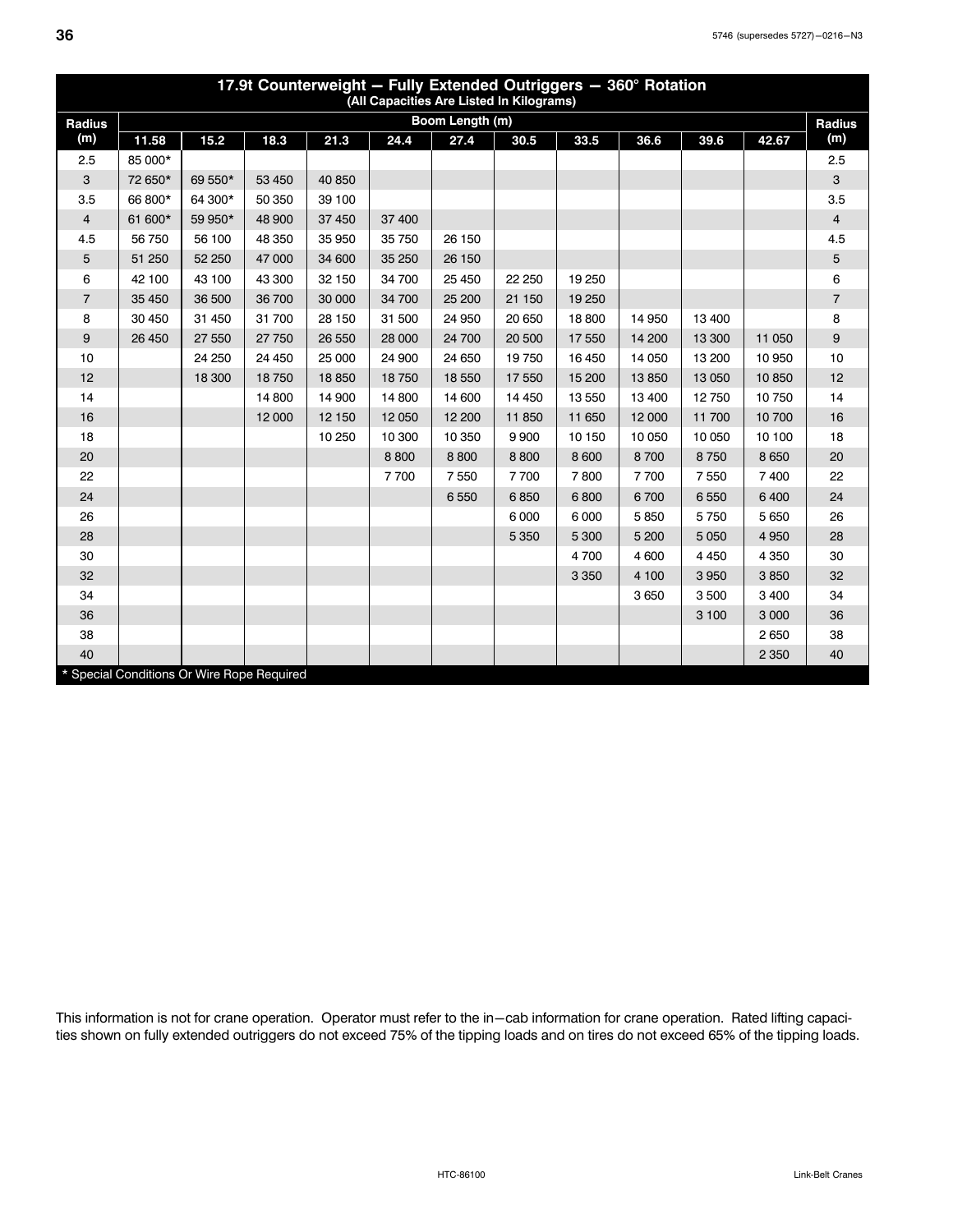# <span id="page-40-0"></span>**Fly Attachment Lift Capacity Charts - Metric 75% - Optional**

|        | 3.8t Counterweight - Fully Extended Outriggers - 360° Rotation<br>(All Capacities Are Listed In Kilograms) |                  |                                           |                |         |  |  |  |  |  |  |  |  |
|--------|------------------------------------------------------------------------------------------------------------|------------------|-------------------------------------------|----------------|---------|--|--|--|--|--|--|--|--|
|        | 42.67m Main Boom Length<br>2° Fly Offset                                                                   |                  | 42.67m Main Boom Length<br>15° Fly Offset |                |         |  |  |  |  |  |  |  |  |
| Radius |                                                                                                            | Fly Length $(m)$ | Radius                                    | Fly Length (m) |         |  |  |  |  |  |  |  |  |
| (m)    | 10.67                                                                                                      | 17.68            | (m)                                       | 10.67          | 17.68   |  |  |  |  |  |  |  |  |
| 12     | 5 500                                                                                                      |                  | 12                                        |                |         |  |  |  |  |  |  |  |  |
| 14     | 5 500                                                                                                      | 3850             | 14                                        | 5 200          |         |  |  |  |  |  |  |  |  |
| 16     | 5 500                                                                                                      | 3750             | 16                                        | 5 100          |         |  |  |  |  |  |  |  |  |
| 18     | 5 500                                                                                                      | 3700             | 18                                        | 5 0 0 0        | 3 3 0 0 |  |  |  |  |  |  |  |  |
| 20     | 4750                                                                                                       | 3 600            | 20                                        | 4 9 0 0        | 3 1 5 0 |  |  |  |  |  |  |  |  |
| 22     | 3 9 0 0                                                                                                    | 3 500            | 22                                        | 4 200          | 3 0 5 0 |  |  |  |  |  |  |  |  |
| 24     | 3 2 5 0                                                                                                    | 3 4 0 0          | 24                                        | 3500           | 2950    |  |  |  |  |  |  |  |  |
| 26     | 2650                                                                                                       | 2 9 0 0          | 26                                        | 2 9 0 0        | 2850    |  |  |  |  |  |  |  |  |
| 28     | 2 2 0 0                                                                                                    | 2 4 0 0          | 28                                        | 2 4 0 0        | 2750    |  |  |  |  |  |  |  |  |
| 30     | 1800                                                                                                       | 2 0 0 0          | 30                                        | 2 0 0 0        | 2 3 0 0 |  |  |  |  |  |  |  |  |
| 32     | 1 500                                                                                                      | 1 650            | 32                                        | 1 650          | 1 950   |  |  |  |  |  |  |  |  |
| 34     | 1 200                                                                                                      | 1 3 5 0          | 34                                        | 1 3 5 0        | 1 600   |  |  |  |  |  |  |  |  |
| 36     | 950                                                                                                        | 1 100            | 36                                        | 1 0 5 0        | 1 350   |  |  |  |  |  |  |  |  |
| 38     | 700                                                                                                        | 900              | 38                                        | 850            | 1 100   |  |  |  |  |  |  |  |  |
| 40     | 500                                                                                                        | 700              | 40                                        | 600            | 850     |  |  |  |  |  |  |  |  |
| 42     |                                                                                                            | 500              | 42                                        | 400            | 650     |  |  |  |  |  |  |  |  |
| 44     |                                                                                                            |                  | 44                                        |                | 500     |  |  |  |  |  |  |  |  |

|        | 42.67m Main Boom Length<br>30° Fly Offset |         | 42.67m Main Boom Length<br>45° Fly Offset |                |         |  |
|--------|-------------------------------------------|---------|-------------------------------------------|----------------|---------|--|
| Radius | Fly Length $(m)$                          |         | Radius                                    | Fly Length (m) |         |  |
| (m)    | 10.67                                     | 17.68   | (m)                                       | 10.67          | 17.68   |  |
| 18     | 4 4 5 0                                   |         | 18                                        |                |         |  |
| 20     | 4 3 5 0                                   |         | 20                                        | 3 9 5 0        |         |  |
| 22     | 4 300                                     |         | 22                                        | 3950           |         |  |
| 24     | 3750                                      | 2 5 5 0 | 24                                        | 3 9 0 0        |         |  |
| 26     | 3 1 5 0                                   | 2 500   | 26                                        | 3 3 5 0        | 2 2 5 0 |  |
| 28     | 2650                                      | 2 4 0 0 | 28                                        | 2 8 0 0        | 2 2 0 0 |  |
| 30     | 2 2 0 0                                   | 2 3 5 0 | 30                                        | 2 3 0 0        | 2 1 5 0 |  |
| 32     | 1800                                      | 2 2 5 0 | 32                                        | 1 900          | 2 1 5 0 |  |
| 34     | 1 500                                     | 1850    | 34                                        | 1 550          | 2 0 5 0 |  |
| 36     | 1 200                                     | 1 550   | 36                                        | 1 2 5 0        | 1750    |  |
| 38     | 950                                       | 1 300   | 38                                        | 1 000          | 1 450   |  |
| 40     | 700                                       | 1 0 5 0 | 40                                        | 750            | 1 1 5 0 |  |
| 42     | 500                                       | 800     | 42                                        |                | 900     |  |
| 44     |                                           | 600     | 44                                        |                | 700     |  |
| 46     |                                           | 450     | 46                                        |                | 500     |  |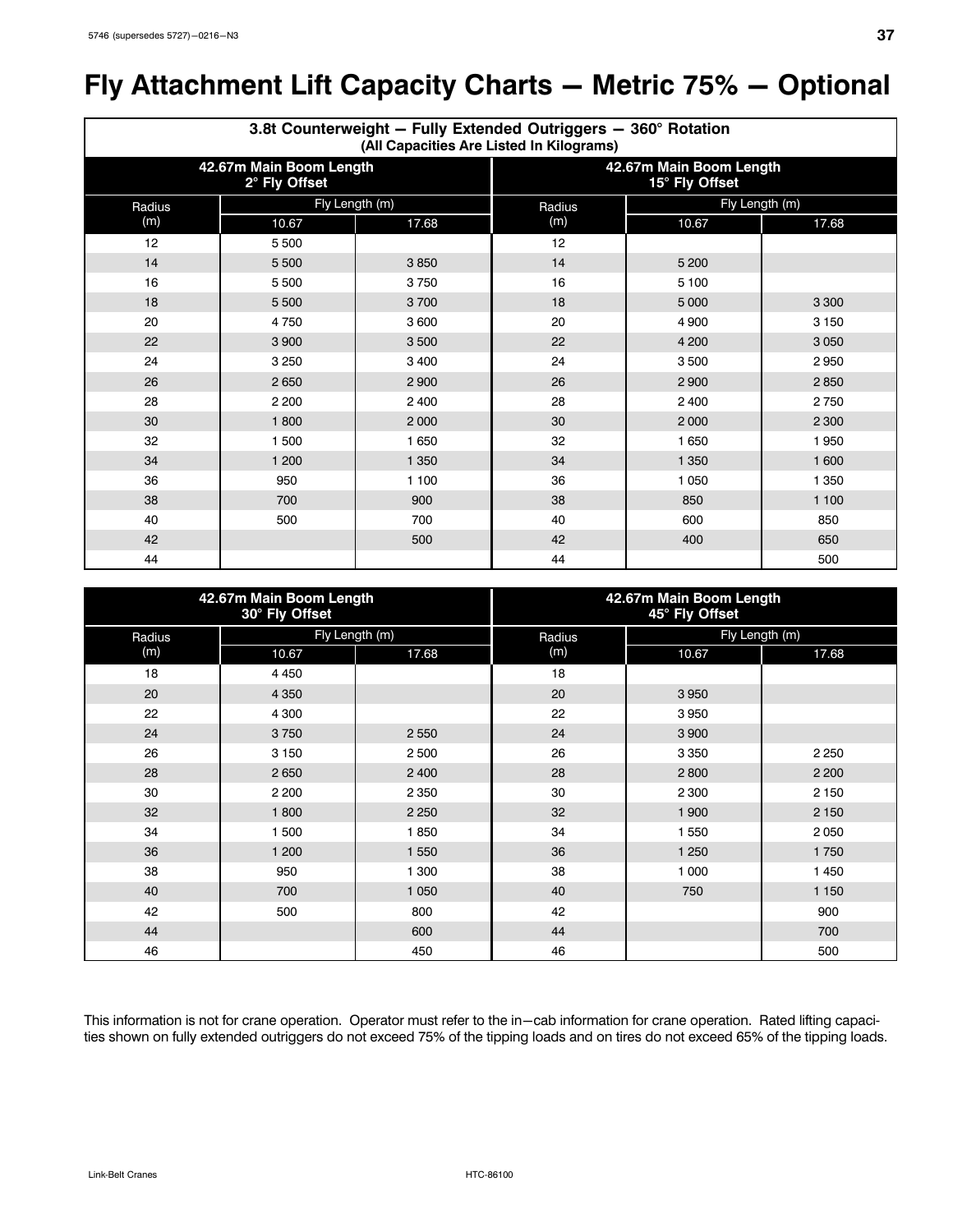٦

|        | 5.2t Counterweight - Fully Extended Outriggers - 360° Rotation<br>(All Capacities Are Listed In Kilograms) |                                          |         |        |                |                                           |         |  |  |  |  |  |  |  |
|--------|------------------------------------------------------------------------------------------------------------|------------------------------------------|---------|--------|----------------|-------------------------------------------|---------|--|--|--|--|--|--|--|
|        |                                                                                                            | 42.67m Main Boom Length<br>2° Fly Offset |         |        |                | 42.67m Main Boom Length<br>15° Fly Offset |         |  |  |  |  |  |  |  |
| Radius |                                                                                                            | Fly Length (m)                           |         | Radius | Fly Length (m) |                                           |         |  |  |  |  |  |  |  |
| (m)    | 10.67                                                                                                      | 17.68                                    | 22.56   | (m)    | 10.67          | 17.68                                     | 22.56   |  |  |  |  |  |  |  |
| 12     | 5 500                                                                                                      |                                          |         | 12     |                |                                           |         |  |  |  |  |  |  |  |
| 14     | 5 500                                                                                                      | 3850                                     |         | 14     | 5 200          |                                           |         |  |  |  |  |  |  |  |
| 16     | 5 500                                                                                                      | 3750                                     | 3 0 0 0 | 16     | 5 100          |                                           |         |  |  |  |  |  |  |  |
| 18     | 5 500                                                                                                      | 3700                                     | 3 0 0 0 | 18     | 5 0 0 0        | 3 3 0 0                                   |         |  |  |  |  |  |  |  |
| 20     | 5 200                                                                                                      | 3600                                     | 3 0 0 0 | 20     | 4 900          | 3 1 5 0                                   | 2850    |  |  |  |  |  |  |  |
| 22     | 4 300                                                                                                      | 3500                                     | 3 0 0 0 | 22     | 4 600          | 3 0 5 0                                   | 2650    |  |  |  |  |  |  |  |
| 24     | 3600                                                                                                       | 3 4 0 0                                  | 2950    | 24     | 3850           | 2950                                      | 2450    |  |  |  |  |  |  |  |
| 26     | 3 0 0 0                                                                                                    | 3 200                                    | 2700    | 26     | 3 2 5 0        | 2850                                      | 2 3 0 0 |  |  |  |  |  |  |  |
| 28     | 2 500                                                                                                      | 2700                                     | 2 5 5 0 | 28     | 2 7 5 0        | 2750                                      | 2 1 5 0 |  |  |  |  |  |  |  |
| 30     | 2 100                                                                                                      | 2 3 0 0                                  | 2 2 5 0 | 30     | 2 3 0 0        | 2600                                      | 2050    |  |  |  |  |  |  |  |
| 32     | 1750                                                                                                       | 1950                                     | 1 900   | 32     | 1 900          | 2 2 0 0                                   | 1 900   |  |  |  |  |  |  |  |
| 34     | 1 4 5 0                                                                                                    | 1 600                                    | 1 600   | 34     | 1 600          | 1850                                      | 1800    |  |  |  |  |  |  |  |
| 36     | 1 1 5 0                                                                                                    | 1 3 5 0                                  | 1 300   | 36     | 1 300          | 1 5 5 0                                   | 1500    |  |  |  |  |  |  |  |
| 38     | 950                                                                                                        | 1 100                                    | 1 0 5 0 | 38     | 1 0 5 0        | 1 300                                     | 1 2 5 0 |  |  |  |  |  |  |  |
| 40     | 700                                                                                                        | 900                                      | 850     | 40     | 800            | 1 0 5 0                                   | 1 0 0 0 |  |  |  |  |  |  |  |
| 42     | 550                                                                                                        | 700                                      | 650     | 42     | 600            | 850                                       | 800     |  |  |  |  |  |  |  |
| 44     | 350                                                                                                        | 500                                      | 450     | 44     | 450            | 650                                       | 600     |  |  |  |  |  |  |  |
| 46     |                                                                                                            |                                          |         | 46     |                | 500                                       | 450     |  |  |  |  |  |  |  |

|        | 42.67m Main Boom Length | 30° Fly Offset |         |        |                | 42.67m Main Boom Length<br>45° Fly Offset |         |
|--------|-------------------------|----------------|---------|--------|----------------|-------------------------------------------|---------|
| Radius |                         | Fly Length (m) |         | Radius | Fly Length (m) |                                           |         |
| (m)    | 10.67                   | 17.68          | 22.56   | (m)    | 10.67          | 17.68                                     | 22.56   |
| 18     | 4 4 5 0                 |                |         | 18     |                |                                           |         |
| 20     | 4 3 5 0                 |                |         | 20     | 3 9 5 0        |                                           |         |
| 22     | 4 300                   |                |         | 22     | 3950           |                                           |         |
| 24     | 4 1 5 0                 | 2 5 5 0        | 2050    | 24     | 3 900          |                                           |         |
| 26     | 3500                    | 2 500          | 1900    | 26     | 3650           | 2 2 5 0                                   | 1650    |
| 28     | 2950                    | 2 4 0 0        | 1800    | 28     | 3 100          | 2 2 0 0                                   | 1 550   |
| 30     | 2 4 5 0                 | 2 3 5 0        | 1700    | 30     | 2600           | 2 1 5 0                                   | 1 500   |
| 32     | 2 0 5 0                 | 2 3 0 0        | 1 600   | 32     | 2 2 0 0        | 2 1 5 0                                   | 1 4 5 0 |
| 34     | 1750                    | 2 100          | 550     | 34     | 1800           | 2 100                                     | 1 400   |
| 36     | 1 400                   | 1800           | 1500    | 36     | 1 500          | 1950                                      | 1 3 5 0 |
| 38     | 1 150                   | 1 500          | 1 400   | 38     | 1 200          | 1 650                                     | 1 300   |
| 40     | 900                     | 1 2 5 0        | 1 200   | 40     | 950            | 1 3 5 0                                   | 1 2 5 0 |
| 42     | 700                     | 1 0 0 0        | 1 0 0 0 | 42     |                | 1 100                                     | 1 100   |
| 44     | 500                     | 800            | 800     | 44     |                | 900                                       | 900     |
| 46     |                         | 600            | 600     | 46     |                | 650                                       | 700     |
| 48     |                         | 450            | 400     | 48     |                | 450                                       | 500     |

This information is not for crane operation. Operator must refer to the in-cab information for crane operation. Rated lifting capacities shown on fully extended outriggers do not exceed 75% of the tipping loads and on tires do not exceed 65% of the tipping loads.

<span id="page-41-0"></span> $\mathsf{r}$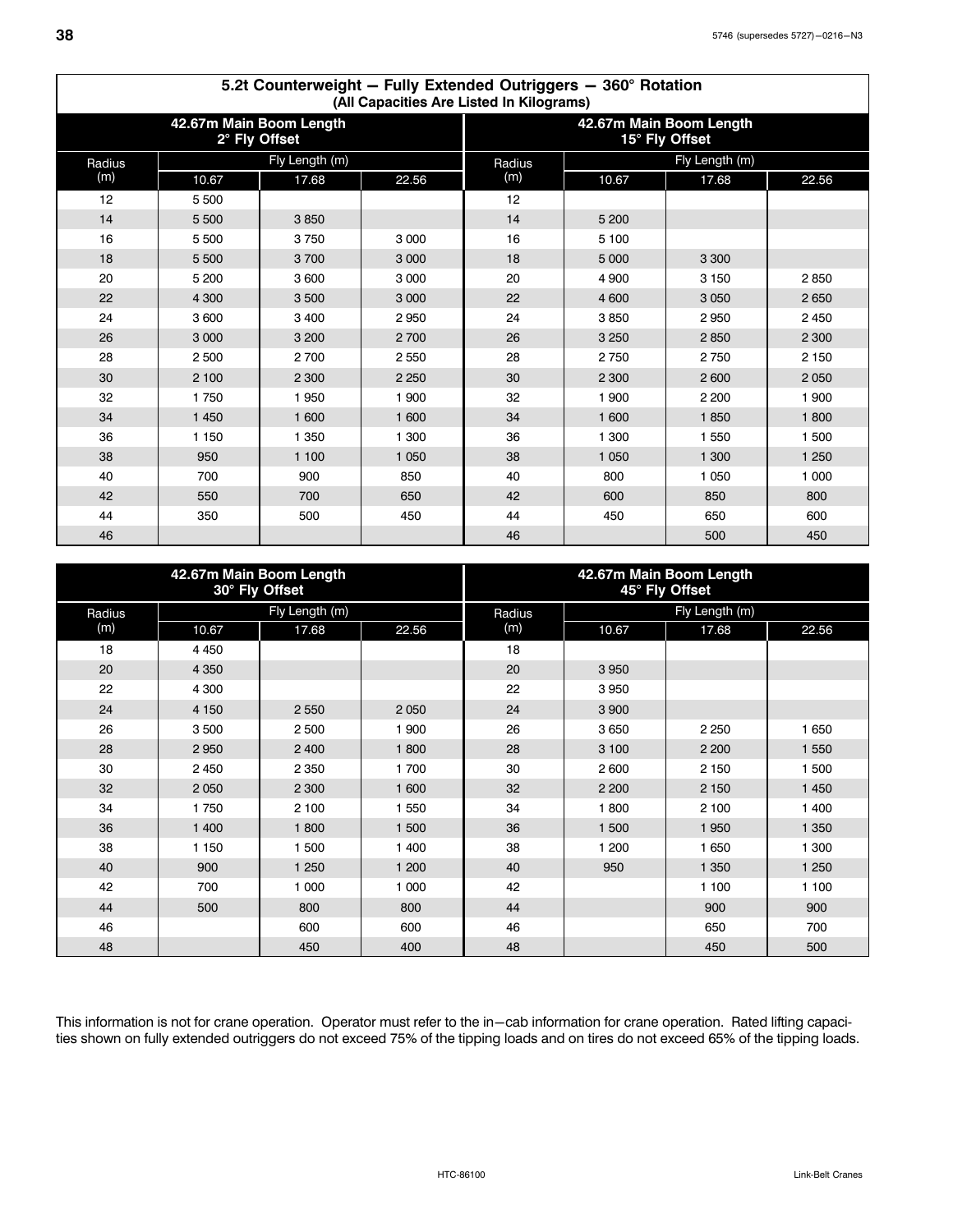<span id="page-42-0"></span> $\mathsf I$ 

|        | 14.7t Counterweight - Fully Extended Outriggers - 360° Rotation<br>(All Capacities Are Listed In Kilograms) |                                          |         |         |                                           |         |                |         |         |  |  |  |  |
|--------|-------------------------------------------------------------------------------------------------------------|------------------------------------------|---------|---------|-------------------------------------------|---------|----------------|---------|---------|--|--|--|--|
|        |                                                                                                             | 42.67m Main Boom Length<br>2° Fly Offset |         |         | 42.67m Main Boom Length<br>15° Fly Offset |         |                |         |         |  |  |  |  |
| Radius |                                                                                                             | Fly Length (m)                           |         |         | Radius                                    |         | Fly Length (m) |         |         |  |  |  |  |
| (m)    | 10.67                                                                                                       | 17.68                                    | 22.56   | 27.43   | (m)                                       | 10.67   | 17.68          | 22.56   | 27.43   |  |  |  |  |
| 12     | 5 5 0 0                                                                                                     |                                          |         |         | 12                                        |         |                |         |         |  |  |  |  |
| 14     | 5 500                                                                                                       | 3850                                     |         |         | 14                                        | 5 200   |                |         |         |  |  |  |  |
| 16     | 5 5 0 0                                                                                                     | 3750                                     | 3 0 0 0 |         | 16                                        | 5 100   |                |         |         |  |  |  |  |
| 18     | 5 500                                                                                                       | 3700                                     | 3 0 0 0 | 2 3 5 0 | 18                                        | 5 0 0 0 | 3 3 0 0        |         |         |  |  |  |  |
| 20     | 5400                                                                                                        | 3600                                     | 3 0 0 0 | 2 3 5 0 | 20                                        | 4 9 0 0 | 3 1 5 0        | 2850    |         |  |  |  |  |
| 22     | 5 300                                                                                                       | 3 500                                    | 3 0 0 0 | 2 3 5 0 | 22                                        | 4750    | 3 0 5 0        | 2650    | 2 100   |  |  |  |  |
| 24     | 5 1 5 0                                                                                                     | 3 4 0 0                                  | 2950    | 2 2 0 0 | 24                                        | 4650    | 2950           | 2 4 5 0 | 1950    |  |  |  |  |
| 26     | 5 0 0 0                                                                                                     | 3 3 0 0                                  | 2700    | 2 0 5 0 | 26                                        | 4550    | 2850           | 2 3 0 0 | 1800    |  |  |  |  |
| 28     | 4550                                                                                                        | 3 200                                    | 2 5 5 0 | 1850    | 28                                        | 4 3 5 0 | 2750           | 2 1 5 0 | 1 650   |  |  |  |  |
| 30     | 4 0 0 0                                                                                                     | 3 100                                    | 2 3 5 0 | 1750    | 30                                        | 4 1 5 0 | 2700           | 2 0 5 0 | 1 5 5 0 |  |  |  |  |
| 32     | 3500                                                                                                        | 2950                                     | 2 2 0 0 | 1 600   | 32                                        | 3650    | 2 600          | 1 900   | 1 400   |  |  |  |  |
| 34     | 3 100                                                                                                       | 2800                                     | 2 100   | 1 500   | 34                                        | 3 2 5 0 | 2 5 5 0        | 1800    | 1 300   |  |  |  |  |
| 36     | 2750                                                                                                        | 2 6 5 0                                  | 1950    | 1 400   | 36                                        | 2850    | 2 4 0 0        | 1 700   | 1 2 5 0 |  |  |  |  |
| 38     | 2 4 0 0                                                                                                     | 2 5 5 0                                  | 1850    | 1 300   | 38                                        | 2500    | 2 3 0 0        | 1 650   | 1 1 5 0 |  |  |  |  |
| 40     | 2 100                                                                                                       | 2 3 0 0                                  | 1750    | 1 200   | 40                                        | 2 2 0 0 | 2 2 0 0        | 1 550   | 1 0 5 0 |  |  |  |  |
| 42     | 1850                                                                                                        | 2 0 0 0                                  | 1 6 5 0 | 1 100   | 42                                        | 1950    | 2 100          | 1 500   | 1 0 0 0 |  |  |  |  |
| 44     | 1650                                                                                                        | 1800                                     | 1 600   | 1 0 5 0 | 44                                        | 1700    | 1950           | 1 400   | 950     |  |  |  |  |
| 46     | 1 4 5 0                                                                                                     | 1 550                                    | 1 500   | 1 000   | 46                                        | 1 500   | 1 700          | 1 3 5 0 | 900     |  |  |  |  |
| 48     | 1 2 5 0                                                                                                     | 1 400                                    | 1 300   | 900     | 48                                        | 1 300   | 1 500          | 1 300   | 850     |  |  |  |  |
| 50     | 1 100                                                                                                       | 1 200                                    | 1 1 5 0 | 850     | 50                                        | 1 100   | 1 300          | 1 2 5 0 | 800     |  |  |  |  |
| 52     |                                                                                                             | 1 0 5 0                                  | 1 0 0 0 | 800     | 52                                        |         | 1 100          | 1 0 5 0 | 750     |  |  |  |  |
| 54     |                                                                                                             | 900                                      | 850     | 800     | 54                                        |         | 950            | 900     | 700     |  |  |  |  |
| 56     |                                                                                                             | 750                                      | 700     | 700     | 56                                        |         | 800            | 750     | 700     |  |  |  |  |
| 58     |                                                                                                             |                                          | 550     | 500     | 58                                        |         |                | 600     | 600     |  |  |  |  |
| 60     |                                                                                                             |                                          | 400     |         | 60                                        |         |                | 450     | 450     |  |  |  |  |

# **14.7t Counterweight - Fully Extended Outriggers - 360° Rotation**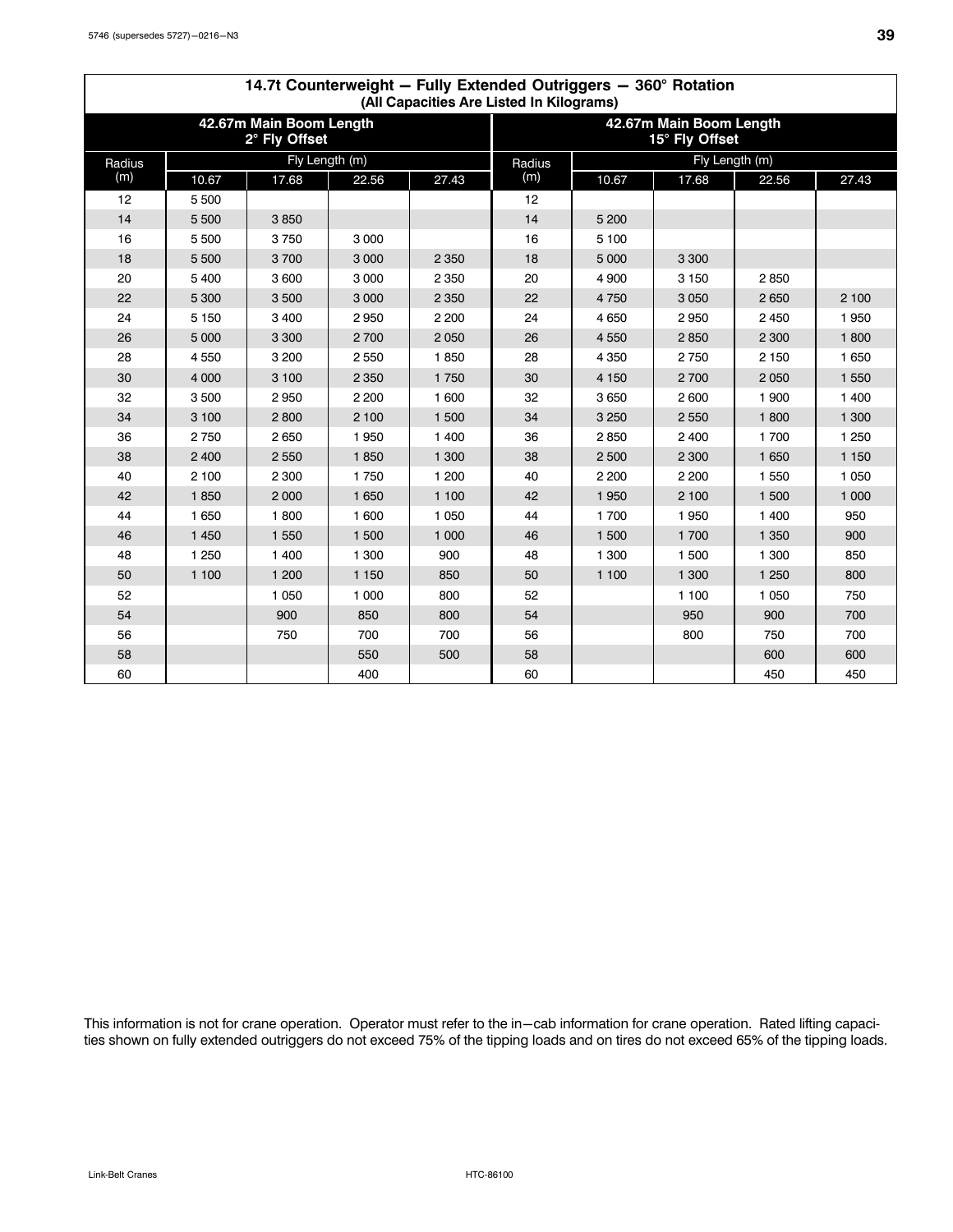|        | 14.7t Counterweight - Fully Extended Outriggers - 360° Rotation<br>(All Capacities Are Listed In Kilograms) |                                           |         |         |                                           |                |         |         |         |  |  |  |  |
|--------|-------------------------------------------------------------------------------------------------------------|-------------------------------------------|---------|---------|-------------------------------------------|----------------|---------|---------|---------|--|--|--|--|
|        |                                                                                                             | 42.67m Main Boom Length<br>30° Fly Offset |         |         | 42.67m Main Boom Length<br>45° Fly Offset |                |         |         |         |  |  |  |  |
| Radius |                                                                                                             | Fly Length (m)                            |         |         | Radius                                    | Fly Length (m) |         |         |         |  |  |  |  |
| (m)    | 10.67                                                                                                       | 17.68                                     | 22.56   | 27.43   | (m)                                       | 10.67          | 17.68   | 22.56   | 27.43   |  |  |  |  |
| 18     | 4 4 5 0                                                                                                     |                                           |         |         | 18                                        |                |         |         |         |  |  |  |  |
| 20     | 4 3 5 0                                                                                                     |                                           |         |         | 20                                        | 3950           |         |         |         |  |  |  |  |
| 22     | 4 3 0 0                                                                                                     |                                           |         |         | 22                                        | 3950           |         |         |         |  |  |  |  |
| 24     | 4 200                                                                                                       | 2 5 5 0                                   | 2050    | 1 6 5 0 | 24                                        | 3 9 0 0        |         |         |         |  |  |  |  |
| 26     | 4 1 5 0                                                                                                     | 2 500                                     | 1 900   | 1 550   | 26                                        | 3900           | 2 2 5 0 | 1650    |         |  |  |  |  |
| 28     | 4 0 5 0                                                                                                     | 2 4 0 0                                   | 1800    | 1 400   | 28                                        | 3850           | 2 2 0 0 | 1 550   | 1 2 5 0 |  |  |  |  |
| 30     | 3 9 0 0                                                                                                     | 2 3 5 0                                   | 1700    | 1 300   | 30                                        | 3750           | 2 1 5 0 | 1 500   | 1 200   |  |  |  |  |
| 32     | 3700                                                                                                        | 2 3 0 0                                   | 1 600   | 1 2 5 0 | 32                                        | 3600           | 2 1 5 0 | 1 4 5 0 | 1 100   |  |  |  |  |
| 34     | 3 3 5 0                                                                                                     | 2 2 5 0                                   | 1550    | 1 1 5 0 | 34                                        | 3 4 5 0        | 2 100   | 1 400   | 1 0 5 0 |  |  |  |  |
| 36     | 2950                                                                                                        | 2 2 0 0                                   | 1 500   | 1 0 5 0 | 36                                        | 3 0 5 0        | 2 100   | 1 3 5 0 | 950     |  |  |  |  |
| 38     | 2600                                                                                                        | 2 1 5 0                                   | 1 400   | 1 0 0 0 | 38                                        | 2650           | 2 0 5 0 | 1 300   | 900     |  |  |  |  |
| 40     | 2 3 0 0                                                                                                     | 2 0 5 0                                   | 1 3 5 0 | 950     | 40                                        | 2 3 5 0        | 1 950   | 1 2 5 0 | 850     |  |  |  |  |
| 42     | 2000                                                                                                        | 1950                                      | 1 300   | 900     | 42                                        | 2050           | 1 900   | 1 200   | 800     |  |  |  |  |
| 44     | 1750                                                                                                        | 1 900                                     | 1 2 5 0 | 850     | 44                                        |                | 1850    | 1 1 5 0 | 750     |  |  |  |  |
| 46     | 1500                                                                                                        | 1800                                      | 1 200   | 800     | 46                                        |                | 1800    | 1 1 5 0 | 750     |  |  |  |  |
| 48     |                                                                                                             | 1 600                                     | 1 200   | 750     | 48                                        |                | 1 600   | 1 1 5 0 | 700     |  |  |  |  |
| 50     |                                                                                                             | 1 400                                     | 1 1 5 0 | 700     | 50                                        |                |         | 1 100   | 650     |  |  |  |  |
| 52     |                                                                                                             | 1 200                                     | 1 1 5 0 | 650     | 52                                        |                |         | 1 100   | 650     |  |  |  |  |
| 54     |                                                                                                             | 1 0 0 0                                   | 1 0 0 0 | 650     | 54                                        |                |         |         | 600     |  |  |  |  |
| 56     |                                                                                                             |                                           | 800     | 600     | 56                                        |                |         |         | 600     |  |  |  |  |
| 58     |                                                                                                             |                                           | 650     | 600     | 58                                        |                |         |         | 600     |  |  |  |  |
| 60     |                                                                                                             |                                           |         | 550     | 60                                        |                |         |         |         |  |  |  |  |
| 62     |                                                                                                             |                                           |         | 350     | 62                                        |                |         |         |         |  |  |  |  |

# **14.7t Counterweight - Fully Extended Outriggers - 360° Rotation**

This information is not for crane operation. Operator must refer to the in-cab information for crane operation. Rated lifting capacities shown on fully extended outriggers do not exceed 75% of the tipping loads and on tires do not exceed 65% of the tipping loads.

 $\mathsf{r}$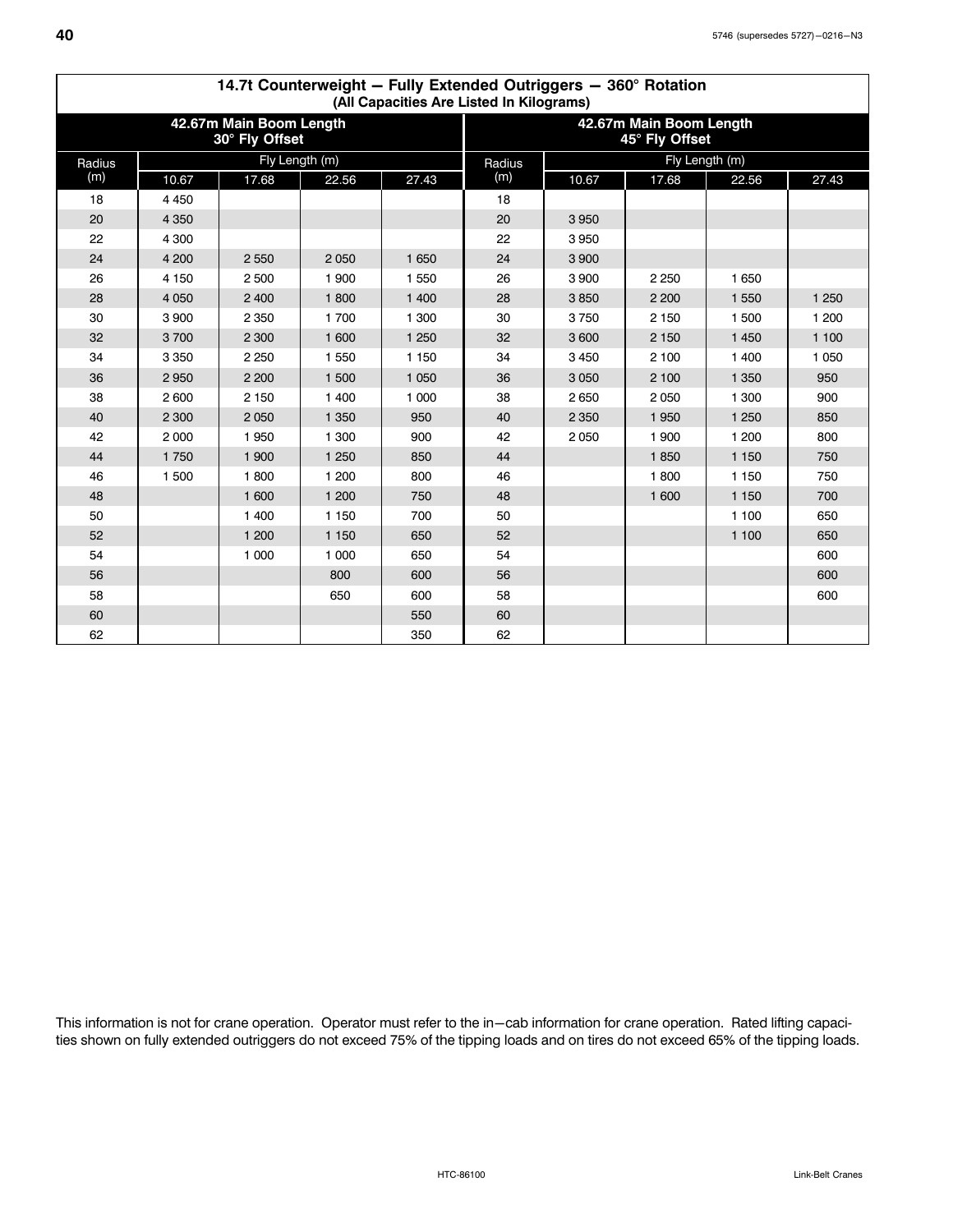<span id="page-44-0"></span> $\mathsf I$ 

|        | 17.9t Counterweight - Fully Extended Outriggers - 360° Rotation<br>(All Capacities Are Listed In Kilograms) |                                          |         |         |                                           |                |         |         |         |  |  |  |  |
|--------|-------------------------------------------------------------------------------------------------------------|------------------------------------------|---------|---------|-------------------------------------------|----------------|---------|---------|---------|--|--|--|--|
|        |                                                                                                             | 42.67m Main Boom Length<br>2° Fly Offset |         |         | 42.67m Main Boom Length<br>15° Fly Offset |                |         |         |         |  |  |  |  |
| Radius |                                                                                                             | Fly Length (m)                           |         |         | Radius                                    | Fly Length (m) |         |         |         |  |  |  |  |
| (m)    | 10.67                                                                                                       | 17.68                                    | 22.56   | 27.43   | (m)                                       | 10.67          | 17.68   | 22.56   | 27.43   |  |  |  |  |
| 12     | 5 500                                                                                                       |                                          |         |         | 12                                        |                |         |         |         |  |  |  |  |
| 14     | 5 5 0 0                                                                                                     | 3850                                     |         |         | 14                                        | 5 200          |         |         |         |  |  |  |  |
| 16     | 5 500                                                                                                       | 3750                                     | 3 0 0 0 |         | 16                                        | 5 100          |         |         |         |  |  |  |  |
| 18     | 5 500                                                                                                       | 3700                                     | 3 0 0 0 | 2 3 5 0 | 18                                        | 5 0 0 0        | 3 3 0 0 |         |         |  |  |  |  |
| 20     | 5400                                                                                                        | 3 600                                    | 3 0 0 0 | 2 3 5 0 | 20                                        | 4 9 0 0        | 3 1 5 0 | 2850    |         |  |  |  |  |
| 22     | 5 300                                                                                                       | 3500                                     | 3 0 0 0 | 2 3 5 0 | 22                                        | 4750           | 3 0 5 0 | 2650    | 2 100   |  |  |  |  |
| 24     | 5 1 5 0                                                                                                     | 3 4 0 0                                  | 2950    | 2 2 0 0 | 24                                        | 4650           | 2950    | 2 4 5 0 | 1950    |  |  |  |  |
| 26     | 5 0 0 0                                                                                                     | 3 3 0 0                                  | 2700    | 2 0 5 0 | 26                                        | 4 5 5 0        | 2850    | 2 3 0 0 | 1800    |  |  |  |  |
| 28     | 4700                                                                                                        | 3 200                                    | 2550    | 1850    | 28                                        | 4 3 5 0        | 2750    | 2 1 5 0 | 1 650   |  |  |  |  |
| 30     | 4 4 5 0                                                                                                     | 3 100                                    | 2 3 5 0 | 1750    | 30                                        | 4 1 5 0        | 2 700   | 2 0 5 0 | 1 5 5 0 |  |  |  |  |
| 32     | 4 0 5 0                                                                                                     | 2950                                     | 2 2 0 0 | 1 600   | 32                                        | 3950           | 2600    | 1 900   | 1 400   |  |  |  |  |
| 34     | 3600                                                                                                        | 2800                                     | 2 100   | 1 500   | 34                                        | 3750           | 2 5 5 0 | 1800    | 1 300   |  |  |  |  |
| 36     | 3 200                                                                                                       | 2650                                     | 1950    | 1 400   | 36                                        | 3 3 0 0        | 2 4 0 0 | 1700    | 1 2 5 0 |  |  |  |  |
| 38     | 2850                                                                                                        | 2 5 5 0                                  | 1850    | 1 300   | 38                                        | 2950           | 2 3 0 0 | 1 6 5 0 | 1 1 5 0 |  |  |  |  |
| 40     | 2550                                                                                                        | 2 400                                    | 1750    | 1 200   | 40                                        | 2650           | 2 2 0 0 | 1 550   | 1 0 5 0 |  |  |  |  |
| 42     | 2 2 5 0                                                                                                     | 2 3 0 0                                  | 1 6 5 0 | 1 100   | 42                                        | 2 3 5 0        | 2 100   | 1 500   | 1 0 0 0 |  |  |  |  |
| 44     | 2000                                                                                                        | 2 1 5 0                                  | 1 600   | 1 0 5 0 | 44                                        | 2 100          | 2 0 0 0 | 1 400   | 950     |  |  |  |  |
| 46     | 1800                                                                                                        | 1950                                     | 1 500   | 1 0 0 0 | 46                                        | 1850           | 1 9 5 0 | 1 3 5 0 | 900     |  |  |  |  |
| 48     | 1 600                                                                                                       | 1700                                     | 1 4 5 0 | 900     | 48                                        | 1650           | 1850    | 1 300   | 850     |  |  |  |  |
| 50     | 1 400                                                                                                       | 1 550                                    | 1 400   | 850     | 50                                        | 1 4 5 0        | 1 650   | 1 2 5 0 | 800     |  |  |  |  |
| 52     |                                                                                                             | 1 3 5 0                                  | 1 300   | 800     | 52                                        |                | 1 4 5 0 | 1 2 5 0 | 750     |  |  |  |  |
| 54     |                                                                                                             | 1 200                                    | 1 1 5 0 | 800     | 54                                        |                | 1 2 5 0 | 1 200   | 700     |  |  |  |  |
| 56     |                                                                                                             | 1 0 5 0                                  | 1 0 0 0 | 750     | 56                                        |                | 1 100   | 1 0 5 0 | 700     |  |  |  |  |
| 58     |                                                                                                             |                                          | 850     | 700     | 58                                        |                |         | 900     | 650     |  |  |  |  |
| 60     |                                                                                                             |                                          | 700     | 700     | 60                                        |                |         | 750     | 650     |  |  |  |  |
| 62     |                                                                                                             |                                          | 550     | 550     | 62                                        |                |         | 600     | 600     |  |  |  |  |
| 64     |                                                                                                             |                                          |         | 400     | 64                                        |                |         |         | 450     |  |  |  |  |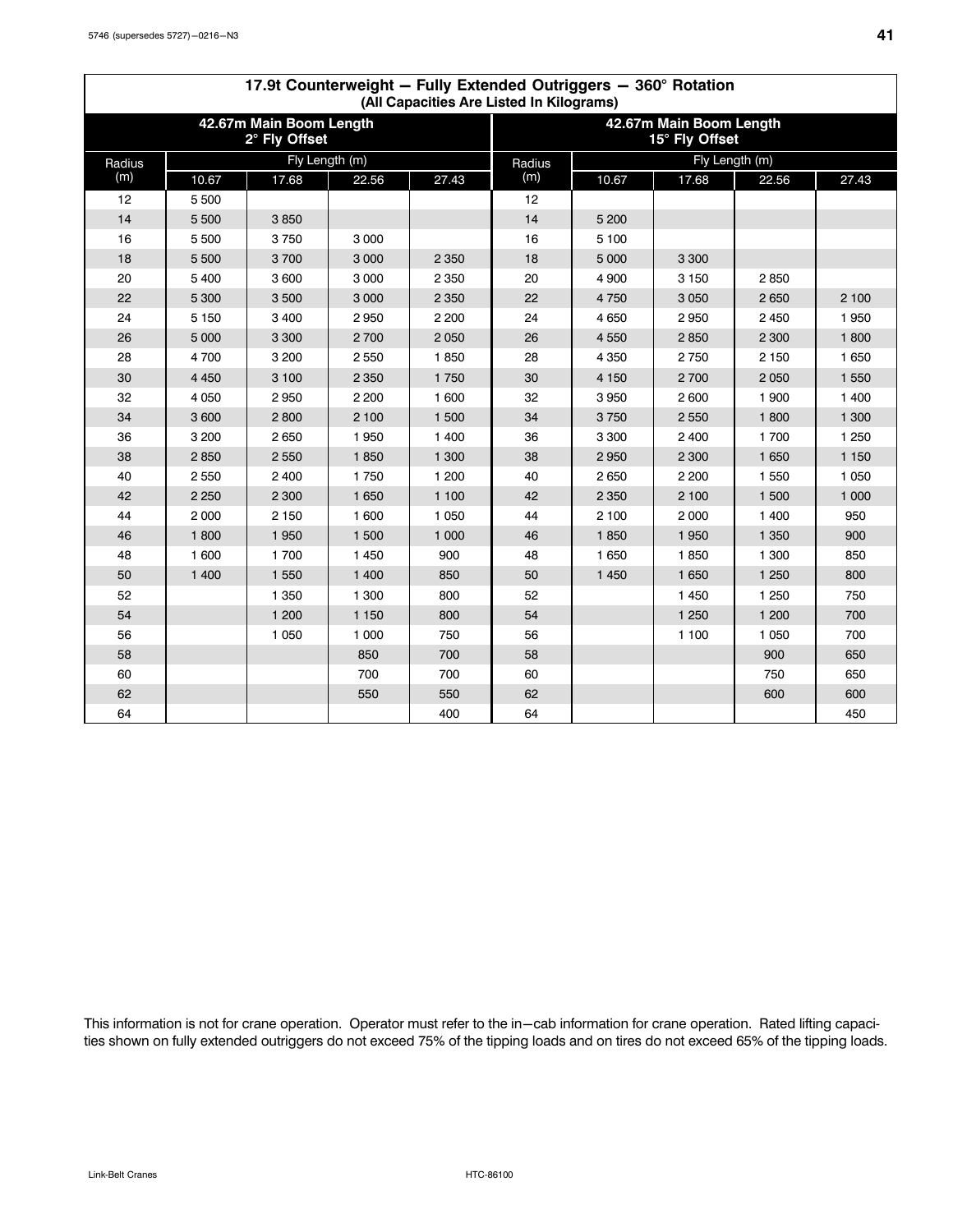|        | 17.9t Counterweight - Fully Extended Outriggers - 360° Rotation<br>(All Capacities Are Listed In Kilograms) |                                           |         |         |                                           |         |                |         |         |  |  |  |  |
|--------|-------------------------------------------------------------------------------------------------------------|-------------------------------------------|---------|---------|-------------------------------------------|---------|----------------|---------|---------|--|--|--|--|
|        |                                                                                                             | 42.67m Main Boom Length<br>30° Fly Offset |         |         | 42.67m Main Boom Length<br>45° Fly Offset |         |                |         |         |  |  |  |  |
| Radius |                                                                                                             | Fly Length (m)                            |         |         | Radius                                    |         | Fly Length (m) |         |         |  |  |  |  |
| (m)    | 10.67                                                                                                       | 17.68                                     | 22.56   | 27.43   | (m)                                       | 10.67   | 17.68          | 22.56   | 27.43   |  |  |  |  |
| 18     | 4 4 5 0                                                                                                     |                                           |         |         | 18                                        |         |                |         |         |  |  |  |  |
| 20     | 4 3 5 0                                                                                                     |                                           |         |         | 20                                        | 3 9 5 0 |                |         |         |  |  |  |  |
| 22     | 4 300                                                                                                       |                                           |         |         | 22                                        | 3950    |                |         |         |  |  |  |  |
| 24     | 4 200                                                                                                       | 2 5 5 0                                   | 2050    | 1 650   | 24                                        | 3 9 0 0 |                |         |         |  |  |  |  |
| 26     | 4 1 5 0                                                                                                     | 2 500                                     | 1 900   | 1 550   | 26                                        | 3 9 0 0 | 2 2 5 0        | 1 650   |         |  |  |  |  |
| 28     | 4 0 5 0                                                                                                     | 2 4 0 0                                   | 1800    | 1 400   | 28                                        | 3850    | 2 2 0 0        | 1 550   | 1 250   |  |  |  |  |
| 30     | 3 9 0 0                                                                                                     | 2 3 5 0                                   | 1700    | 1 300   | 30                                        | 3750    | 2 1 5 0        | 1 500   | 1 200   |  |  |  |  |
| 32     | 3700                                                                                                        | 2 3 0 0                                   | 1 600   | 1 2 5 0 | 32                                        | 3600    | 2 1 5 0        | 1 4 5 0 | 1 100   |  |  |  |  |
| 34     | 3550                                                                                                        | 2 2 5 0                                   | 1 5 5 0 | 1 1 5 0 | 34                                        | 3500    | 2 100          | 1 400   | 1 0 5 0 |  |  |  |  |
| 36     | 3 4 5 0                                                                                                     | 2 2 0 0                                   | 1 500   | 1 0 5 0 | 36                                        | 3 4 0 0 | 2 100          | 1 3 5 0 | 950     |  |  |  |  |
| 38     | 3 0 5 0                                                                                                     | 2 1 5 0                                   | 1 400   | 1 000   | 38                                        | 3 100   | 2 0 5 0        | 1 300   | 900     |  |  |  |  |
| 40     | 2700                                                                                                        | 2 0 5 0                                   | 1 3 5 0 | 950     | 40                                        | 2750    | 1 9 5 0        | 1 2 5 0 | 850     |  |  |  |  |
| 42     | 2400                                                                                                        | 1950                                      | 1 300   | 900     | 42                                        | 2450    | 1 900          | 1 200   | 800     |  |  |  |  |
| 44     | 2 1 5 0                                                                                                     | 1 900                                     | 1 2 5 0 | 850     | 44                                        |         | 1850           | 1 1 5 0 | 750     |  |  |  |  |
| 46     | 1 900                                                                                                       | 1850                                      | 1 200   | 800     | 46                                        |         | 1800           | 1 1 5 0 | 750     |  |  |  |  |
| 48     |                                                                                                             | 1800                                      | 1 200   | 750     | 48                                        |         | 1800           | 1 1 5 0 | 700     |  |  |  |  |
| 50     |                                                                                                             | 1700                                      | 1 1 5 0 | 700     | 50                                        |         | 1700           | 1 100   | 650     |  |  |  |  |
| 52     |                                                                                                             | 1 500                                     | 1 1 5 0 | 650     | 52                                        |         |                | 1 100   | 650     |  |  |  |  |
| 54     |                                                                                                             | 1 300                                     | 1 100   | 650     | 54                                        |         |                |         | 600     |  |  |  |  |
| 56     |                                                                                                             |                                           | 1 100   | 600     | 56                                        |         |                |         | 600     |  |  |  |  |
| 58     |                                                                                                             |                                           | 950     | 600     | 58                                        |         |                |         | 600     |  |  |  |  |
| 60     |                                                                                                             |                                           |         | 600     | 60                                        |         |                |         |         |  |  |  |  |
| 62     |                                                                                                             |                                           |         | 600     | 62                                        |         |                |         |         |  |  |  |  |
| 64     |                                                                                                             |                                           |         | 450     | 64                                        |         |                |         |         |  |  |  |  |

# **17.9t Counterweight - Fully Extended Outriggers - 360° Rotation**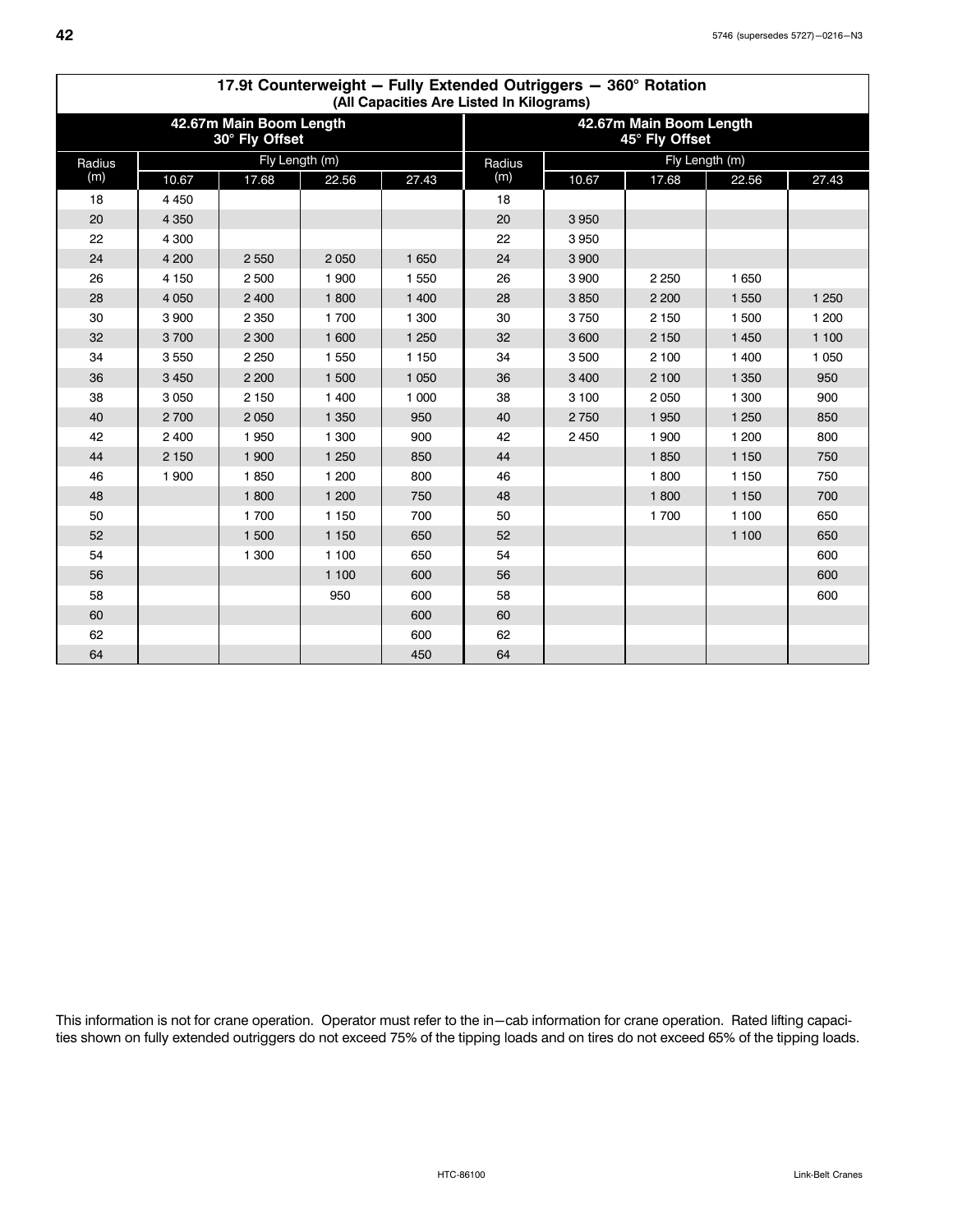**This Page Intentionally Blank**